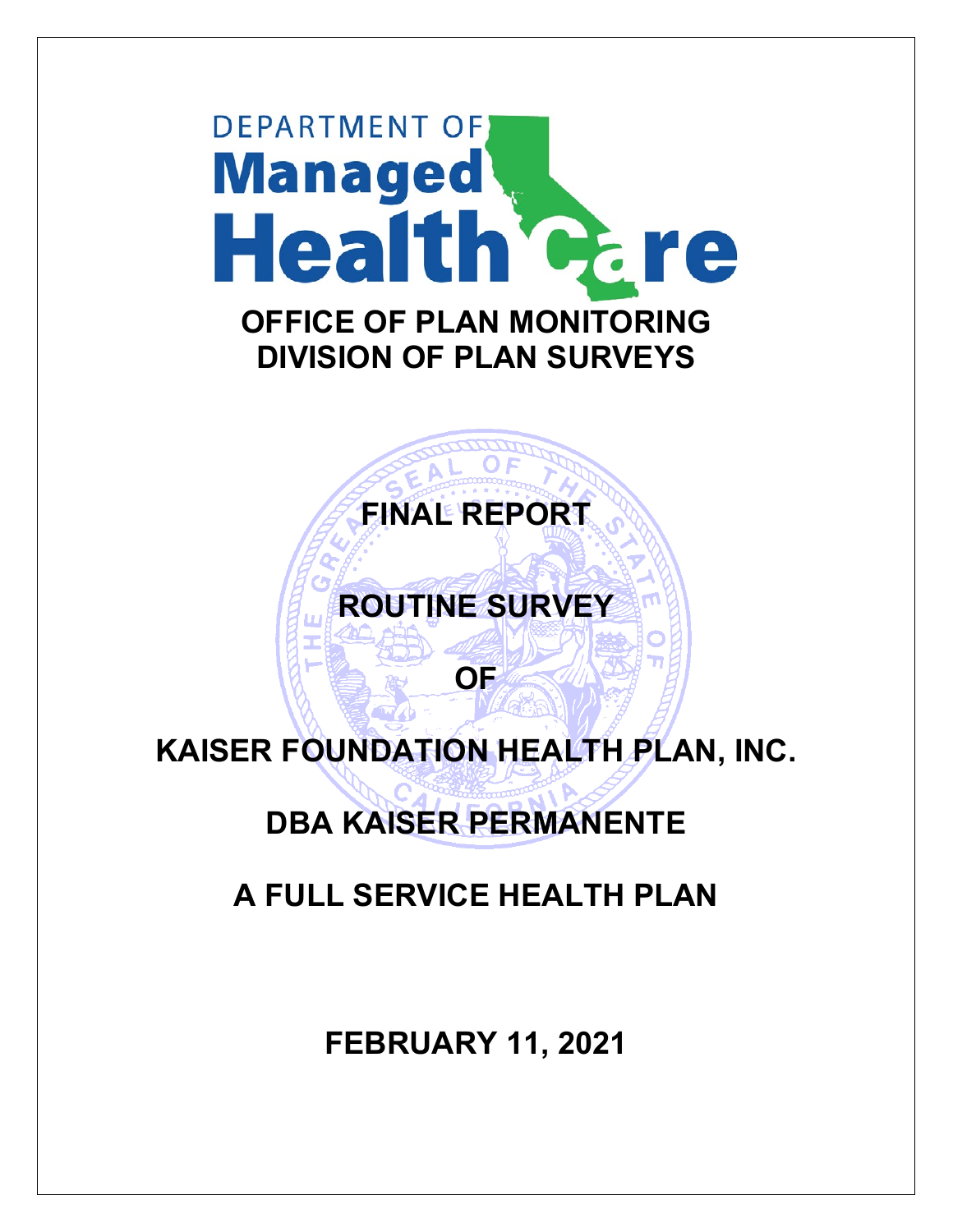#### **Routine Survey Final Report Kaiser Foundation Health Plan, Inc. DBA Kaiser Permanente A Full Service Health Plan**

## **TABLE OF CONTENTS**

| <b>EXECUTIVE SUMMARY</b>                                 | $\mathcal{P}$ |
|----------------------------------------------------------|---------------|
| <b>SURVEY OVERVIEW</b>                                   | 6             |
| SECTION I: DISCUSSION OF DEFICIENCIES AND CURRENT STATUS | 9             |
| <b>QUALITY ASSURANCE (Statewide)</b>                     | -9            |
| <b>GRIEVANCES AND APPEALS (Statewide)</b>                | 16            |
| UTILIZATION MANAGEMENT Statewide                         | 30            |
| PRESCRIPTION (RX) DRUG COVERAGE (Statewide)              | 55            |
| SECTION II: SURVEY CONCLUSION                            | 57            |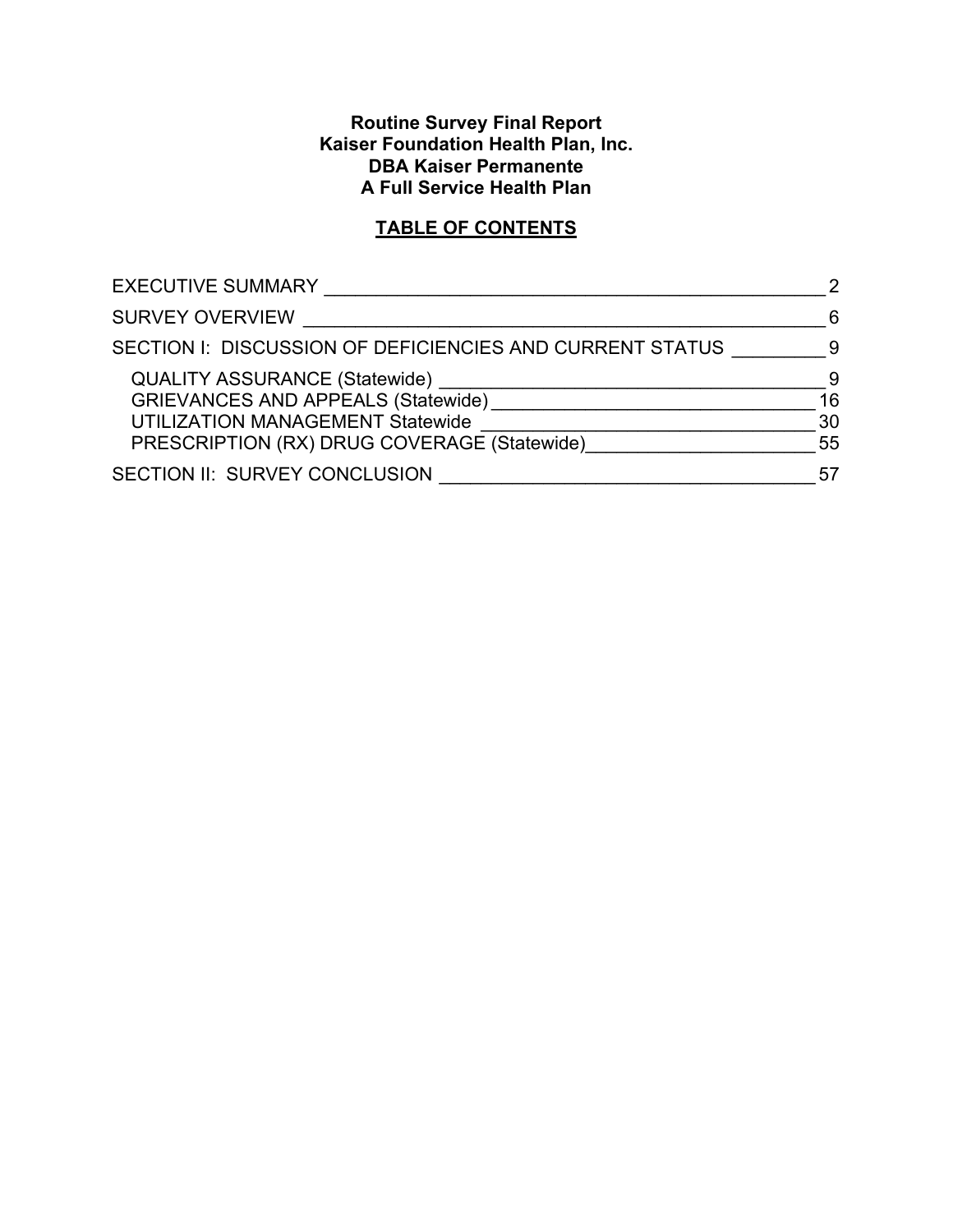## <span id="page-2-0"></span>**EXECUTIVE SUMMARY**

On November 16, 2018, the California Department of Managed Health Care (Department) notified Kaiser Foundation Health Plan, Inc. dba Kaiser Permanente (Plan) that it would conduct its scheduled Routine Survey pursuant to Health and Safety Code section 1380. The Department requested the Plan submit information regarding its health care delivery system in connection with the Routine Survey. The survey team conducted the onsite survey from April 15, 2019 through April 20, 2019 in the Northern California region, and May 6, 2019 through May 10, 2019 in the Southern California region.

The Department assessed the following areas:

**Quality Assurance Grievances and Appeals Access and Availability of Services Utilization Management Continuity of Care Access to Emergency Services and Payment Prescription (Rx) Drug Coverage Language Assistance**

#### **BEHAVIORAL HEALTH STATUS SUMMARY**

The Department identified deficiencies in the Plan's Behavioral Health Quality Assurance (QA) Program in both the 2012 and 2016 Routine Medical Surveys. On July 18, 2017, the Plan entered into a three year Settlement Agreement with the Department, which included corrective action plan deliverables. By entering into the Settlement Agreement, the Plan agreed to improve its Behavioral Health QA program and to ensure effective action was taken to improve care where deficiencies are identified, including in areas of accessibility, availability, and continuity of care. The Settlement Agreement required the Plan to engage the services of a consultant to assist and monitor the Plan's Behavioral Health QA program. The Plan and the consultant were required to work together in order to achieve the goals of the Settlement Agreement. The Plan and consultant were required to focus on six specific "Corrective Action Areas," which are described in the Settlement Agreement and summarized below:

- Improved documentation of the Plan's quality improvement efforts for access compliance;
- Improved transparency in behavioral health appointment access compliance measurement;
- Improved monitoring of member impact as a result of insufficient access and associated real time member remediation;
- Fully implemented systematic process to monitor follow-up appointment access and adherence to the enrollee's treatment plan;
- Improved internal corrective action plan development; and
- Improved integration of external provider access data and oversight.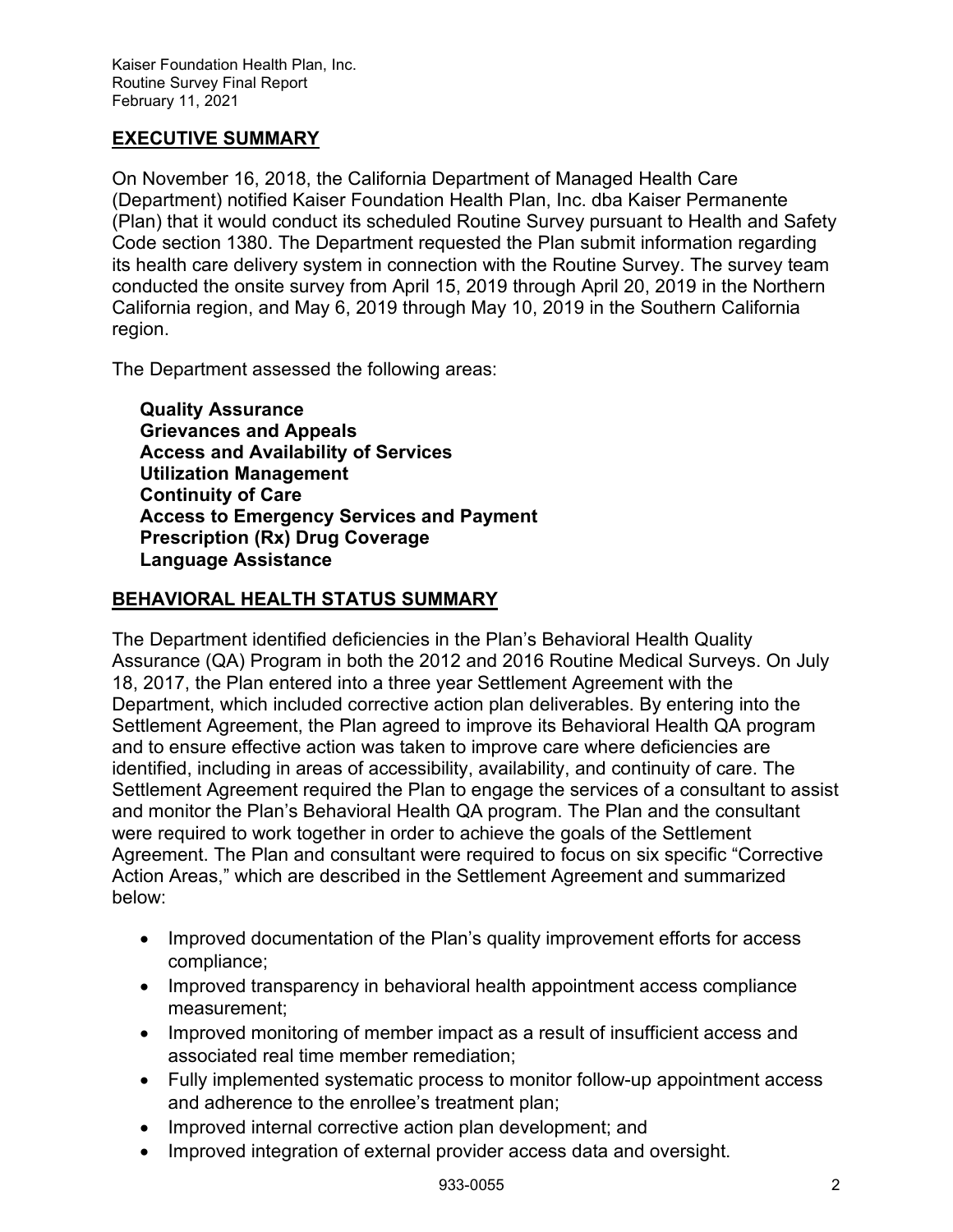During the 2016 Routine Follow-Up Survey, the Department determined that the Plan had undertaken appropriate efforts under the terms of the Settlement Agreement to begin correcting these deficiencies. The Department noted these deficiencies as pended in the Follow-Up Survey Report, which was issued to the Plan on January 30, 2019. The Plan's corrective actions noted during the Follow-Up Survey included:

- Development of yearly work plans with the designated expert consultant for the first two years of the consultation period.
- Improved timely access compliance measurement mechanism that delineates when appointments that do not meet timely access standards result from member choice or lack of availability.
- Implementation of improved/revised internal corrective action plan process.
- Implementation of improved monitoring and remediation activities related to impact of when enrollees are not offered a timely appointment.
- Implementation of follow-up appointment monitoring process regarding adherence to an enrollee's treatment plan.
- Implementation of improved data monitoring of external (contracted) network access.
- Updated QA documents, policies and procedures.

For this 2019 Routine Survey, the Department reviewed the Plan's statewide behavioral health QA processes. Although the Department identified one QA deficiency in this 2019 Routine Survey, it is different from the behavioral health QA deficiencies noted in the 2016 Final and Follow-Up Survey Reports.

The Department's assessment included areas related to the Plan's Behavioral Health QA and its Access and Availability of Services for both Northern and Southern California. To assess Behavioral Health QA, the Department reviewed relevant Plan documents including behavioral health files involving potential quality issues (BH PQI files). Based on the BH PQI file review, the Department did not find a deficiency regarding the Plan's failure to follow-up on its corrective action plans (CAPs) intended to improve access to behavioral health appointments as noted in Deficiency #1 of the 2016 Routine Final Report.

To assess Access and Availability of Services, the Department reviewed the following documents:

- Plan policies and procedures related to Appointment Access and the Plan's Monitoring for Access and Availability of Appointments
- The Plan's Access Committee guidelines
- Internal monthly Plan tracking reports on the timeliness of initial appointments with physician and non-physician behavioral health providers for 2017-2018

Based on a review of the Plan's internal monthly initial appointments with physician and non-physician behavioral health providers tracking reports, the Department did not find a basis to cite the Plan for an access deficiency in the 2019 Routine Survey. In Deficiency #2 of the 2016 Routine Final Report, the Plan failed to provide enrollees with timely access to initial appointments for behavioral health services and failed to take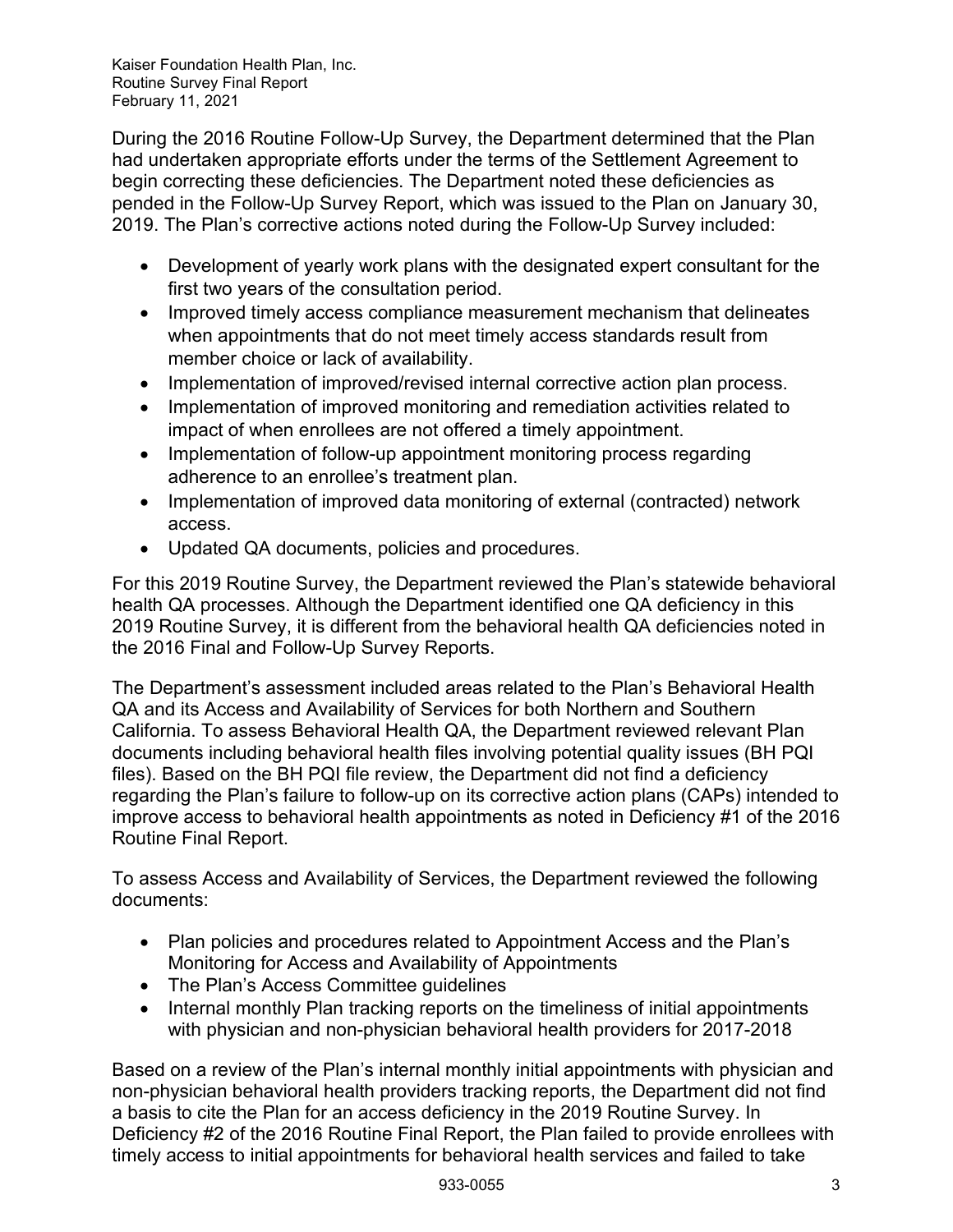effective action when access problems were identified. In the 2019 Routine Survey, the Department found while some rates for initial behavioral health appointments with nonphysician providers fell below the Plan's internal compliance standard for multiple months, the Plan has a process for regularly tracking availability and timeliness of behavioral health initial appointments. In addition, when a particular facility fell below the Plan's threshold for two consecutive months, the Plan took effective and timely action, as described in the Plan's Quality Assurance Program.

Accordingly, in the 2019 Routine Survey, the Department determined the Plan has undertaken appropriate efforts to address Deficiencies #1 and #2 in the 2016 Routine Final and Follow-Up Survey Reports.

#### **2019 Routine Survey Deficiencies**

The Department identified **seven** deficiencies during the Routine Survey. The 2019 Survey Deficiencies Table below notes the status of each deficiency.

| #              | <b>DEFICIENCY STATEMENT</b>                                                                                                                                                                                                                                        |                                |
|----------------|--------------------------------------------------------------------------------------------------------------------------------------------------------------------------------------------------------------------------------------------------------------------|--------------------------------|
|                | <b>QUALITY ASSURANCE (Statewide)</b>                                                                                                                                                                                                                               |                                |
| 1              | The Plan fails to ensure that the quality of care<br>provided is reviewed, problems are identified and<br>effective action is taken to improve care where<br>deficiencies are identified.<br>Rule 1300.70(a)(1); Rule 1300.70(b)(1)(B).                            | <b>Not</b><br><b>Corrected</b> |
|                | <b>GRIEVANCES AND APPEALS (Statewide)</b>                                                                                                                                                                                                                          |                                |
| $\overline{2}$ | The Plan's grievance system does not consistently<br>monitor whether grievances are resolved in favor of<br>the enrollee or the Plan.<br>Section 1368(a)(1); Rule 1300.68(e)(1).                                                                                   | <b>Not</b><br><b>Corrected</b> |
| 3              | The Plan does not ensure all oral expressions of<br>dissatisfaction are considered grievances, and<br>therefore does not ensure adequate consideration of<br>enrollee grievances and rectification when<br>appropriate.<br>Section 1368(a)(1); Rule 1300.68(a)(1). | <b>Not</b><br><b>Corrected</b> |
| 4              | For grievances involving delay, denial or modification<br>of health care services, the Plan's response does not<br>describe the criteria used and clinical reasons for the<br>decision related to medical necessity.<br>Section 1368(a)(5); Rule 1300.68(d)(4).    | <b>Not</b><br><b>Corrected</b> |

## **2019 SURVEY DEFICIENCIES TABLE**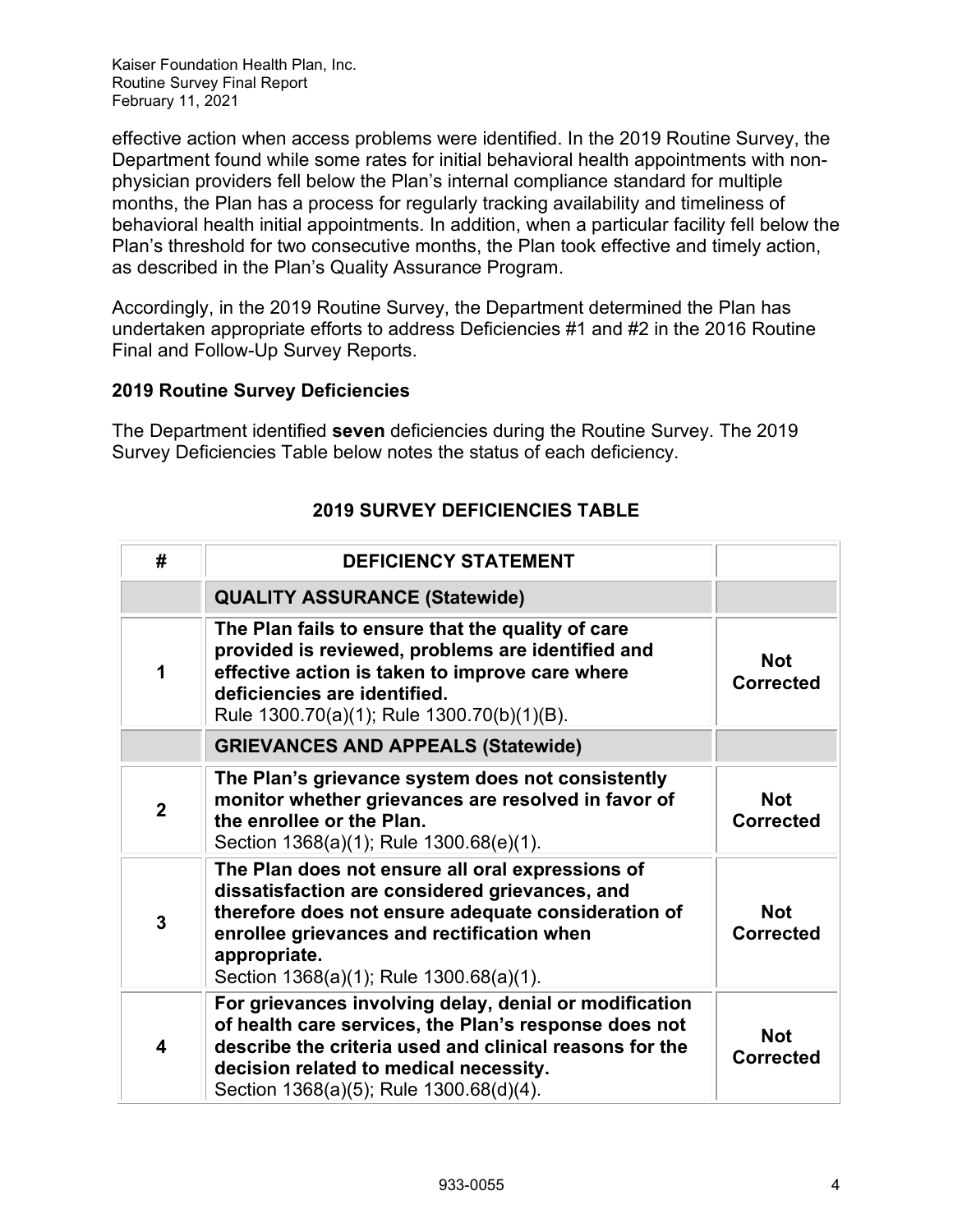|                | <b>UTILIZATION MANAGEMENT (Statewide)</b>                                                                                                                                                                                                                                         |                                |
|----------------|-----------------------------------------------------------------------------------------------------------------------------------------------------------------------------------------------------------------------------------------------------------------------------------|--------------------------------|
| 5              | The Plan does not systematically and routinely<br>analyze utilization data to monitor potential over- and<br>under-utilization of services. (Statewide)<br>Rule 1300.70(a)(3) and Rule 1300.70(c).                                                                                | <b>Not</b><br><b>Corrected</b> |
| 6              | The Plan failed to demonstrate it complies with post-<br>stabilization care requirements. (Northern California)<br>Sections 1262.8(f)(1), 1371.4(b), 1371.4 (d), 1371.4 (j)(1),<br>1371.4 (j)(3), 1371.4 (j)(2)(B), (C); 1386(b)(1); Rules<br>$1300.71.4(a)$ , (b)(1) – (3), (d). | <b>Not</b><br><b>Corrected</b> |
|                | <b>PRESCRIPTION (RX) DRUG COVERAGE (Statewide)</b>                                                                                                                                                                                                                                |                                |
| $\overline{7}$ | The Plan does not update its formulary on a monthly<br>basis.<br>Section 1367.205(a)(1) to (3).                                                                                                                                                                                   | <b>Not</b><br><b>Corrected</b> |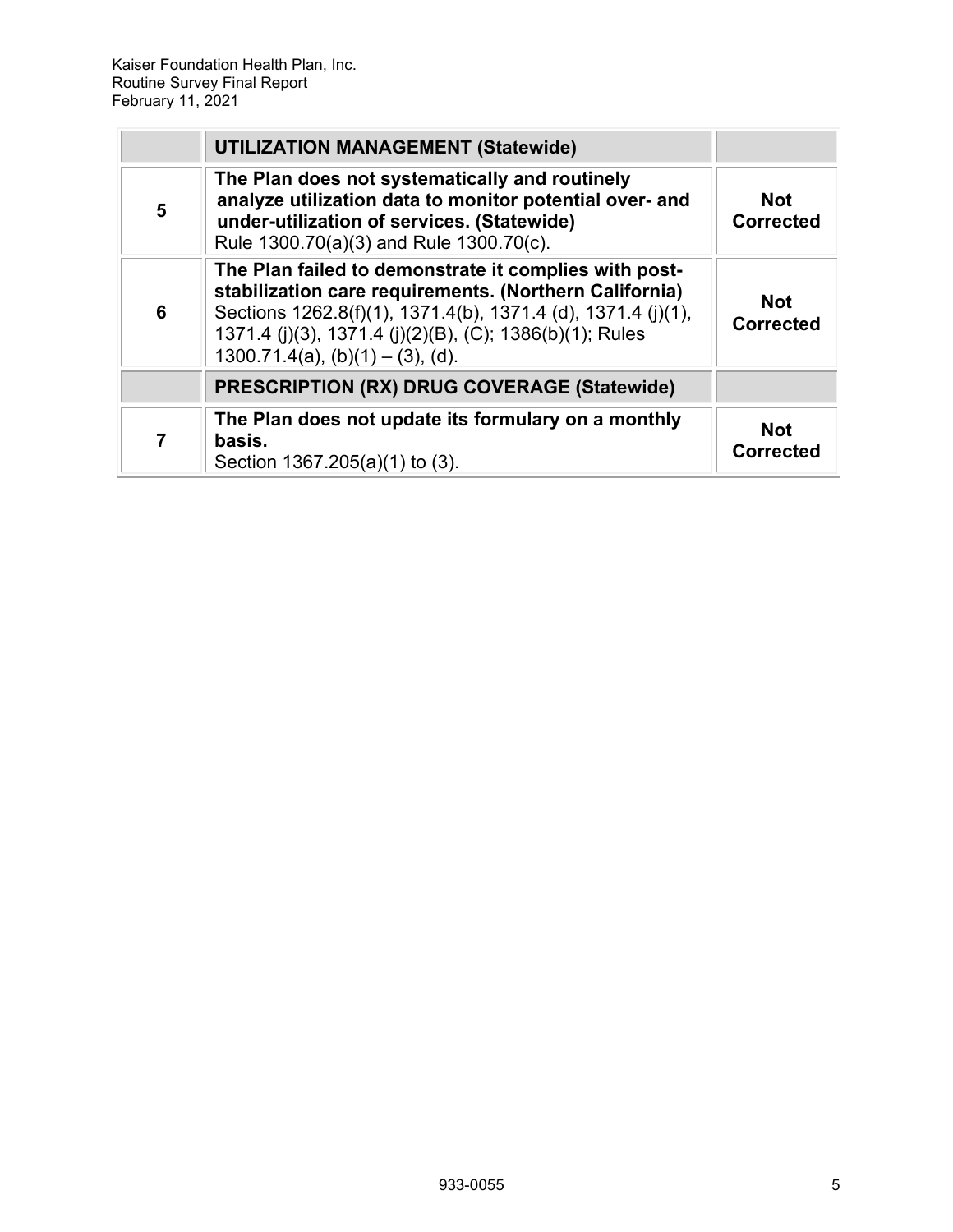## <span id="page-6-0"></span>**SURVEY OVERVIEW**

At least once every three years the Department evaluates each licensed health care service plan pursuant to the Knox-Keene Health Care Service Plan Act of [1](#page-6-1)975<sup>1</sup> through a routine survey that covers major areas of the plan's health care delivery system. Surveys are conducted pursuant to Section 1380 and include a review of the overall performance of the plan in providing health care benefits and meeting the health care needs of enrollees in the following areas:

**Quality Assurance** – Each plan is required to have a quality assurance program directed by providers and designed to monitor and assess the quality of care provided to enrollees, and to take effective action to improve the quality of care when necessary. The quality assurance program must address service elements, including accessibility, availability and continuity of care and must monitor whether the provision and utilization of services meets professionally recognized standards of practice.

**Grievances and Appeals** – Each plan is required to have a grievance system that ensures a written record and adequate consideration of grievances, appropriate and timely processing and resolution, continuous review to identify any emergent patterns of grievances, and reporting procedures to improve plan policies and procedures.

**Access and Availability of Services** – Each plan is required to provide or arrange for the provision of access to health care services in a timely manner, appropriate for the enrollee's condition and consistent with good professional practice.

**Utilization Management** – Plan and delegate utilization management functions must ensure that decisions based on medical necessity are consistent with clinical criteria/guidelines, that utilization review and oversight operations are performed by appropriate personnel and that enrollees and requesting providers receive timely and appropriate information concerning approvals, denials and modifications of requested services. Plans must also ensure that utilization functions satisfy access and quality requirements.

**Continuity of Care** – Each plan is required to ensure that services are furnished in a manner providing continuity and coordination of care, and ready referral of patients to other providers that is consistent with good professional practice.

**Access to Emergency Services and Payment** – Each plan is required to ensure that emergency medical and behavioral health services are accessible and available, and that reimbursement for these services are made as appropriate. Plans

<span id="page-6-1"></span><sup>1</sup> The Knox-Keene Act is codified at Health and Safety Code section 1340 et seq. All references to "Section" are to the Health and Safety Code unless otherwise indicated. The regulations promulgated from the Knox-Keene Act are codified at Title 28 of the California Code of Regulations section 1000 et seq. All references to "Rule" are to Title 28 of the California Code of Regulations unless otherwise indicated.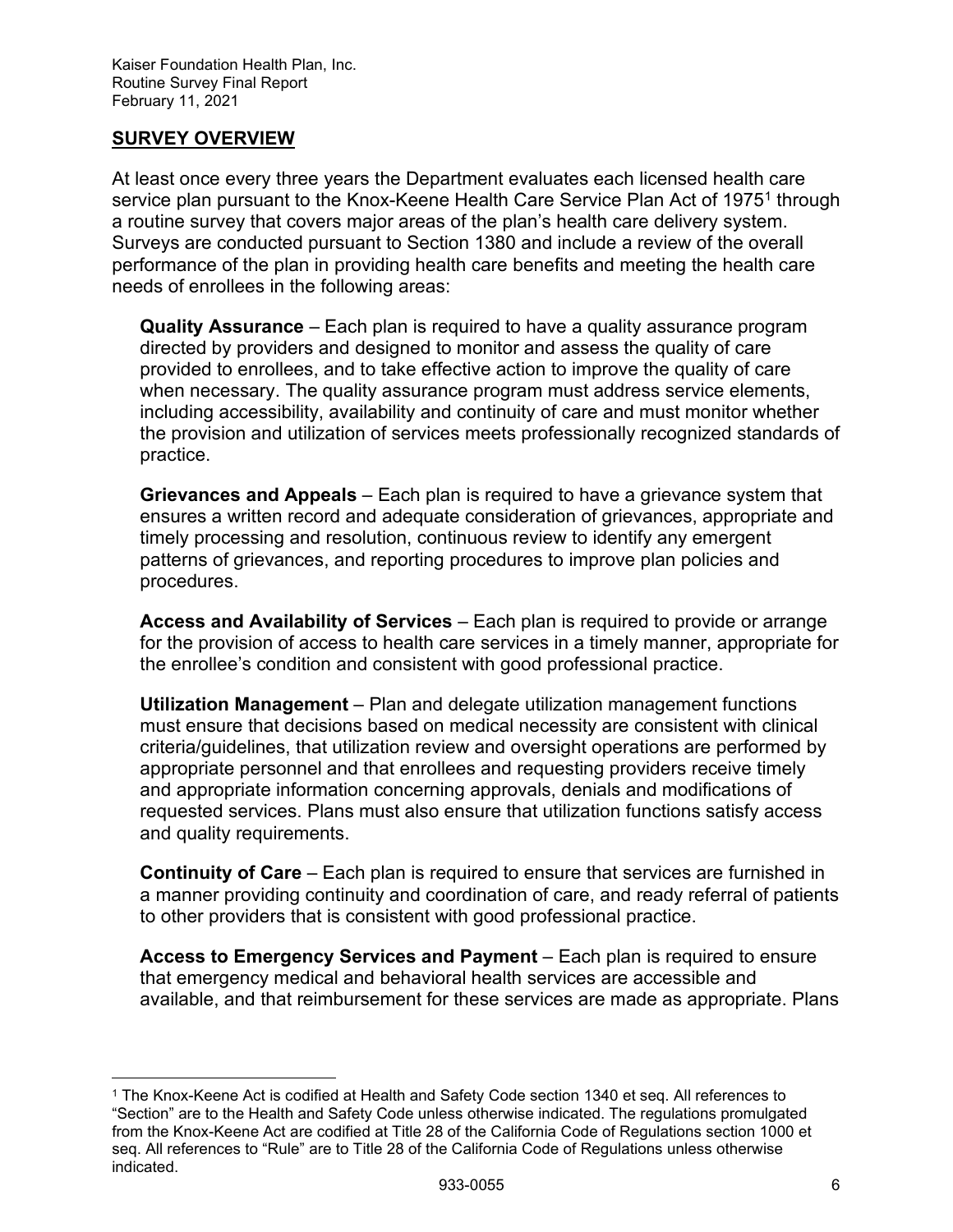must also have post-stabilization procedures to ensure timely authorization of care or transfer of enrollees who are stabilized following emergency care.

**Prescription (Rx) Drug Coverage** – Each plan that provides prescription drug benefits must maintain an expeditious authorization process for prescription drugs, benefits and services, and ensure benefit coverage is communicated to enrollees.

**Language Assistance** – Each plan is required to implement a language assistance program to ensure interpretation and translation services are accessible and available to enrollees.

The Department issued the Preliminary Report to the Plan on May 22, 2020. The Plan had 45 days to file a written statement with the Director identifying each deficiency and describing the action taken to correct each deficiency and the results of such action.

This Final Report describes the deficiencies identified during the survey, the Plan's compliance efforts, the status of each deficiency at the time of the Department's receipt of the Plan's 45 day response and actions for outstanding deficiencies requiring more than 45 days which will be reassessed at a Follow-Up Survey.

## **PLAN BACKGROUND**

The Plan is a non-profit, public benefit corporation and obtained its Knox-Keene license in November 1977. As of September 30, 2018, the Plan reported 8,928,407 enrollees, including 6,794,861 commercial, 136,208 Medi-Cal, and 516,570 contracted from other health plans. The Plan is a full service health care service plan providing a full range of health benefits, including prescription drug benefits and provides care through arrangements with three separate, yet closely aligned, entities. The Plan contracts with The Permanente Medical Group (TPMG) in Northern California, the Southern California Permanente Medical Group (SCPMG), and Kaiser Foundation Hospitals (KFH) statewide. TPMG is a multi-specialty physician professional corporation and SCPMG is a multi-specialty physician partnership. KFH owns and operates community hospitals and provides, or arranges for the provision of, hospital and related facility services to Plan enrollees throughout California.

The Plan's Northern California business operates in whole/part in Alameda, Amador, Contra Costa, El Dorado, Fresno, Kings, Madera, Marin, Mariposa, Napa, Placer, Sacramento, San Francisco, San Joaquin, San Mateo, Santa Clara, Solano, Sonoma, Stanislaus, Sutter, Tulare, Yolo, and Yuba counties. The Plan's Southern California (SoCal) business operates in whole/part in Imperial, Kern, Los Angeles, Orange, Riverside, San Bernardino, San Diego, and Ventura Counties.

The Northern California operation has established delegation arrangements with American Specialty Health Plans of CA (ASHP), Stanford Hospitals and Clinics, The Medical Center and Medical Group at University of California San Francisco, Lucille Salter Packard Children's Hospital and pre-delegation assessment (in-progress) with Delta Dental. The Northern California operation has a delegation arrangement with Beacon Health Options of California, Inc. and a Letter of Payment Agreement, on file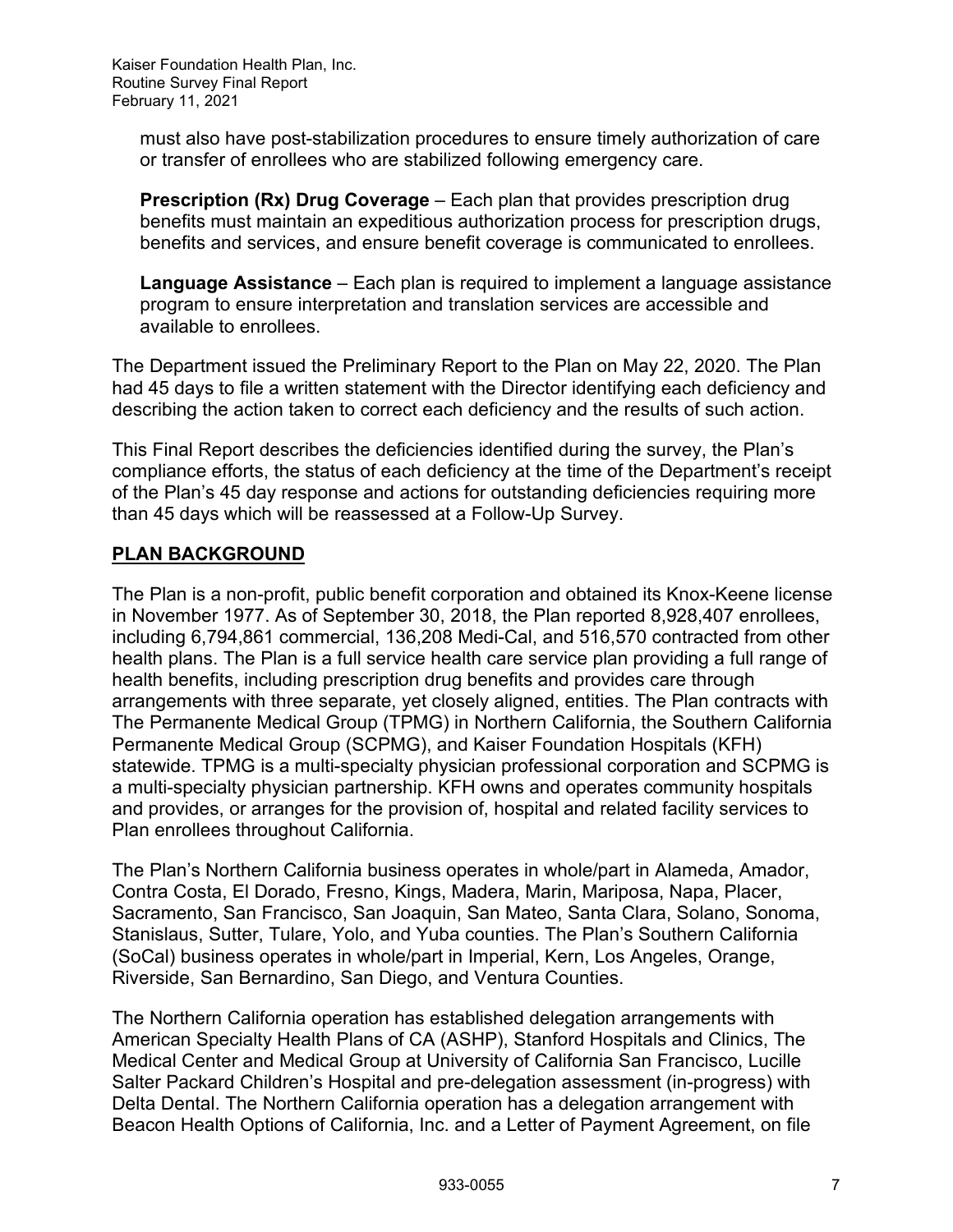with the Department, with Magellan Health, Inc. for access to behavioral health services.

The Southern California operation has an established delegation arrangement with ASHP, Children's Hospital Los Angeles Medical Group, Loma Linda University Health Care, Planned Parenthood, Rady Children's Specialists of San Diego, UCI Medical Group, UCLA Medical Group, UCSD Medical Group, USC Care Medical Group and a pre-delegation assessment (in-progress) with Delta Dental. The Southern California operation has delegation arrangements with ValueOptions of California, Inc., Windstone Behavioral Health, and PsyCare, Inc. for access to behavioral health services.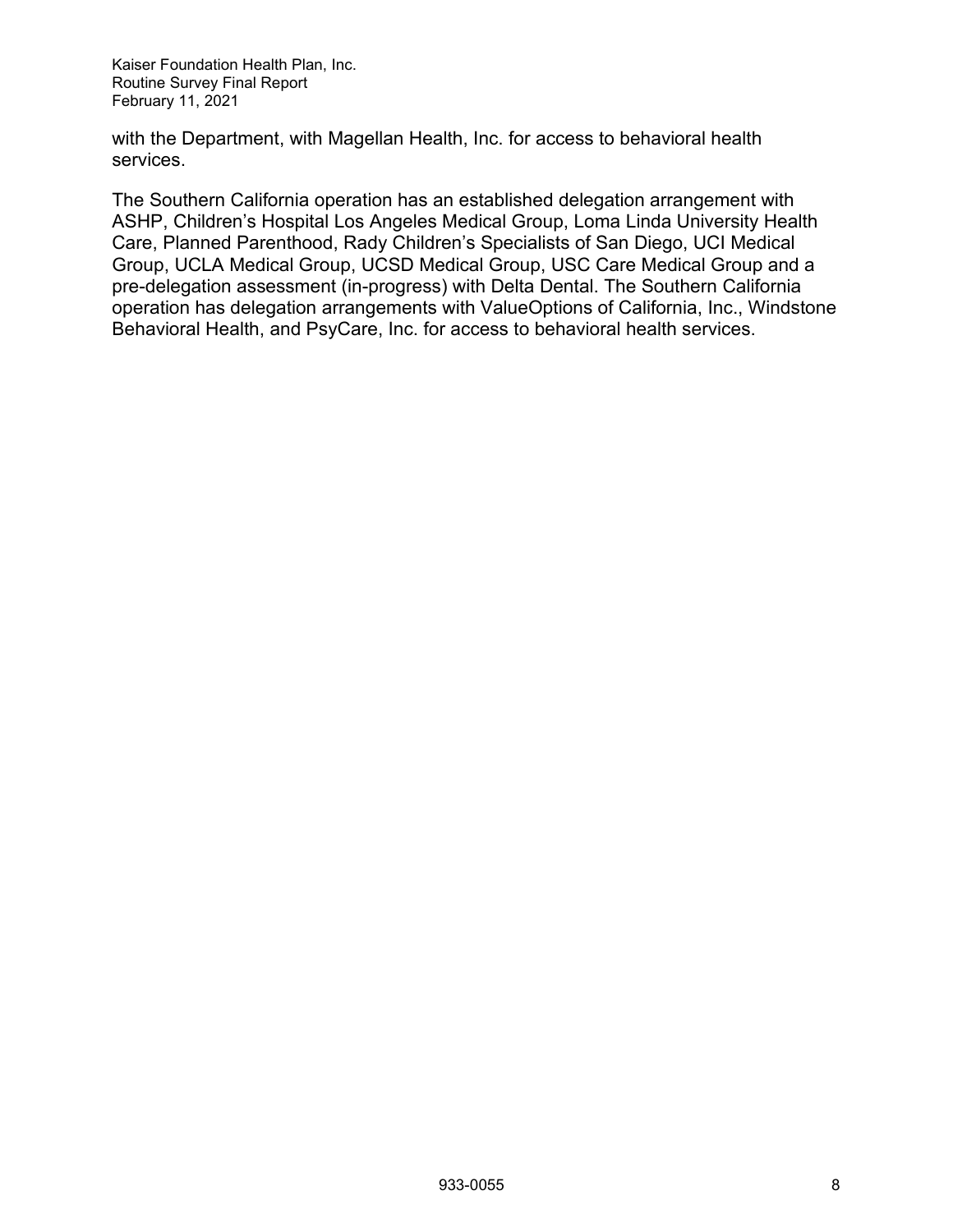## <span id="page-9-0"></span>**SECTION I: DISCUSSION OF DEFICIENCIES AND CURRENT STATUS**

On May 22, 2020, the Department issued the Plan a Preliminary Report that described each deficiency, as well as the legal and factual basis for each deficient finding. In that report, the Department instructed the Plan to within 45 days of issuance of the Preliminary Report:

- (a) Develop and implement a corrective action plan for each deficiency, and
- (b) Provide the Department with evidence of the Plan's completion of, or progress toward, implementing those corrective actions.

The following describes the Department's preliminary findings, the Plan's corrective actions, and the status of the deficiency following the Department's review of the Plan's compliance efforts.

## **DEFICIENCIES**

#### <span id="page-9-1"></span>**QUALITY ASSURANCE (Statewide)**

**Deficiency #1: The Plan fails to ensure that the quality of care provided is reviewed, problems are identified and effective action is taken to improve care where deficiencies are identified. (Statewide)**

**Statutory/Regulatory References:** Rule 1300.70(a)(1); Rule 1300.70(b)(1)(B).

**Assessment:** The Plan's policy, *Grievance Process for Resolution of Commercial Health Plan Member Issues,* sets forth the Plan's procedures for receipt and handling of enrollee grievances and referring grievances containing potential quality issues (PQI) to the Plan's quality department for review. The Policy states (page 12) that Program representatives<sup>[2](#page-9-2)</sup> who take enrollee telephone calls create an electronic case file for each call, documenting all relevant information. The Program representatives "use Non-Clinical Screening Criteria to determine which cases need referral to Clinical Consultants<sup>[3](#page-9-3)</sup> to ensure a clinical review is conducted on all member grievances that may indicate a potential quality concern." Member services staff use the *Non-Clinical Screening Criteria* tool to assess telephone call content for PQIs. Using the criteria, if the member services Program representative finds criteria are met, he or she documents the information and forwards the case to the Clinical Consultant for further review. The Clinical Consultant is responsible to review and forward the matter to the appropriate quality department if a quality issue is identified. The Program representative is also responsible to forward the grievance or appeal to the appropriate processing unit, or handle the grievance if applicable, which may be the case for some exempt grievances.<sup>[4](#page-9-4)</sup> Grievances received through member services should include full

<span id="page-9-2"></span><sup>2</sup> Program representatives are Plan member services employees.

<span id="page-9-3"></span><sup>3</sup> Clinical Consultants, or Member Services Clinical Consultants, are registered nurses employed by the Plan to review complaints for PQIs and refer the complaints to the Plan's quality department when appropriate.

<span id="page-9-4"></span><sup>933-0055</sup> 9 <sup>4</sup> According to Section 1368(a)(4)(B)(i), grievances received by telephone, fax, email or online through a plan's website that do not involve coverage disputes, the medical necessity of health care services, or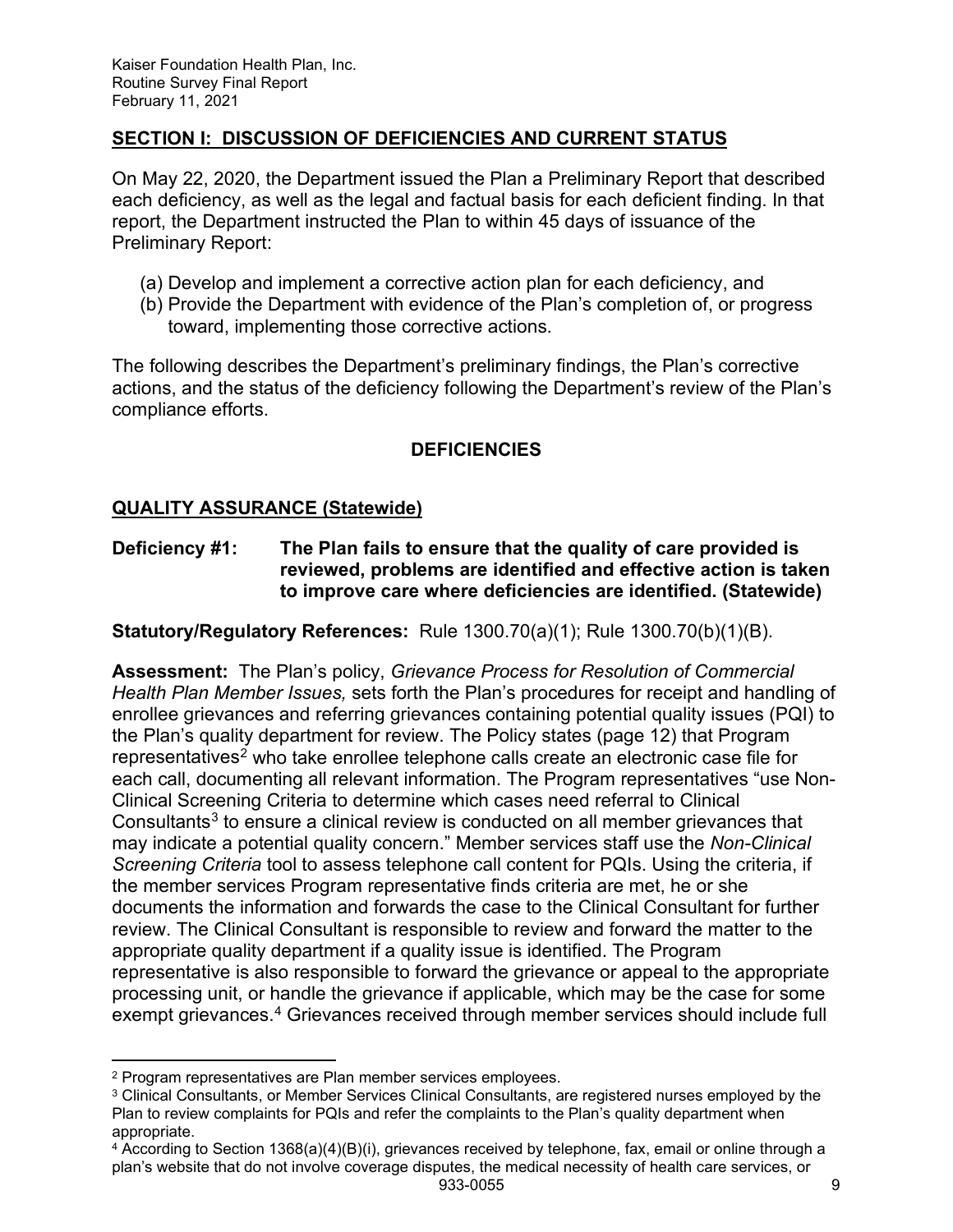documentation by the Program representative of the handling and/or referral of all grievance, appeal and PQI issues.

As discussed in detail below, after review of the Plan's grievance files, the Department determined:

- The Plan's Program representatives failed to identify PQIs requiring referral to Clinical Consultants, and
- The Plan's process involving Clinical Consultants results in failure to refer all quality issues to the Plan's quality department for review, investigation, leveling and corrective action, as necessary.
- *a. The Plan's Program representatives failed to identify PQIs requiring referral to Clinical Consultants*

The Department reviewed 71 standard grievance files and found that while 35 of the 71 files contained a PQI, seven<sup>[5](#page-10-0)</sup> (20%) of the 35 cases involving PQIs were not forwarded to a Clinical Consultant for review. The Department also reviewed 70 exempt grievance files and found that while 17 of these files contained a PQI, 1[6](#page-10-1) cases $6$  (94%) were not forwarded to a Clinical Consultant for review. Because the Program representative did not identify PQIs and appropriately forward these cases to a Clinical Consultant for review, cases that that should have been reviewed by the Plan's quality department were not.

## **Case Examples**

- **Standard Grievance File #36:** The enrollee complained about being discharged from inpatient rehabilitation too early and experiencing dizziness during physical therapy. The enrollee believed he was not ready to be discharged. Based on the Plan's *Non-Clinical Screening Criteria*, this complaint could involve an allegation of inadequate treatment, one of the criteria described in the tool. Because the member services representative failed to identify the PQI in this grievance, it was not forwarded to a clinical consultant for review.
- **Exempt Grievance File #2:** The enrollee complained about length of wait time in her provider's office for a mammogram. The enrollee also complained that the technician did not perform the mammogram correctly, resulting in the enrollee having to return for more scans. Based on the Plan's *Non-Clinical Screening Criteria*, this complaint could involve an allegation of inadequate treatment and improper testing. Because the member services representative failed to identify the PQI in this grievance, it was not forwarded to a clinical consultant for review.

experimental/investigational treatments, and that are resolved by the following business day, are exempt from requirements pertaining to acknowledgement and resolution letters.

<span id="page-10-0"></span> $5$  Standard Grievance Files: File #10; File #18; File #23; File #34; File #36; File #53; and File #71.

<span id="page-10-1"></span><sup>933-0055</sup> 10  $6$  Exempt Grievance Files: File #1; File #2; File #3; File #8; File #9; File #15; File #17; File #21; File #23; File #25; File #31; File #43; File #46; File #56; File #58; and File #64.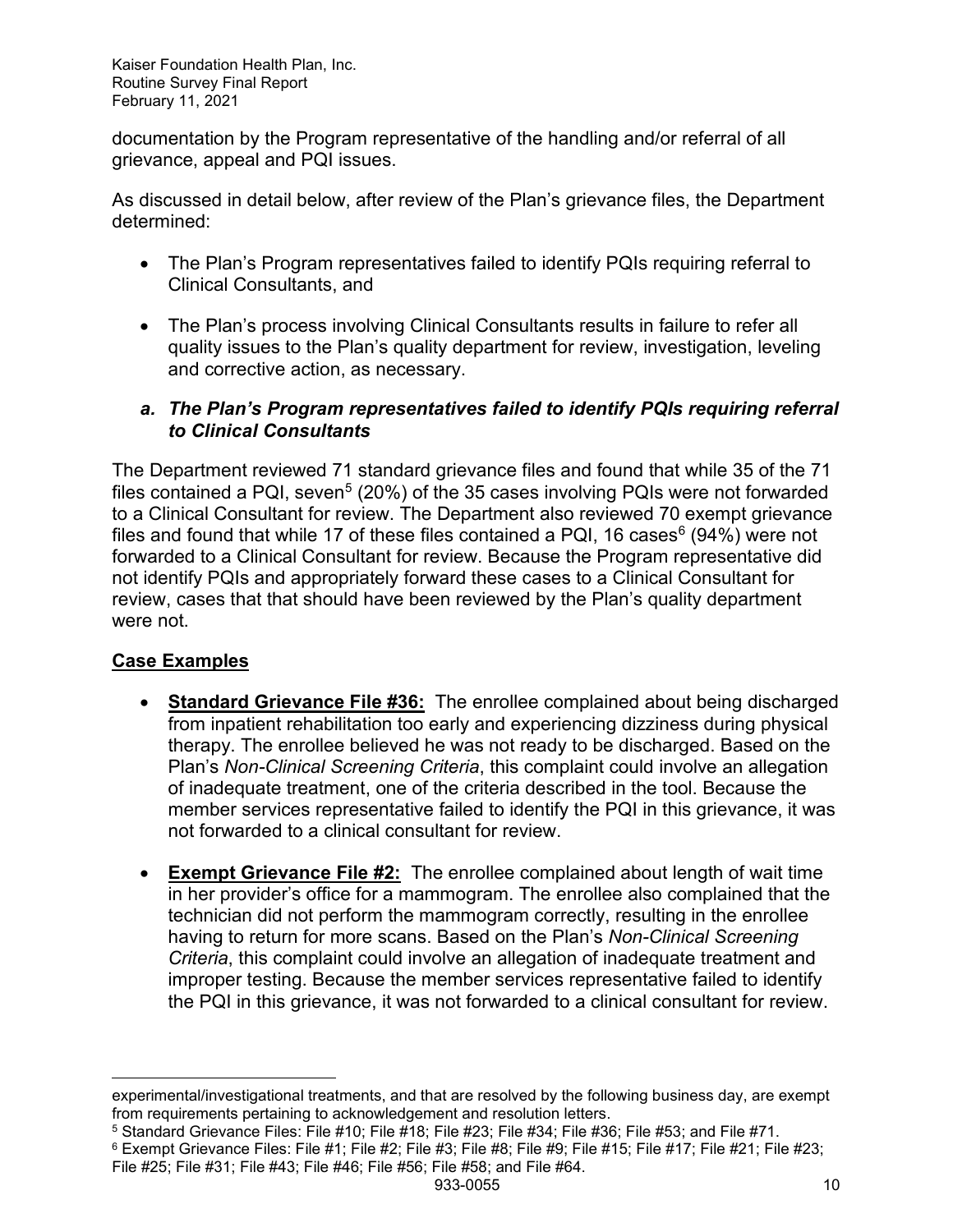The Plan's failure to consistently and accurately identify PQIs results in the Plan's inability to ensure that it identifies, reviews and corrects quality of care problems for all provider entities, or takes action to improve care where deficiencies are identified, as required by Rules 1300.70(a)(1) and 1300.70(b)(1)(B).

## *b. The Plan's process involving Clinical Consultants results in failure to refer all quality issues to the Plan's quality department for review, investigation, leveling and corrective action, as necessary.*

After review of the Plan's expedited grievance files, the Department determined the Plan's process involving Clinical Consultants results in a failure to refer all quality issues received by telephone to the Plan's quality department for review, investigation, leveling and corrective action, as necessary. Rather than focusing on the quality of care issues raised during telephone calls, Clinical Consultants evaluated the enrollees' medical records and whether any actual harm occurred. In some cases, the Clinical Consultant determined the care was a matter of clinical judgment for the treating provider to make and never considered whether the care itself posed PQIs. Of the 81 expedited grievance files reviewed, the Department found that Clinical Consultants failed to appropriately refer 48 cases  $(59%)^7$  $(59%)^7$  to the quality department. The following files are reflective of the Plan's process.

- **Expedited File #3:** The enrollee called the Plan to appeal the decision to discharge her from a skilled nursing facility. The enrollee stated she was not strong enough to be discharged, was unable to walk and needed assistance to get around. Based on the enrollee's complaint, this case involved potential quality of care issues concerning appropriate discharge and care. The Plan expedited its review of the request to continue care at the facility and had its Clinical Consultant review the case to determine whether the case involved a quality issue. The Clinical Consultant's notes indicated review of the clinical case history and then stated the reason for not referring it for quality review: "Readiness for discharge is a matter of medical necessity decision making based on provider review of clinical data and is outside the scope of clinical consultant screening review process."
- **Expedited File #10:** The enrollee called the Plan to complain about a delay in getting a physical therapy appointment. The enrollee stated he was in severe knee pain and having lower back issues, which were new and acute. He stated when he called to make an appointment, he was advised the wait time for an appointment would be a month and a half. Based on the enrollee's complaint, this case involved potential quality of care issues concerning access to care. The Plan expedited its review of the request for a sooner appointment. The Clinical Consultant's notes indicated review of the clinical case history and then stated, in part, "No documented evidence of any adverse outcome or acute issues. Does

<span id="page-11-0"></span><sup>933-0055 11</sup> <sup>7</sup> Expedited Grievance File #1; File #2; File #3; File #4; File #5; File #6; File #7; File #10; File #13; File #14; File #16; File #18; File #19; File #20; File #21; File #22; File #23; File #24; File #26; File #28; File #29; File #31; File #32; File #34; File #35; File #36; File #37; File #38; File #39; File #40; File #42; File #43; File #49; File #52; File #54; File #57; File #58; File #59; File #60; File #64; File #66; File #67; File #69; File #71; File #72; File #73; File #75; and File #76.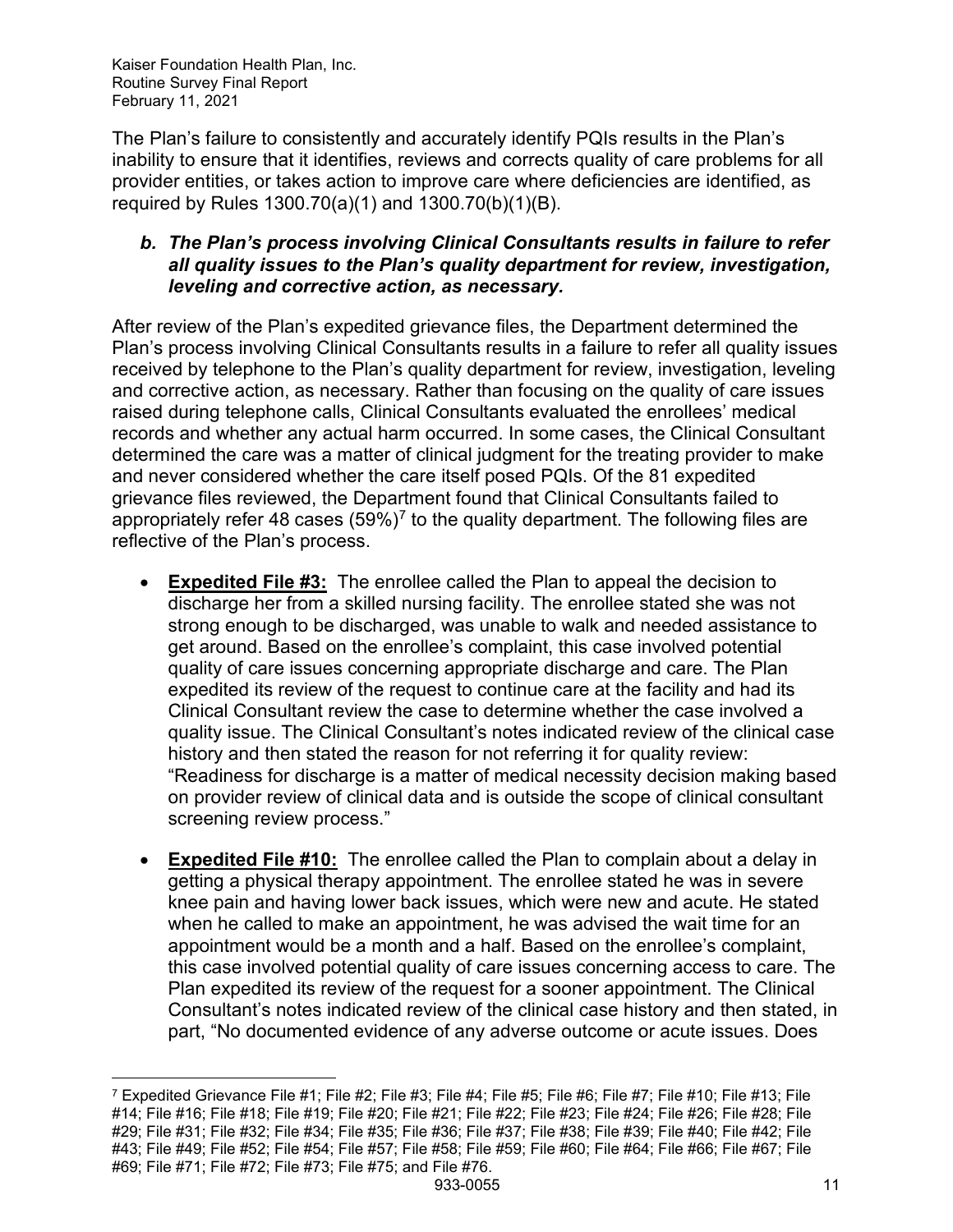> not meet clinical criteria for referral to Quality based on the available documentation."

- **Expedited File #13:** The enrollee called the Plan upset that a provider who was not her primary care provider discontinued the enrollee's prescription without advance notice or explanation. The enrollee stated she was very upset because she had been taking the medication for seven years and "needs it for life." Based on the enrollee's complaint, this case involved potential quality of care issues concerning provider handling of prescriptions, provider access to prescriptions and pharmacy operations. The Plan expedited its review of the question of whether to refill the medication and authorized the request. The Clinical Consultant's notes indicated review of the clinical case history and then stated, in part, "[The enrollee] submitted Rx refill request for [medication], which was approved that same day, medication was dispensed to [the enrollee] on November 1, 2017. No documented adverse reactions nor complications noted. Does not meet criteria for quality referral based on available documentation."
- **Expedited File #14:** The enrollee, diagnosed with cancer, had obtained a second opinion about treatment from an out-of-network provider. The enrollee complained that her in-network surgeon scheduled surgery prematurely and that the second opinion provider stated the Plan surgeon's proposed course of treatment was incorrect and that an MRI performed on the enrollee provided additional information indicating the Plan surgeon's treatment plan was "all wrong." Based on the enrollee's complaint, this case involved potential quality of care issues concerning appropriate care and treatment. The Plan expedited its review of whether to authorize the enrollee to have surgery performed by the outof-network provider. The Clinical Consultant's notes indicated review of the clinical case history and then stated, in part, "Assessment, treatment/plan evident, [sic] which appear to be consistent with presenting symptoms and findings on clinical exam. No adverse outcome to [the enrollee] related to care received. Does not meet clinical criteria for referral to Quality based on the available documentation."
- **Expedited File #35:** The enrollee sought a referral to an out-of-network provider for Botox injections to treat her chronic migraines for which she has been unable to obtain relief. The enrollee stated an outside facility informed her that the Botox injections her Plan physician was giving her in her forehead were not going to be effective and she needed the injections in the back of her head. Based on the enrollee's complaint, this case involved potential quality of care issues concerning appropriate care and medication administration. The Plan expedited its review of whether to authorize the enrollee to have the service performed by the out-of-network provider. The Clinical Consultant's notes indicated review of the clinical case history and then stated, in part, "Specialty referrals or outside referral are clinically driven, based on provider assessment as well as referral criteria and are not direct booking office visits. Does not meet current clinical referral criteria for referral to QA based on the available documentation."

933-0055 12 Clinical Consultants failed to identify and refer PQIs to the QA department for further investigation. As a result, the Plan fails to continuously review quality of care, identify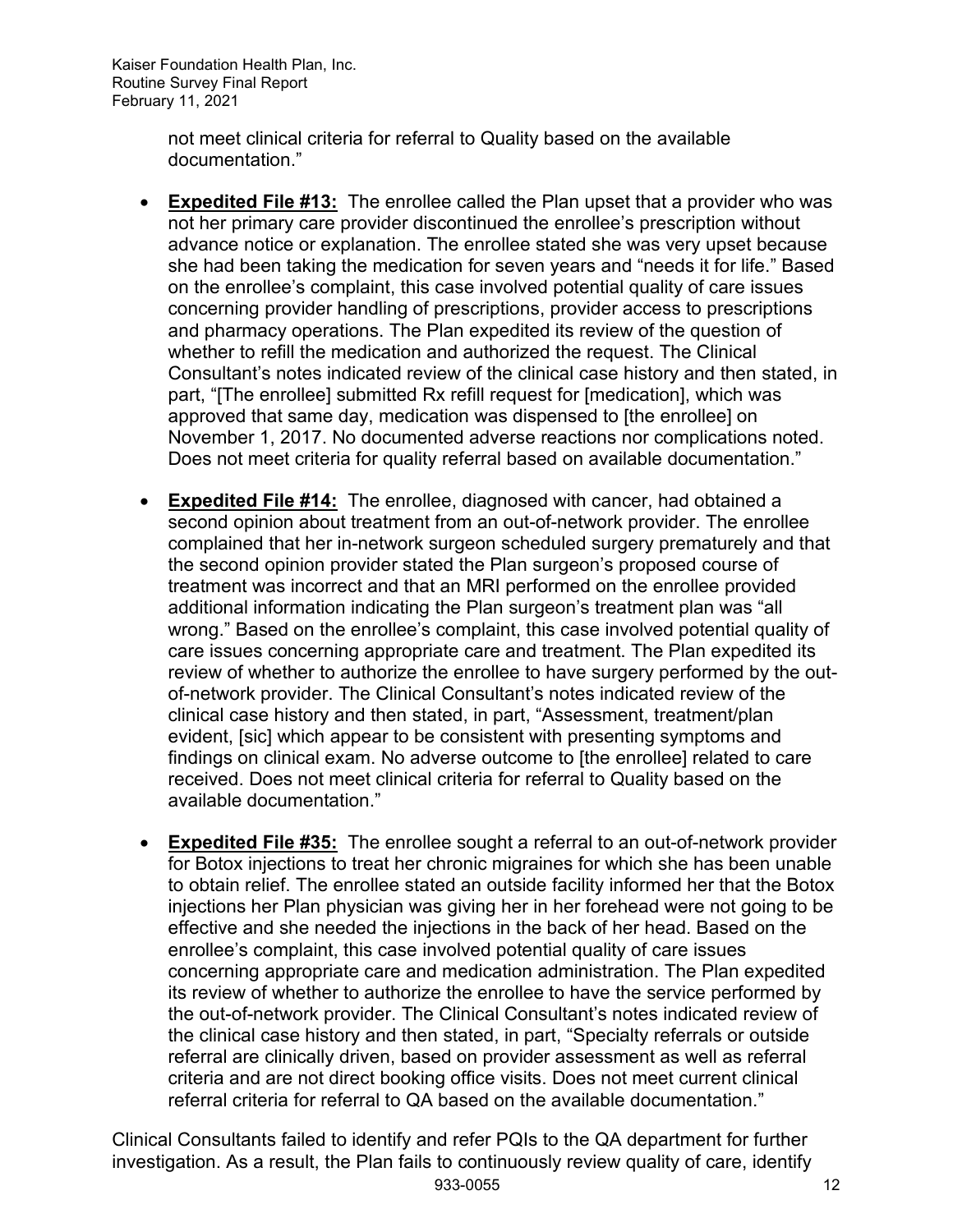quality issues and take corrective action when necessary, as required by Rules 1300.70(a)(1) and 1300.70(b)(1)(B).

| <b>FILE TYPE</b>                        | <b>NUMBER</b><br><b>OF</b><br><b>FILES</b> | <b>REQUIREMENT</b>                                               | <b>COMPLIANT</b> | <b>DEFICIENT</b> |
|-----------------------------------------|--------------------------------------------|------------------------------------------------------------------|------------------|------------------|
| Standard<br>Grievance<br>containing PQI | 35                                         | Review quality of care<br>and identify quality of<br>care issues | 28 (80%)         | 7(20%)           |
| Exempt<br>Grievance<br>containing PQI   | 17                                         | Review quality of care<br>and identify quality of<br>care issues | 1(6%)            | 16 (94%)         |
| Expedited<br>Grievances                 | 81                                         | Refer potential quality<br>issues to the quality<br>department   | 33 (41%)         | 48 (59%)         |

## **TABLE 1** *Standard Grievance and Exempt Grievance File Review*

## **Plan's Compliance Effort:**

#### Program representatives failed to identify PQIs

In its response to the Preliminary Report, with respect to the finding that the Plan's Program representatives failed to identify PQIs requiring referral to Clinical Consultants, the Plan stated it recognized the issue during the routine survey and commenced a corrective action plan to include:

- Training program representatives to review the *Non-Clinical Screening Criteria* document, the *Potential Quality of Care Review Process* document and the *Endof Business Day grievance case processing* document.
- Focused web-based refresher training covering the Non-Clinical Screening Criteria and exempt grievance processes, beginning in August 2020, to be completed no later than September 2020; and
- A Q4 2020 audit to review a random sample of 75 standard grievance files to determine whether PQIs were appropriately referred to the Clinical Consultant using the Non-Clinical Screening Criteria. Also, the Plan will review a random sample of 30 exempt grievances to ensure no PQIs were identified, using a compliance threshold of 95%.

The Plan, however, disputed seven of the 23 files the Department identified as deficient, stating the seven files do not contain PQIs under the *Non-Clinical Screening Criteria*  because the grievances involved quality of service, privacy or concerns other than quality of care.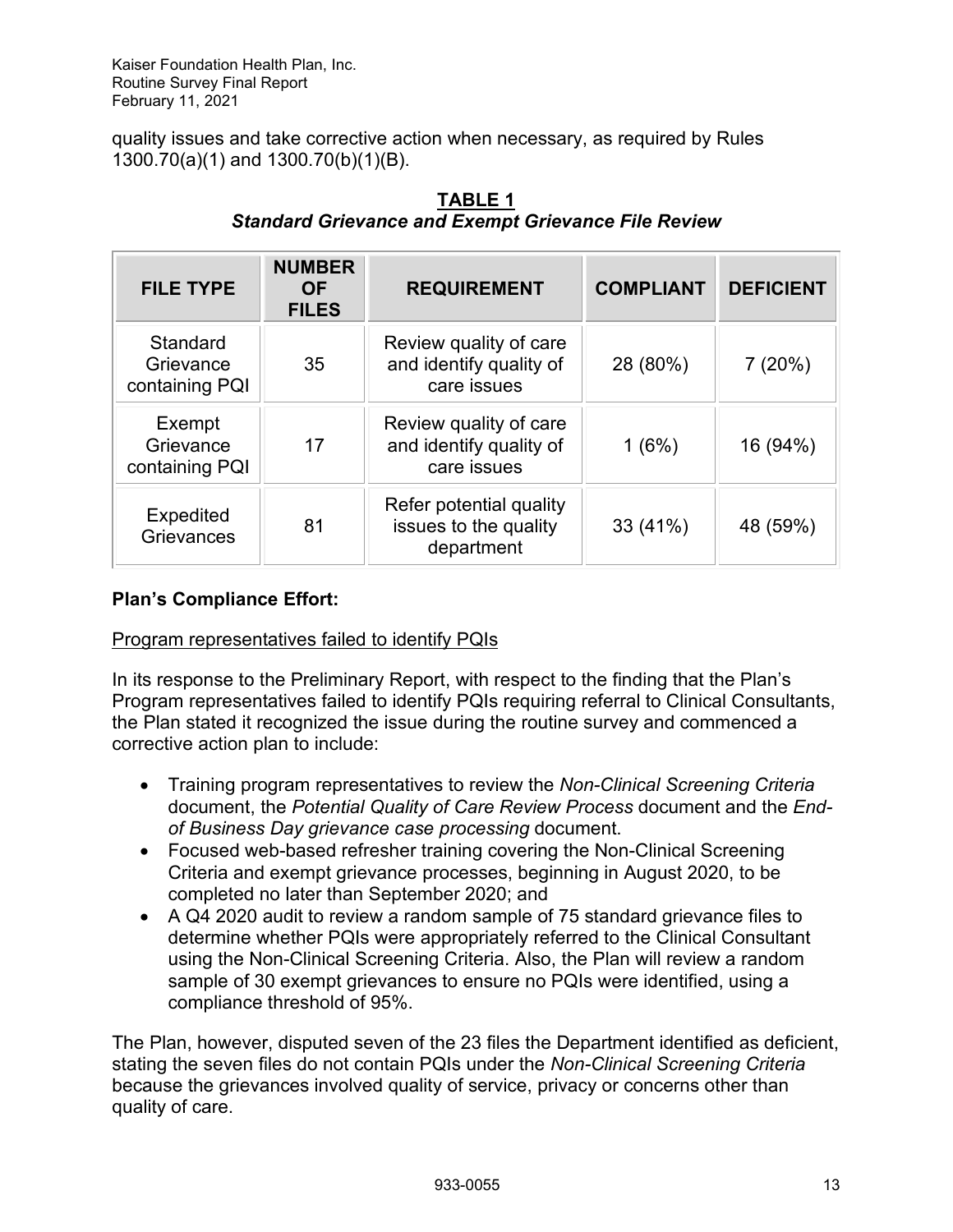With respect to the finding that use of Clinical Consultants results in failure to refer all quality issues to the Plan's quality department, the Plan stated its Regional Quality Physician Leads and nurses reviewed the 48 expedited grievances identified as deficient and found 46 were handled properly as they did not meet the *Clinical Screening Criteria*. The Plan provided two example cases and explanations for why the Plan believed the two cases did not need to be referred for quality review. Based on the two expedited grievance files the Plan agrees should have been referred for quality review, the Plan described the following corrective actions:

- Mandatory training for Clinical Consultants and Physician Advisors on June 18, 2020 which included review of the two cases that should have been referred; and
- A Q4 2020 audit involving a random selection of 30 grievance files to determine whether the Clinical Consultant's decision to refer PQIs to the Quality Department is consistent with the *Clinical Screening Criteria*. The Plan will apply a compliance threshold of 95%.

The Plan further stated the initial *Clinical Screening Criteria* was developed with the approval of the Department as part of the 2006 Non-Routine Quality Survey CAP.

## **Supporting Documentation:**

- *Non-Clinical Screening Criteria* (August 21, 2014)
- Plan training document entitled: "CAMS Potential Quality of Care Review Process"
- Plan training document entitled: "Video Scripts: CAMS Potential Quality of Care Review Process"
- Non-Medicare End of Next Business Day (ENB) Criteria: Local Member Services New Hire Training (February 2019)
- Mandatory Training Attendees
- Validation Audit Tool for Deficiency 2.1 (Standard Grievance and Exempt Grievance)
- *Complaints Referred to the Quality Department*, Policy Number CA.SCQC.QOC.001 (revised January 1, 2017)
- Training attendees document "DMHC audit case reviews with MD Advisors" (June 18, 2020)
- Validation Audit Tool for Deficiency 2.2
- Plan document entitled "2019 DMHC Routine Medical Survey and Behavioral Health Survey – Southern California DMHC On-Site Document Requests (May 7, 2019)
- 2006 Final Report of the Non-Routine Medical Survey of Kaiser Foundation Health Plan, Inc. (Issued to the Public July 26, 2007)
- 2010 Follow-Up Review Report for a Non-Routine Medical Survey of Kaiser Foundation Health Plan, Inc. (Issued to the Public July 19, 2010)

## **Final Report Deficiency Status: Not Corrected**

Based upon the corrective actions undertaken, the Department determined this deficiency is not corrected.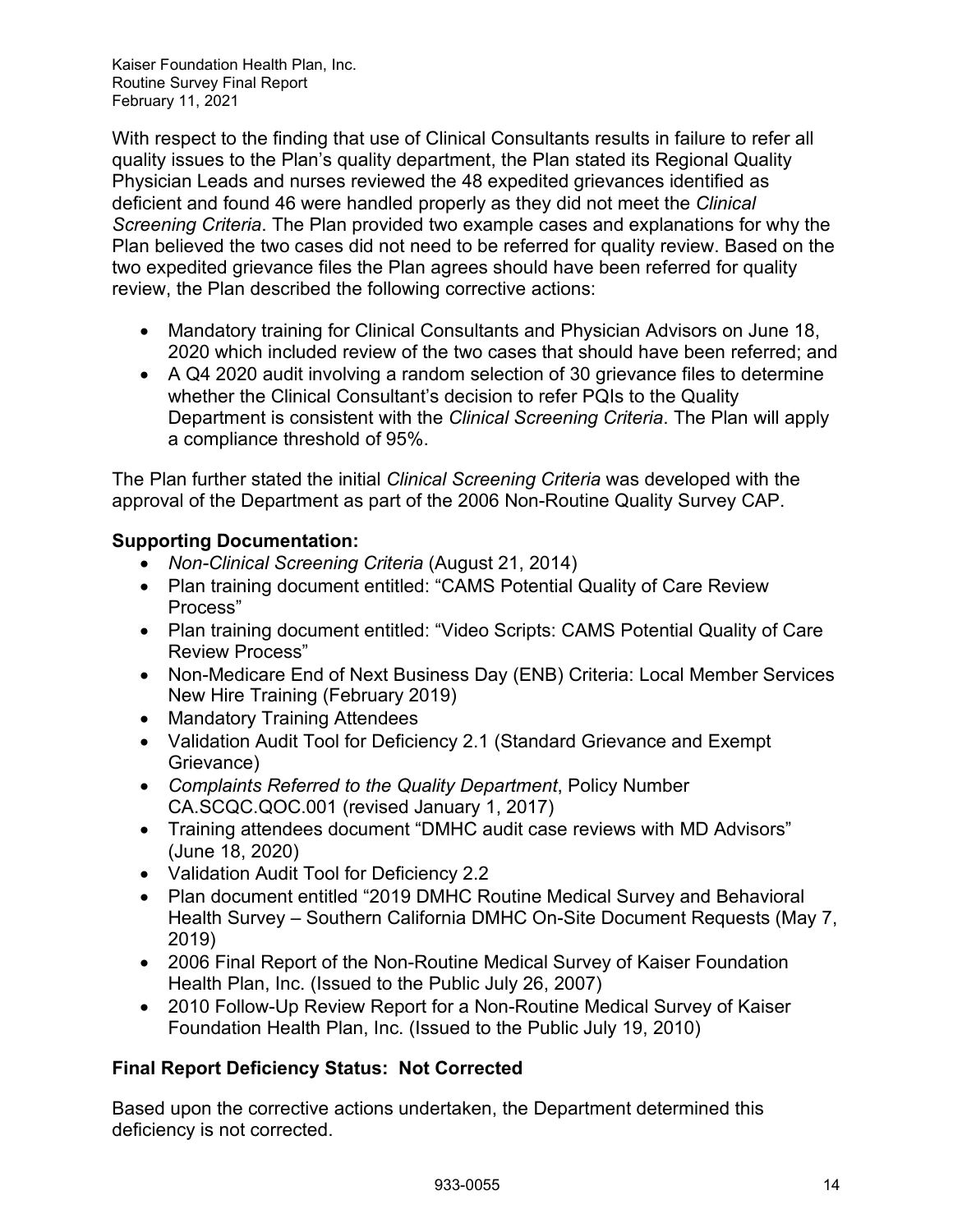#### Program representatives failed to identify PQIs

The Department finds the Plan initiated corrective action with respect to identification of PQIs, but the corrective action is not reasonably calculated to correct the deficiency. The Plan identified seven of the 23 files reviewed as not deficient on grounds the seven files do not contain PQIs in accordance with the *Non-Clinical Screening Criteria*. The Plan takes the position that because the grievances involved quality of service, privacy issues or concerns other than quality of care, the cases did not merit investigation for quality problems. Therefore, the Plan's corrective action of providing training and monitoring files is not reasonably calculated to correct the deficiency because it does not address the reason the Plan does not identify all PQIs.

The seven cases involved grievances about provider mishandling of protected health information, provider conduct such as being rude or disrespectful and access problems that delayed care. The Plan must assess whether the nature of these grievances bear directly on care provided to enrollees, even if the actions themselves do not constitute a health care service. Providers who are rude and disrespectful to patients may be at risk for not providing quality care because they are more likely to disregard patient concerns. Mishandling of PHI can result in unintended disclosure of personal or private information and may deter enrollees from seeking care. Access issues and delayed care directly contribute to exacerbation of enrollee health problems. Thus, the Plan's failure to send to its quality department any cases except those involving direct patient care results in the Plan's failure to identify, review and correct all quality issues for all provider entities, as required by Rules 1300.70(a)(1) and 1300.70(b)(1)(B).

Additionally, the *Non-Clinical Screening Criteria* identify issues other than direct care for review by the quality department. The criteria include: "Any allegations of failure to treat ... inadequate access that member alleges is/will impact the member's health ... nearly receiving the incorrect treatment ... any allegations of unprofessional conduct or criminal activity, inappropriate behavior." Thus, the *Non-Clinical Screening Criteria* does not support the Plan's conclusion that it acted appropriately by not forwarding for quality review files that contained allegations of poor quality of service, privacy or issues other than quality of care.

#### Clinical Consultants Failed to Forward Cases Requiring Quality Review

With respect to the issue of Clinical Consultants not forwarding expedited grievances to the Plan's quality department, the Plan responded it found 46 of the 48 identified cases were handled properly as they did not meet the *Non-Clinical Screening Criteria*. The Plan provided the following two cases examples to explain why the cases did not meet the *Non-Clinical Screening Criteria*. For Expedited File #13, the facts of which are described above, the Plan stated that because "Plan records clearly reflect a timely, same-day response and fulfillment of the enrollee's first noted request for refill [and t]he enrollee's allegation is not supported by the medical record, [t]his case did not meet the Plan's Clinical Screening Criteria."

The second case is Expedited File #69. In that case the daughter of an elderly enrollee took her mother, who resided at an assisted living facility, to the emergency room when her mother began having hallucinations, loss of appetite, increasing combativeness,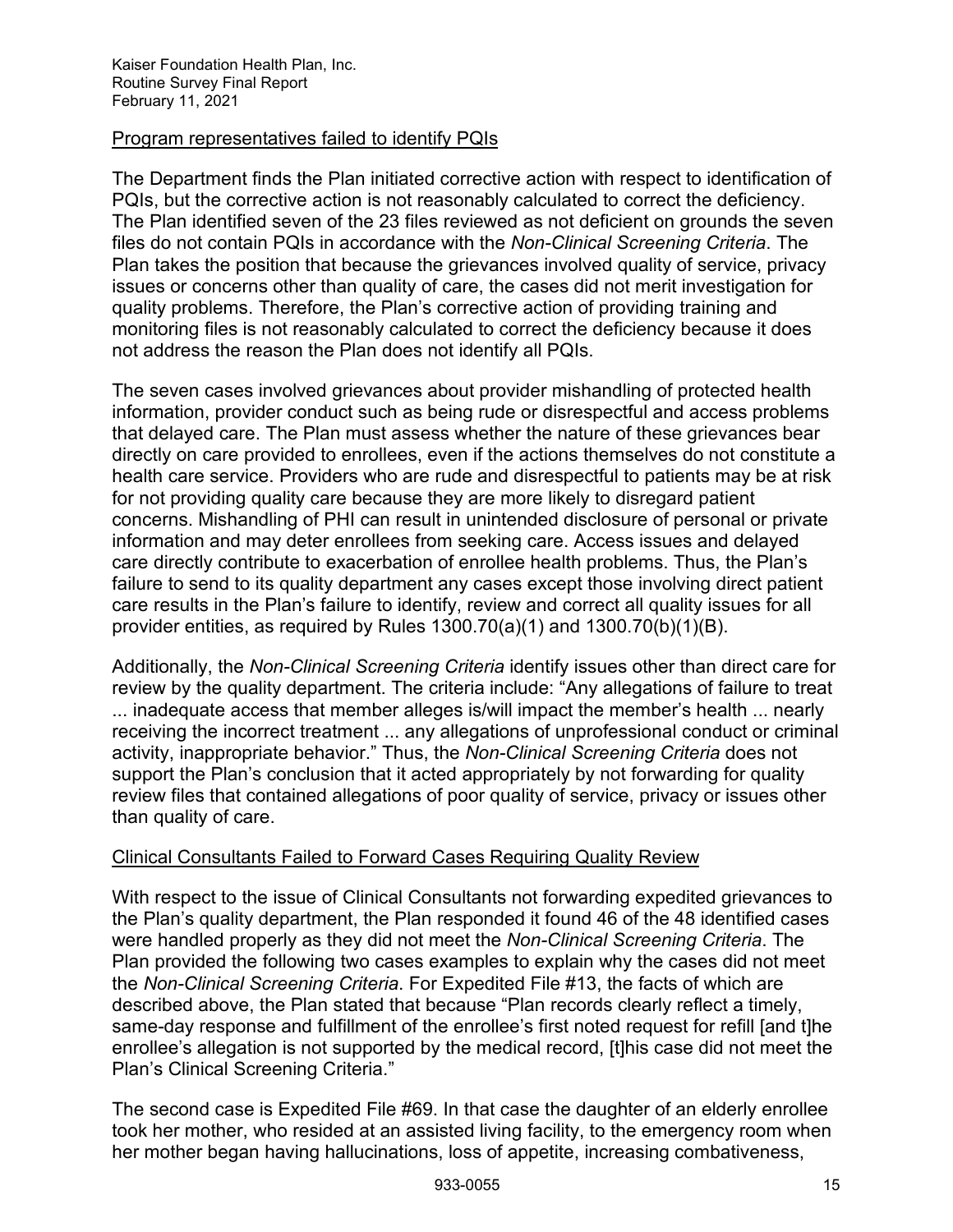inability to walk and overall declining health. Following intravenous hydration and treatment for a urinary tract infection, the ER sought to discharge the enrollee. The daughter wanted the hospital to keep her mother overnight for observation because the enrollee's legs were swollen and she was unable to walk. The daughter claimed her request was met with yelling, verbal abuse and verbal aggression by hospital staff including a nurse, a case manager and a social worker.

The Plan reasoned it was appropriate not to refer the matter described in Expedited File #69 for quality review based on the outcome of the case. The Plan stated, "[a]llegations related to perceived untimely discharge would generally be referred to Quality if the member returns for further evaluation of a same or similar condition within 72 hours OR if the member experiences an adverse event following the discharge that may be objective evidence that the member may not have been truly stable for discharge."

For both Expedited File #13 and #69, the Plan must focus on the potential risk of harm to the enrollee rather than the outcome. Poor quality of service can adversely impact care. Quality assurance programs must therefore be designed to ensure appropriate care is not withheld or delayed and plans must monitor and evaluate care to ensure, for each enrollee, care provided meets professionally recognized standards of practice. (See Rules 1300.70(b)(1)(A), 1300.70(b)(1)(D), 1300.70(b)(2)(C)) To accomplish these requirements, Rules 1300.70(a)(1) and 1300.70(b)(1)(B) require plans to review the quality of care provided, identify problems and take effective action to improve care when deficiencies are identified for all provider entities. Quality programs must address not only health care services, but also service elements, including accessibility, availability and continuity of care. (Rule 1300.70(a)(3)).

As a consequence of the Clinical Consultants' failure to refer quality incidents, the Plan does not review the quality of the care or service that was provided. The Plan misses the opportunity to assess whether the provider's actual care, service, or failure to provide care, or error in care or service, regardless of the outcome, was a quality issue that required review and correction. Simply because there was no adverse outcome, does not necessarily mean the care or service was appropriate.

Because the Plan's response to the Preliminary Report demonstrates a misapplication of the *Non-Clinical Screening Criteria* and erroneous construction of the requirements of Rules 1300.70(a)(1) and 1300.70(b)(1)(B), the Department finds the Plan's corrective action is not reasonably calculated to correct the deficiency.

At the Follow-Up Survey, the Department will assess the Plan's progress in correcting this deficiency through review of Plan policies and procedures, applicable desk aids, training materials, audits, and other relevant documents. The Department will also review grievance files and conduct interviews with Plan staff.

#### <span id="page-16-0"></span>**GRIEVANCES AND APPEALS (Statewide)**

## **Deficiency #2: The Plan's grievance system does not consistently monitor whether grievances are resolved in favor of the enrollee or the Plan. (Statewide)**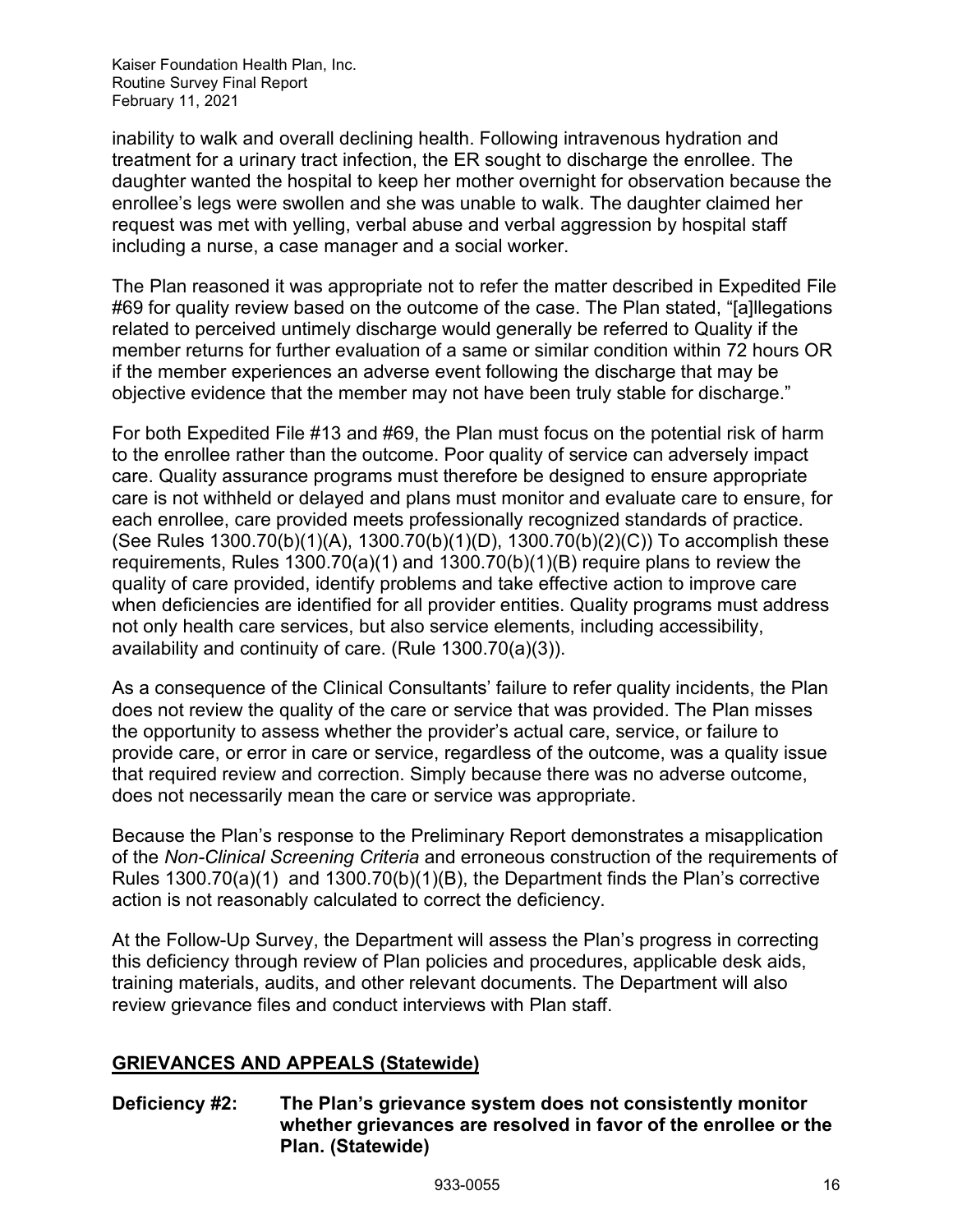## **Statutory/Regulatory References:** Section 1368(a)(1); Rule 1300.68(e)(1).

**Assessment:** Section 1368(a)(1) requires plans to have reasonable procedures in accordance with Department regulations to ensure adequate consideration of grievances and rectification when appropriate. Rule 1300.68(e)(1) requires plan grievance systems to track and monitor grievances, including the number of grievances received and resolved, and whether the grievance was resolved in favor of the enrollee or the plan.

During interviews, the Department asked the Plan to describe its method for monitoring and tracking whether grievances were resolved in favor of the enrollee or the Plan.

The Plan responded that it monitors this through "Request codes," assigned within the Plan's system: Complaint Integrated Workflow and Reporting System (CIWRS). The Plan stated that the CIWRS system assigns Request codes only when an enrollee makes a request for specific Plan action.

The Department asked the Plan to clarify what it would consider a specific enrollee request and the Plan stated a request for payment or a request for a service, for example, would be assigned a Request code. Further, the Plan confirmed grievances that do not include a specific enrollee request, would not be assigned a Request code. As such, the CIWRS system does not track every grievance by an assigned Request code, and the Plan is unable to monitor all grievances for whether the resolution was in favor of the enrollee or the Plan.

**Plan's Compliance Effort:** In its response to the Department, the Plan stated it initiated corrective action including:

- Use of systemic categorization to capture the nature of resolution for each grievance;
- Training for Program representatives
- Implementing a field in the Plan's electronic record system to include dropdown options to indicate whether the grievance was decided in favor of the enrollee, partially in favor of the enrollee or in favor of the Plan. The change is expected to be implemented and training completed by Q4 2020.

#### **Supporting Documentation:**

• Validation Audit Tool

#### **Final Report Deficiency Status: Not Corrected**

Based upon the corrective actions undertaken, the Department determined this deficiency has not been corrected.

The Department finds the Plan initiated corrective action but requires additional time to complete implementation. At the Follow-Up Survey, the Department will assess the Plan's corrective actions, review training materials and a demonstration of the Plan's revised electronic system of record, as well as conduct interviews and review any other relevant information to determine whether the deficiency has been corrected.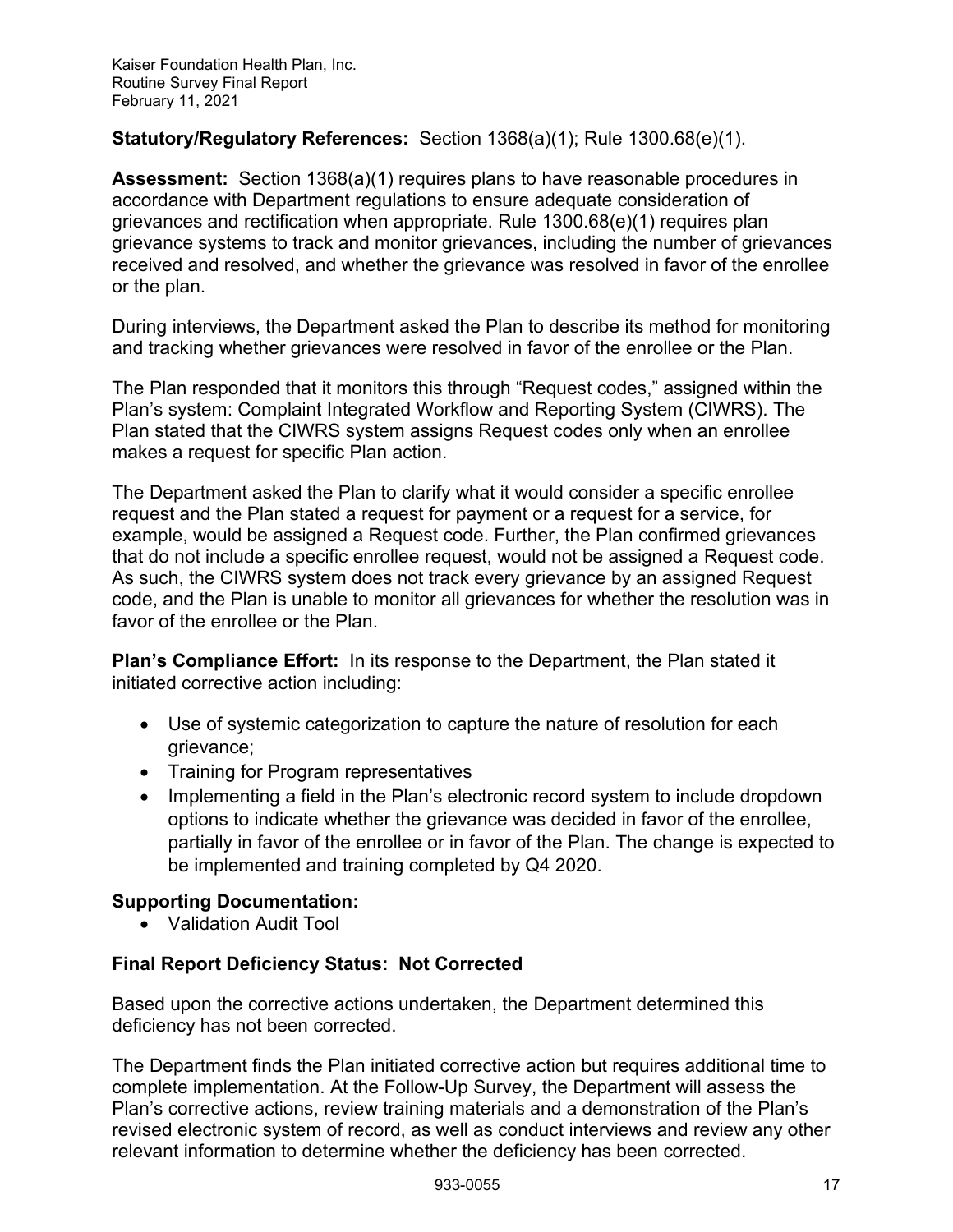#### **Deficiency #3: The Plan does not ensure all oral expressions of dissatisfaction are considered grievances, and therefore does not ensure adequate consideration of enrollee grievances and rectification when appropriate. (Statewide)**

**Statutory/Regulatory References:** Section 1368(a)(1); Rule 1300.68(a)(1).

**Assessment:** Section 1368(a)(1) requires plans to have reasonable procedures in accordance with Department regulations to ensure adequate consideration of grievances. Rule 1300.68(a)(1) defines a grievance as "a written or oral expression of dissatisfaction regarding the plan and/or provider, including quality of care concerns, and shall include a complaint, dispute, request for reconsideration or appeal made by an enrollee or the enrollee's representative. Where the plan is unable to distinguish between a grievance and an inquiry, it shall be considered a grievance."

Plan policy *Grievance Process for Resolution of Commercial Health Plan Member Issues* defines the term Grievance on page 24:

**Grievance:** Within the KFHP 30-day Grievance process specified by Knox-Keene, any expression of dissatisfaction for which the member or his/her duly authorized representative seeks referral, provision of or reimbursement for services or supplies, or other financial resolution, that does not constitute an Initial Benefit Claim, regardless of how that dissatisfaction is submitted to KFHP.

The Department reviewed 71 call inquiry files and found that 12 files<sup>[8](#page-18-0)</sup> (17%) included calls that contained an expression of dissatisfaction or a request for reconsideration that the Plan did not handle as a grievance.

## **Case Examples**

- **File #14:** The enrollee stated he needed a doctor's note for work because the enrollee had a heart attack, but the doctor was unresponsive to his requests.
- **File #22:** The enrollee stated she received a bill she believed was miscoded. The enrollee stated she went for a routine visit and a pap smear was done. She believed there should not be an extra charge. The enrollee further stated she had received a reminder from the Plan to get the pap smear. However, after the visit, the Plan denied the claim, stating the enrollee was not yet due for a pap smear.
- **File #78:** The enrollee called and stated she wished to file a grievance over her deductible amount.

<span id="page-18-0"></span><sup>8</sup> Call Inquiry Files: File #10; File #14; File #22; File #33; File #43; File #58; File #62; File #63; File #66; File #67; File #70; and File #78.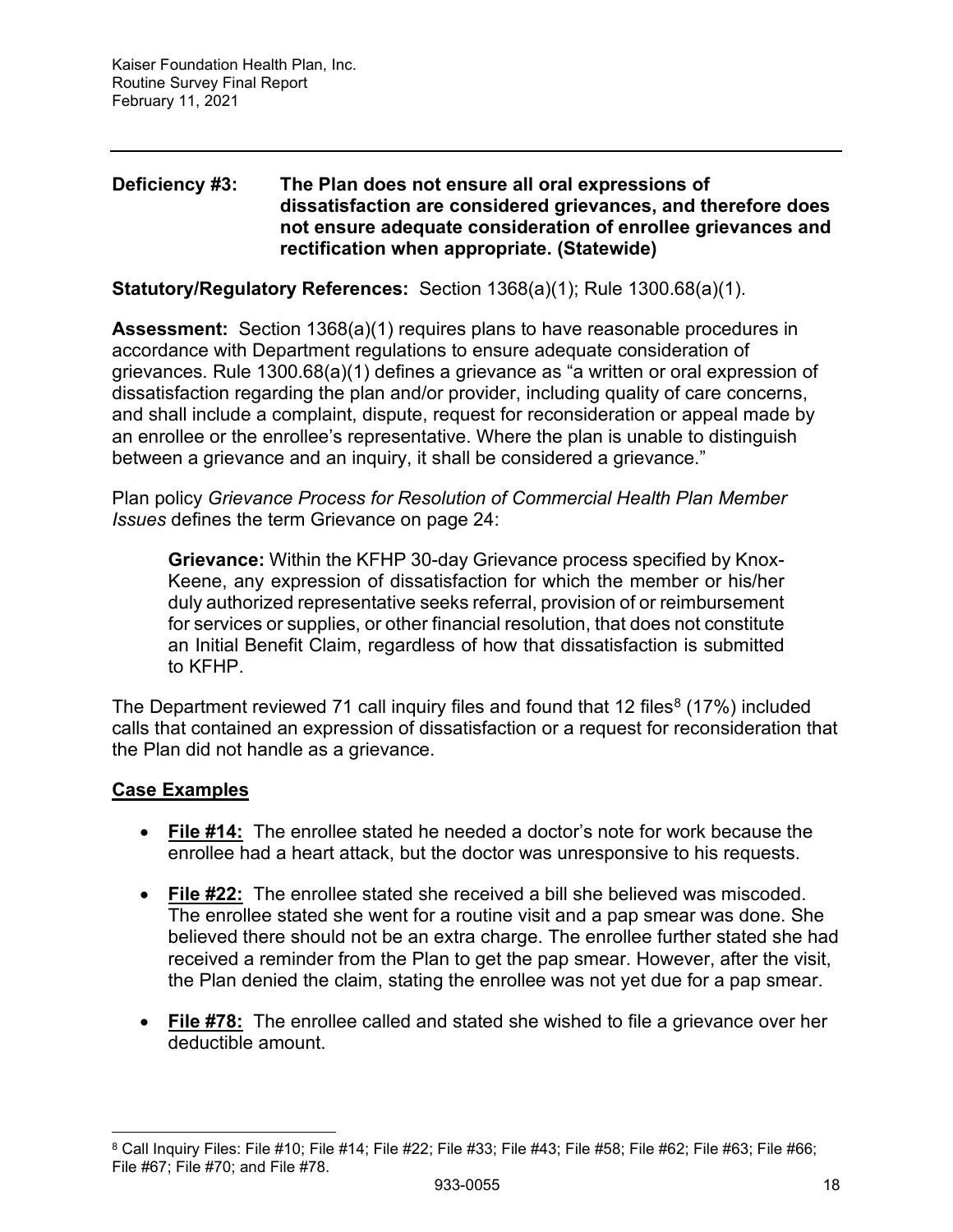The Department determined that the Plan's failure to identify all grievances in telephone calls results in the Plan not adequately considering, investigating and resolving all grievances raised by enrollees.

| <b>FILE TYPE</b>          | <b>NUMBER</b><br><b>OF</b><br><b>FILES</b> | <b>REQUIREMENT</b>                                                                                             | <b>COMPLIANT</b> | <b>DEFICIENT</b> |
|---------------------------|--------------------------------------------|----------------------------------------------------------------------------------------------------------------|------------------|------------------|
| Member<br>Service Inquiry | 71                                         | Expressions of<br>dissatisfaction, or<br>requests for<br>reconsideration must<br>be processed as<br>grievances | 59 (83%)         | 12 (17%)         |

**TABLE 2** *Call Inquiry File Review*

**Plan's Compliance Effort:** In its response, the Plan stated it initiated the following corrective action:

- Since July 2019, Plan conducted seven trainings for its customer service representatives using alerts and communications to provide guidance on identifying oral expressions of dissatisfaction as a grievance. Trainings included review of *Handling Complaints Alert* and *Filing a Complaint Job Aid* documents.
- In July 2019, the Plan reviewed the deficient calls, identified and provided training to staff who needed one-to-one coaching.
- In November 2019, new hire training materials were revised to ensure staff identify oral expressions of dissatisfaction as grievances.
- An online training refresher, *Inquiries vs Grievances*, is to be provided to all staff by September 30, 2020, and will be required annually thereafter.
- The Plan will perform an audit in Q4 2020, reviewing a sample of 100 inquiry files to determine whether cases were properly classified as inquiries. The Plan will use a compliance standard of 95%.

The Plan disputed three<sup>[9](#page-19-0)</sup> of the 14 files the Department identified as deficient, finding the calls involved inquires and not grievances.

## **Supporting Documentation:**

- Plan training alert: "Handling Complaints"
- Job Aid: "Filing a Complaint"
- Team Meeting Log (July 2019)
- Plan document "July 2019 Internal Coaching Opportunities"
- Plan training document: "Complaint Handling: Participant Guide"
- Validation Audit Tool

<span id="page-19-0"></span><sup>9</sup> File #1, File #15, File #43.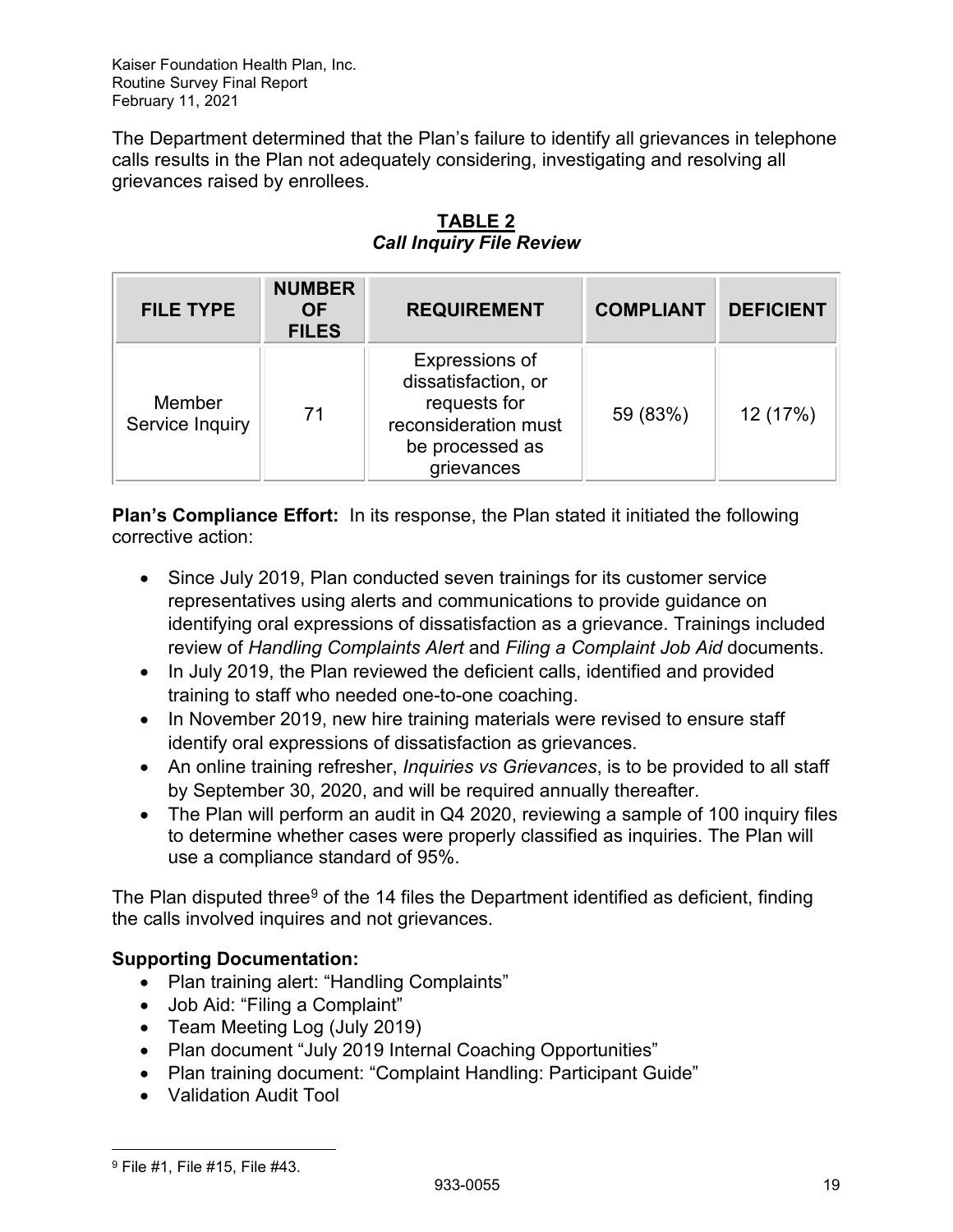## **Final Report Deficiency Status: Not Corrected**

Based upon the corrective actions undertaken, the Department determined this deficiency has not been corrected.

The Department re-reviewed the three files disputed by the Plan. The Department agrees Inquiry File #1 and #15 were properly categorized by the Plan as inquiries and not grievances. However, File #43 was a call from an enrollee who, after calling Covered California twice and the Plan at least twice, was still trying to get the coverage and premium billing issues for her daughter and grandson corrected. The enrollee was clearly exasperated, and the Department determined this was a grievance about Plan processes. Although Inquiry File #1 and #15 are not deficient, and the written deficiency has been revised accordingly, the Plan remains deficient.

The Department finds the Plan initiated corrective action but requires additional time to complete implementation. At the Follow-Up Survey, the Department will assess the Plan's corrective actions, training materials, audit results and will conduct file review and interviews with Plan staff, as well as review of any other relevant information.

### **Deficiency #4: For grievances involving delay, denial or modification of health care services, the Plan's response does not describe the criteria used and clinical reasons for the decision related to medical necessity. (Statewide)**

**Statutory/Regulatory References:** Section 1368(a)(5); Rule 1300.68(d)(4).

**Assessment:** Section 1368(a)(5) requires plans to provide "written responses to grievances with a clear and concise explanation of the reasons for the plan's response. For grievances involving the delay, denial, or modification of health care services, the plan's written response shall describe the criteria used and the clinical reasons for its decision, including all criteria and clinical reasons related to medical necessity." Rule 1300.68(d)(4) states that for grievances involving delay, modification or denial of services based on a determination in whole or in part that the service is not medically necessary, the plan's written response "shall clearly state the criteria, clinical guidelines or medical polices used in reaching the determination."

Plan policy *Grievance Process for Resolution of Commercial Health Plan Member Issues* sets forth the Plan's resolution letter requirements for standard grievances and appeals. The policy states on page 28:

#### **3**. **Resolution Letter Requirements (Grievances and Appeals)**

Resolution letters will be sent within 30 calendar days following receipt of the Grievance or Appeal and contain the following: ...

- a) The outcome of all issues and an explanation of the decision, stated in a clear and concise manner....
- b) If applicable, the specific reasons for the denial ...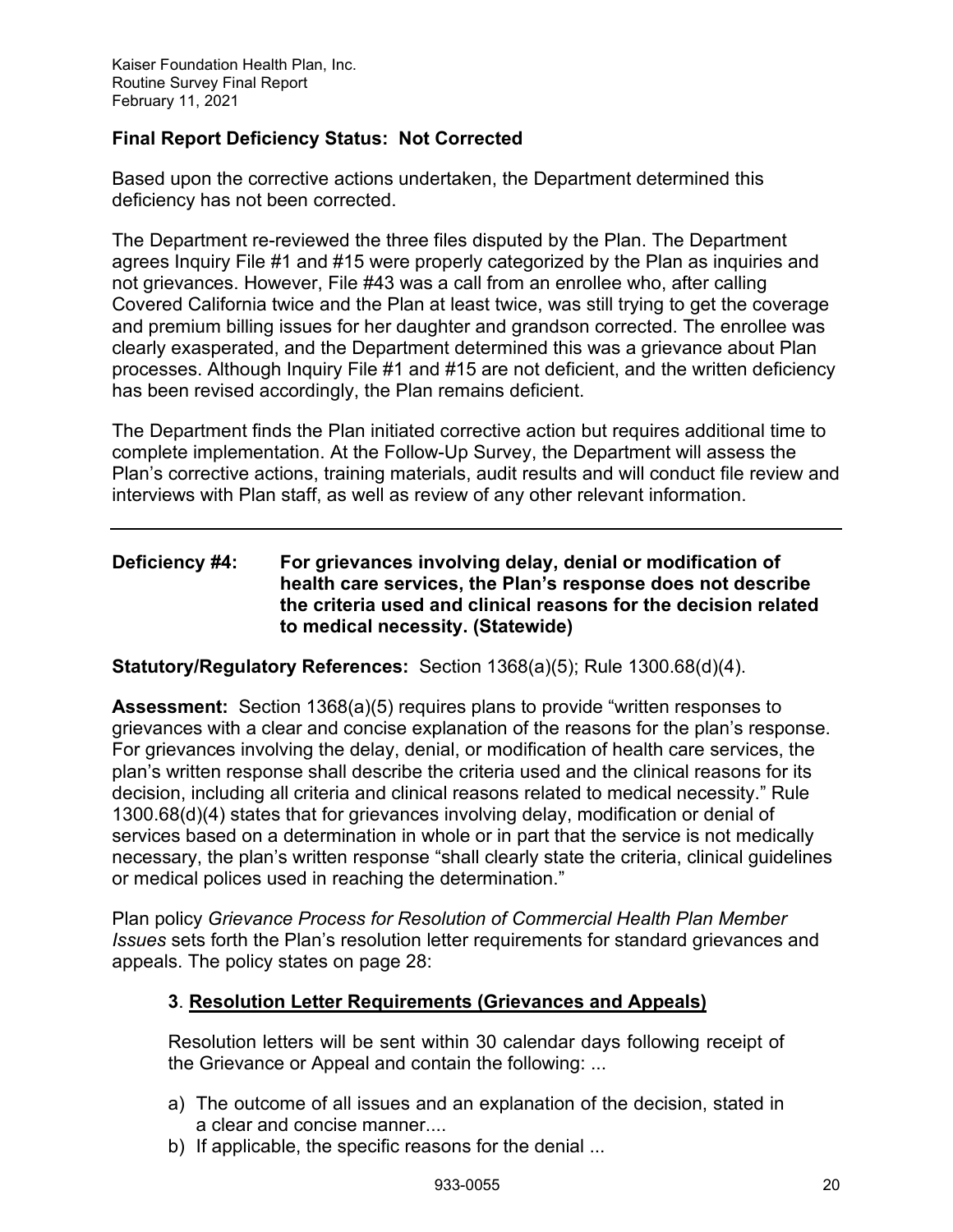- c) If applicable, a statement that the member's issues were shared with the responsible management or supervisory staff for review ...
- d) Any/all follow-up information to assist the member with the next steps ...
- e) For medical necessity denial letters, the criteria, guidelines or protocols used and the clinical reasons for the determination based on physician review.
	- i. If the decision is based upon a specific criterion, guideline or protocol, identify the criterion, guideline or protocol in sufficient detail including a clear and concise clinical explanation as to why the member does not meet the criterion, guideline or protocol. If appropriate, the letter should tell the member any actions that the member needs to take to meet the criteria, guideline or protocol. OR
	- ii. If the decision is not based on a specific criterion, guideline, or protocol, the letter must state that the decision was made based on the physician's professional medical judgment. It must also state the clinical reasons for the denial in clear and concise language so that the member knows the specific basis for the physician's denial, including the specific clinical information provided by the physician reviewer and any clinical recommendations for follow-up. It is not sufficient to say the requested service is "not medically necessary". The Program representative must provide the rationale in the letter.
- f) For benefit denial letters, specific provisions in the contract or evidence of coverage that exclude the coverage OR

If the decision is based on a benefit or provision or contractual obligation, insert the document name and page ...

The Plan's policy, *Grievance (Urgent, Rx Formulary Exceptions and Rx IRO Requests) Process and Resolution of Commercial Health Plan Member Issues* sets forth the same requirement for expedited grievances and appeals.

The requirements in Section 1368(a)(5) that apply to "grievances involving the delay, denial or modification of health care services" require a plan's response to describe the criteria used and clinical reasons for the decision. A grievance is a complaint or request for reconsideration. Therefore, when a grievance involves a complaint that care was denied, modified or delayed, or involves a request for reconsideration, a plan's response letter must state the criteria used and clinical reasons for the plan's decision.

The Plan's policy directs resolution letters must state the criteria used and clinical reasons for the decision when the Plan has issued a medical necessity denial letter. However, the Plan sends medical necessity denial letters only in connection with provider requests for services requiring prior authorization, and the Plan requires prior authorization for only a handful of services. This means an enrollee who complains a service was modified, such as a reduction in frequency of treatment sessions, may not be provided the clinical criteria upon which the Plan determined the prior frequency of service is no longer medically appropriate. The Plan need only provide its reason, under paragraph (b) of its policy set forth above. When an enrollee complains they were denied a service, the Plan need only support its conclusion the service is not medically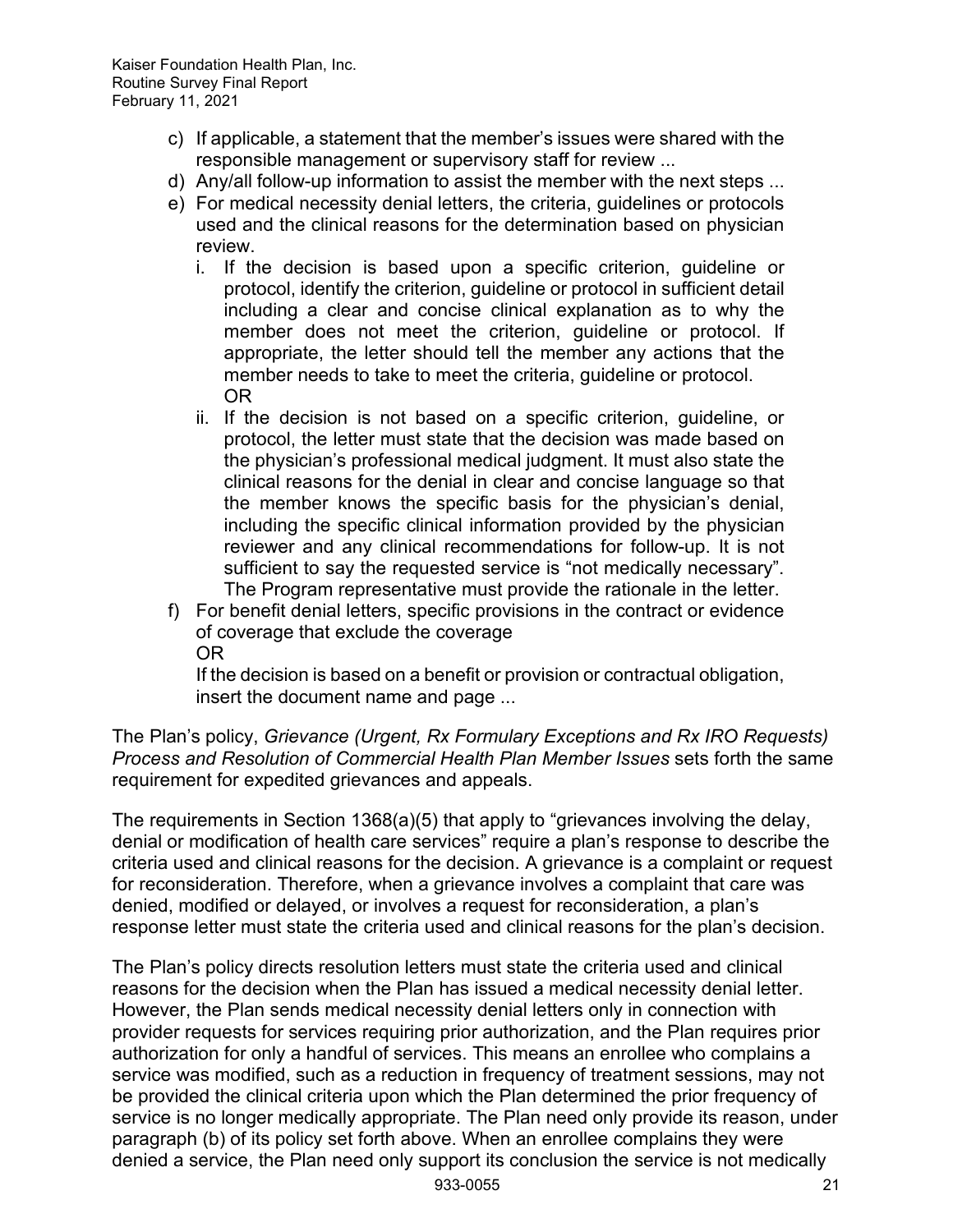appropriate by saying the Plan's physician reviewer determined the care is not appropriate.

Section 1368(a)(5) does not limit grievance response letter requirements to only those situations involving a denial letter. Plans must consider the content of the grievance itself since the requirement pertains to *grievances* involving delay, denial or modification of health care services and not a *plan's* delay, denial or modification of services.

Moreover, the Plan's policy makes a further distinction between medical necessity denial letters based on a criteria/guideline or protocol versus the Plan physician's professional medical judgment. In the latter case, the Plan limits the grievance response letter content to "the clinical reasons for the denial ... so that the member knows the specific basis for the physician's denial." Section 1368(a)(5) does not exempt "medical judgment" decisions from the requirement that grievance response letters include the criteria or guidelines when a grievance involves delay, denial or modification of health care services. The Plan's policy makes a distinction not contemplated by the Knox-Keene Act, and results in deficient response letters being sent to enrollees.

The Department reviewed 71 standard grievance files. Seven<sup>[10](#page-22-0)</sup> of the 71 files involved grievances pertaining to denial, delay or modification of health care services. None of the grievance response letters in the seven files contained a description of the criteria or clinical reasons for the Plan's decision, although the Plan determined the services were not medically necessary.

The Department reviewed 70 expedited grievance files, of these, 34<sup>[11](#page-22-1)</sup> involved grievances pertaining to the denial, delay, or modification of health care services. None of the grievance response letters in the 34 files contained a description of the criteria and clinical reasons for the Plan's decision, although the Plan determined the services were not medically necessary.

## **Case Examples**

• **Standard Grievance File #11:** The enrollee requested an out-of-network referral, stating he asked his doctor for a referral and received a denial via e-mail. The Plan's response stated:

We carefully reviewed your records and other relevant information to come to our decision and we are denying your request. We do want you to understand why we came to this decision and have explained it below.

Your request for an out of Plan referral for annual MP [multiparametric] MRI for Active Surveillance, at the UCLA Medical Center was determined to be not medically indicated at this time.

<span id="page-22-1"></span><sup>11</sup> Expedited Grievance Files: File #1; File #2; File #3; File #6; File #7; File #8; File #11; File #12; File #14; File #19; File #21; File #22; File #23; File #24; File #26; File #27; File #28; File #33; File #34; File #35; File #37; File #38; File #39; File #41; File #45; File #49; File #55; File #56; File #57; File #59; File #65; File #66; File #68; and File #69.

<span id="page-22-0"></span><sup>&</sup>lt;sup>10</sup> Standard Grievance Files: File #9; File #11; File #33; File #36; File #49; File #54; and File #61.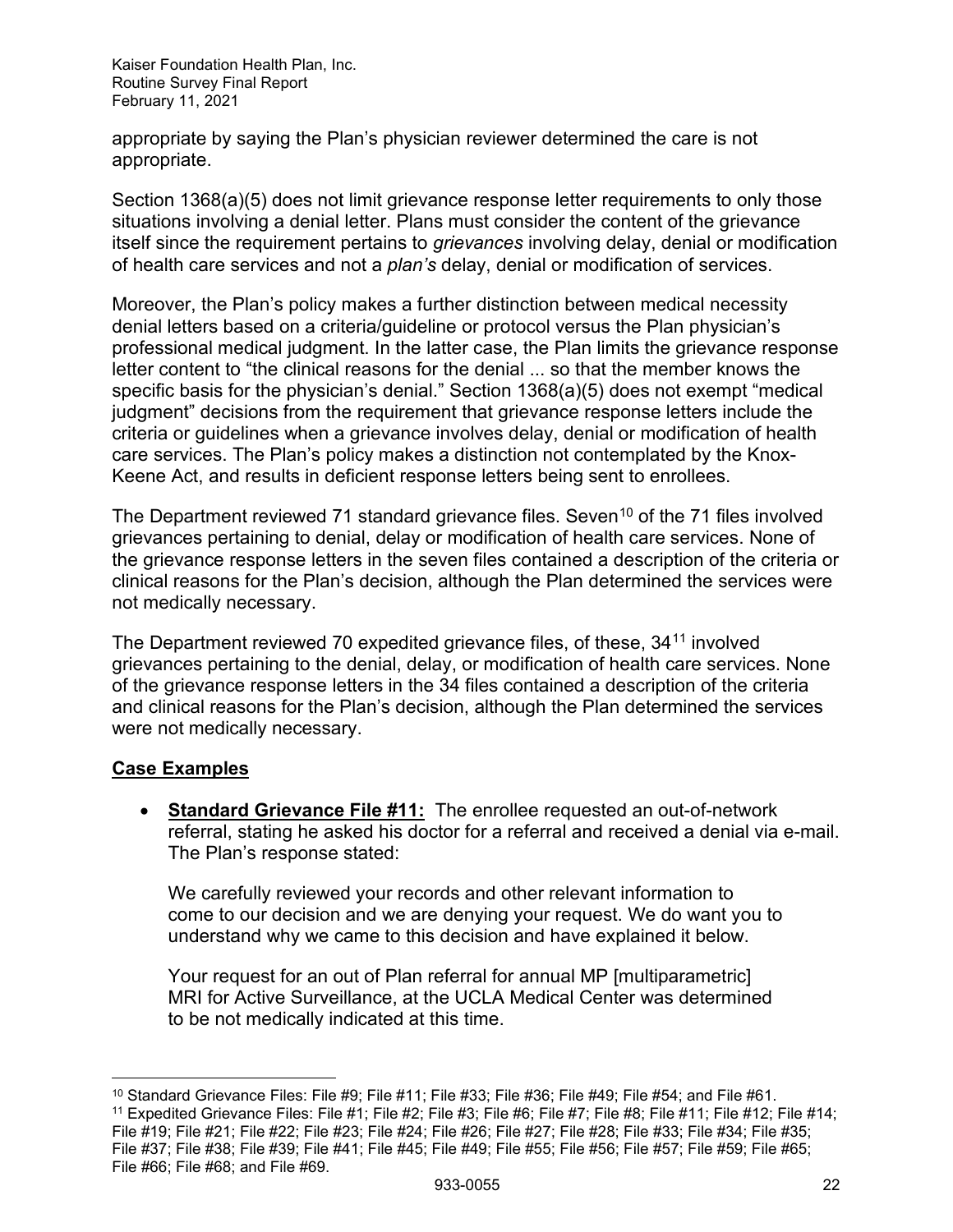The Member Case Resolution Center will assist with further follow-up in the urology department. Per the reviewing physician, the current information in the literature is not sufficient to support a role for repeat MRI without prostate biopsy for monitoring men on active surveillance for prostate cancer. If you need my assistance in obtaining a follow-up appointment in the Urology Department, I can be reached at the phone number listed below.

Your concern was sent to the Chief of Service of the Urology Department, for review and action as deemed appropriate.

On September 29, 2017, the Chief of Service reviewed your request and explained that the technology is available within the organization. However, the current information in the literature is not sufficient to support a role for repeat MRI without prostate biopsy for monitoring men on active surveillance for prostate cancer. The American Urological Association has recently published a Policy statement on the use of MP MRI in diagnosis, staging and management of prostate cancer. The recommendation to have an annual MRI is not evidence based.

The enrollee's grievance included a statement of dissatisfaction concerning his doctor's denial of his request for an out-of-network referral. The Plan's response letter stated the service was not medically necessary,  $12$  but did not include a description of the criteria, clinical guideline or medical policy that the Plan relied on in determining that the requested service was not medically necessary. "Current information in the literature," cited by the Plan, is not a criteria, guideline, or medical policy. Further, while the letter vaguely cited to an American Urological Association Policy statement, this is not a clinical criteria or guideline, but appears to be taken from a journal article.<sup>[13](#page-23-1)</sup> Additionally, the statement concerning "men on active surveillance for prostate cancer" appears to reference the enrollee's condition, and is not a clinical reason for denial related to medical necessity.

• **Standard Grievance File #61:** The minor enrollee's mother telephoned the Plan grieving the fact that her son's speech therapy was "cut" from twice a week to one time per week sessions, and requested reconsideration of twice weekly therapy. The Plan's response stated in part:

We carefully reviewed your records and other relevant information to come to our decision and we are denying your request. We do want you to understand why we came to this decision and have explained it below.

<span id="page-23-0"></span> $12$  The Department notes the Plan uses terms such as "medically indicated" rather than "medically necessary" as is used in Section 1368a)5), but the Department finds the distinction negligible and one of semantics.

<span id="page-23-1"></span><sup>13</sup> See Fulgham et al., *AUA Policy Statement on the Use of Multiparametric Magnetic Resonance Imaging in the Diagnosis, Staging and Management of Prostate Cancer* Oct. 2017) J. Urol. and available online at [PubMed.gov.](https://www.ncbi.nlm.nih.gov/pubmed/28483574)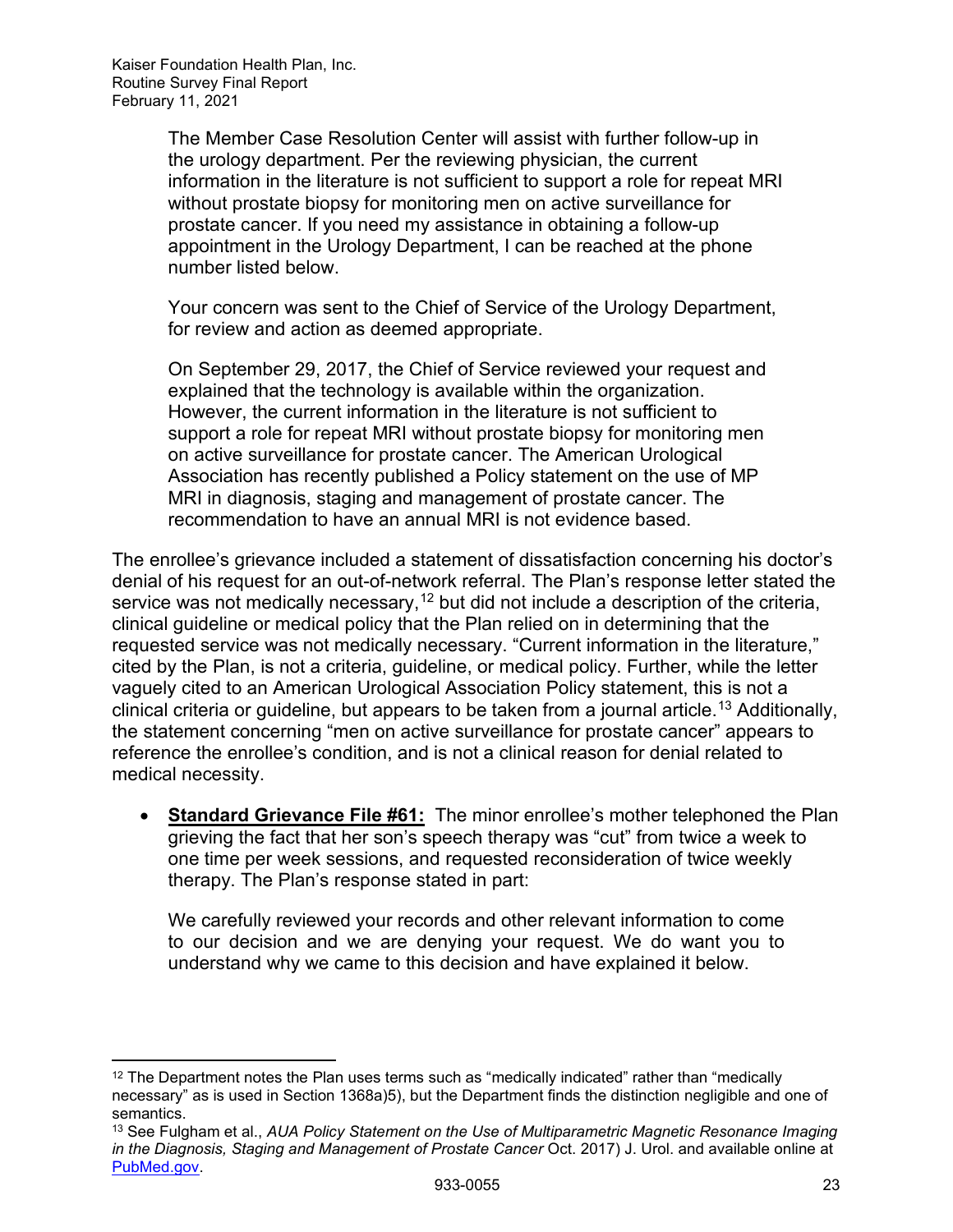In consultation with the Speech Language Pathologist Supervisor, the following individuals met as a committee to discuss and evaluate your request:

- Physician Reviewer, Developmental Pediatrician
- Physician Reviewer, Developmental Pediatrician

The committee determined that, based on the results of [your child's] April 20, 2018, speech therapy evaluation, it is not medically indicated for him to receive speech therapy twice per week at this time. There is no evidence that increasing the frequency of speech therapy yields better results. The committee also explained that he previously was receiving speech therapy twice per week due to an additional diagnosis of Childhood Apraxia of Speech (CAS). His most recent evaluation showed he no longer has CAS.

Please note that this denial is based on the terms and conditions of your agreement with Kaiser Permanente, as set forth in the 2018 Evidence of Coverage ... [which] states that we cover the services described in the "Benefits and Your Cost Share" section, only if the services are medically necessary and prescribed by a Plan Physician.

In this case, the grievance pertained to modification of services involving reduction of speech therapy sessions. While the Plan determined twice weekly therapy sessions were not medically necessary, the Plan's letter failed to provide a description of clinical criteria used to make the determination, or state the clinical reasons for the modification, including why or how a diagnosis of CAS relates to medical necessity of one additional session per week of speech therapy. The Plan cited its EOC as the basis of its decision, a document used to cite coverage or benefit denials and not medical necessity determinations.

• **Expedited Grievance File #2:** The enrollee requested an MRI from her doctor because she was experiencing numbness, distorted thinking, headaches and tingling. Her physician contacted the neurology department and then told the enrollee that a neurologist denied the enrollee's ability to get an MRI because the MRI she had three years earlier was normal. The enrollee requested a second opinion and her physician contacted a second neurologist, reporting to the enrollee that the second neurologist's conclusion was the same as that of the first neurologist. The enrollee called the Plan to request reconsideration for an MRI. The Plan's response to the enrollee's grievance stated:

We carefully reviewed your records and other relevant information to come to our decision and we are denying your request. We do want you to understand why we came to this decision and have explained it below.

An Associate Medical Director has determined that your above request is not medically indicated for your condition at this time.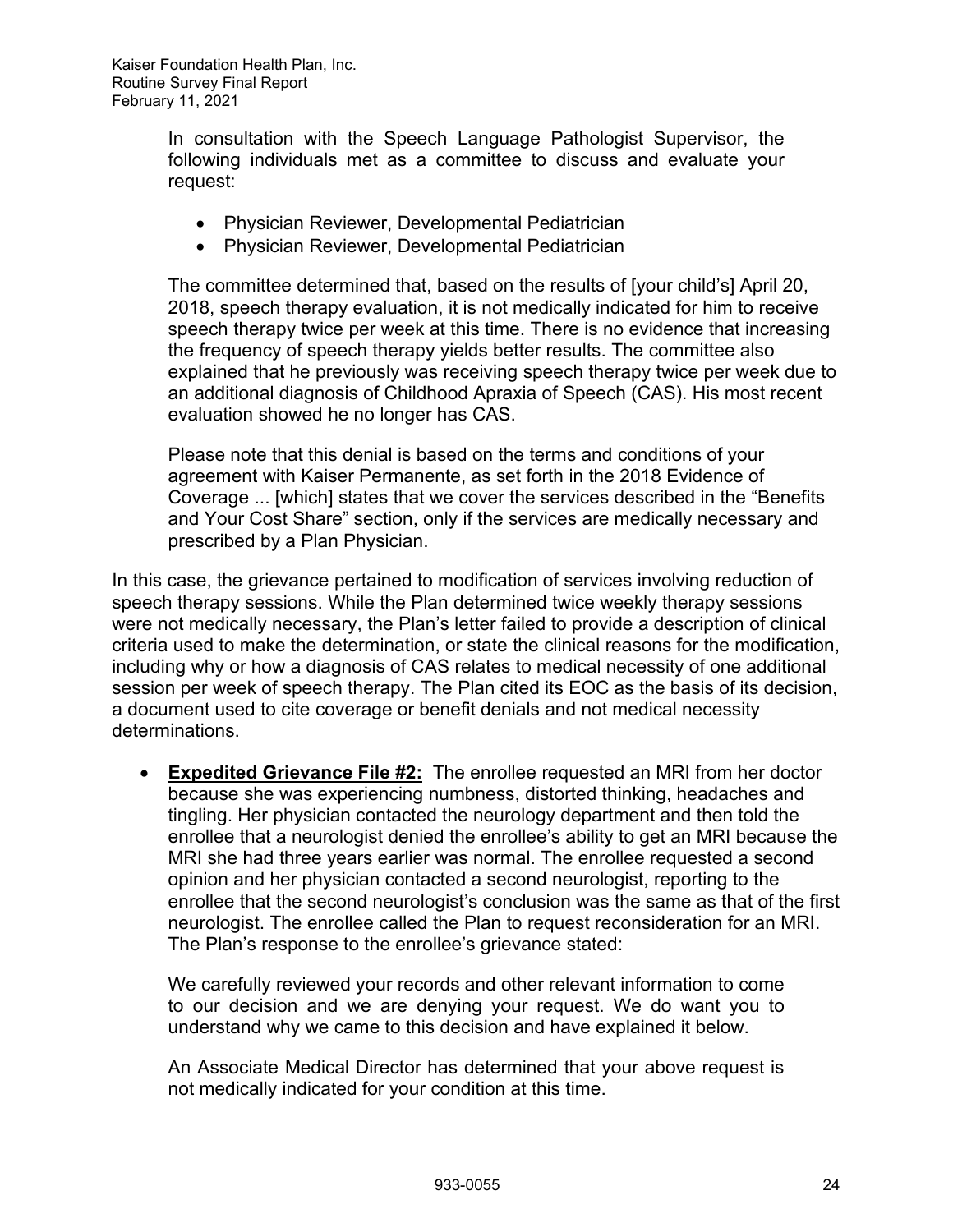A review of your medical records indicate that an in-person office visit is necessary in order to evaluate your symptoms and determine the appropriate care going forward.

It is recommended that you have an evaluation in the Neurology Department with Dr. [] or a second opinion with another neurologist....

This denial is based on your agreement with Kaiser Permanente through Kaiser Permanente for Individuals and Families. In your 2017 Evidence of Coverage (EOC) under section, "Benefits and your Cost Share," it states that Kaiser Permanente only covers services that are medically necessary and provided, prescribed, authorized, or directed by a Kaiser Permanente plan doctor. This information can be found on page 21. If you would like a copy of the referenced EOC pages, at no charge, please contact me at the telephone number below.

The Plan's response letter included a finding that the services were not medically necessary, but deemed an in-office neurology appointment to be necessary. The letter did not include a description of criteria, clinical guideline or medical policy the Plan reviewer relied upon to determine that the requested service was not medically necessary. The letter's reference to the Enrollee's EOC is insufficient as a citation to a criteria, clinical guideline or medical policy. Additionally, the letter did not include the clinical reasons related to medical necessity. Further, despite the fact that the enrollee's grievance stated her physician contacted two neurologists<sup>[14](#page-25-0)</sup> (for a first and then second opinion) who both gave the same response, the Plan's resolution was to state she needed a "second opinion evaluation," without providing a reason for this decision.

• **Expedited Grievance File #19:** The enrollee called to grieve about her physician, who she said told her that Kaiser found Lorazepam "doesn't really help." The enrollee wanted to continue use of the medication or else the medication would need to be tapered off and not stop use immediately. She complained her physician did not offer another medication. The enrollee also requested assignment to a different doctor. The Plan's response to the enrollee's grievance stated, in part:

We're sorry, but we have denied the following request:

• A full prescription of Lorazepam (Ativan) An Associate Medical Director reviewed your request and denied it as not medical needed [*sic*] at this time.

<span id="page-25-0"></span><sup>&</sup>lt;sup>14</sup> The enrollee's physician did not refer the enrollee to the neurologist in the first instance, but used his professional judgment to obtain phone consultations from the neurologists. The Plan determined that appropriate care included an in-person consultation with a neurologist. The Plan does not have a process for monitoring widespread use of professional physician judgment in making medical necessity determinations beyond peer review and grievances, and this case is demonstrative of the problem with that practice.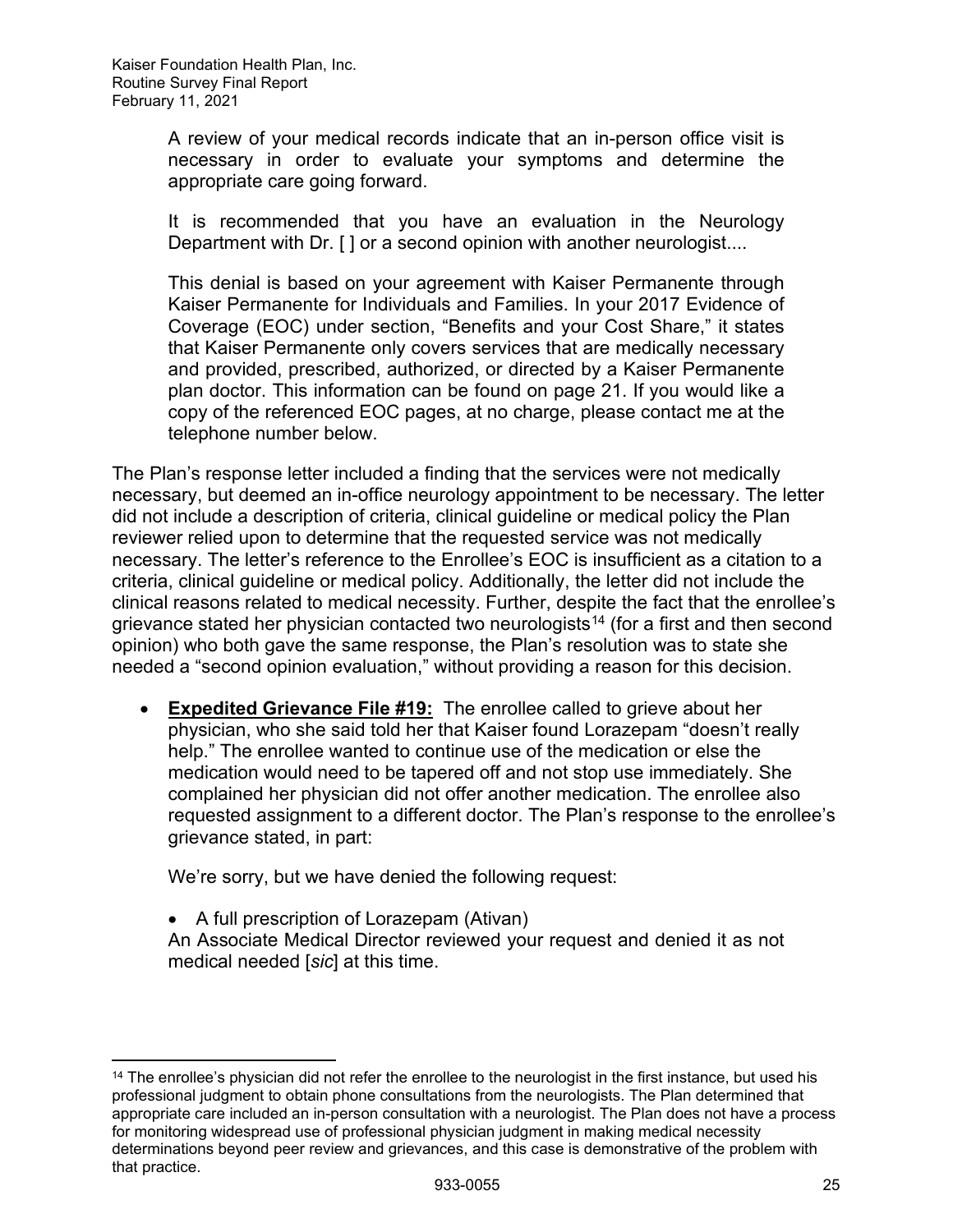Your medical records show you were evaluated and the recommendation to reduce the number of pills per prescription refill to allow a gradual self [*sic*] to taper off the medication over many months [*sic*] time.

Our recommendation is that you have monthly or every two-month check by phone while tapering.

To learn more about why this decision was made, please refer to your July 1, 2017, through June 30, 2018, Inland Empire Health Plan Evidence of Coverage (EOC). Under section "Benefits," it states:

"You can get covered services only if you are a member on the date that you get the services and the services are medically necessary. Most services listed in this section are covered only if:

- A Kaiser Permanente plan doctor provides, prescribes, directs, or authorizes the services
- You get the services from Kaiser Permanente plan providers in the Kaiser Permanente service area, and
- The Medical Group has authorized the services if the services require Medical Group authorization (see "Medical Group Authorization Process for Some Referrals" in the "How to Get Care" section to find out what services need Medical Group authorization)" (p.36)

Please also refer to the "Terms You Should Know" section of the EOC where it defines "medically necessary" as:

"Services that are reasonable and necessary to protect life, to prevent significant illness or significant disability, or to relieve severe pain, through the diagnosis or treatment of disease, illness, or injury."

The Plan's letter stated a Plan Medical Director determined the medication was not medically necessary. However, the letter failed to describe any clinical criteria or guideline used to make the medical necessity determination or the reasons related to medical necessity. The letter cited to a section of the EOC as the basis for the determination, which is the appropriate citation for a benefit/coverage denial, but not for a grievance alleging denial of covered, medically necessary services, as required by Section 1368(a)(5).

• **Expedited Grievance File #55:** The enrollee requested a refill of Adderall. The Plan's response states:

We carefully reviewed your records and other relevant information to come to our decision and we are denying your request. We do want you to understand why we came to this decision and have explained it below.

Our Associate Medical Director determined that it is not medically necessary at this time. It was noted that you were informed by Dr. [ ] at the San Francisco Medical Center Psychiatry Department on October 25, 2017, that you will need to be assessed for Attention Deficit Hyperactivity Disorder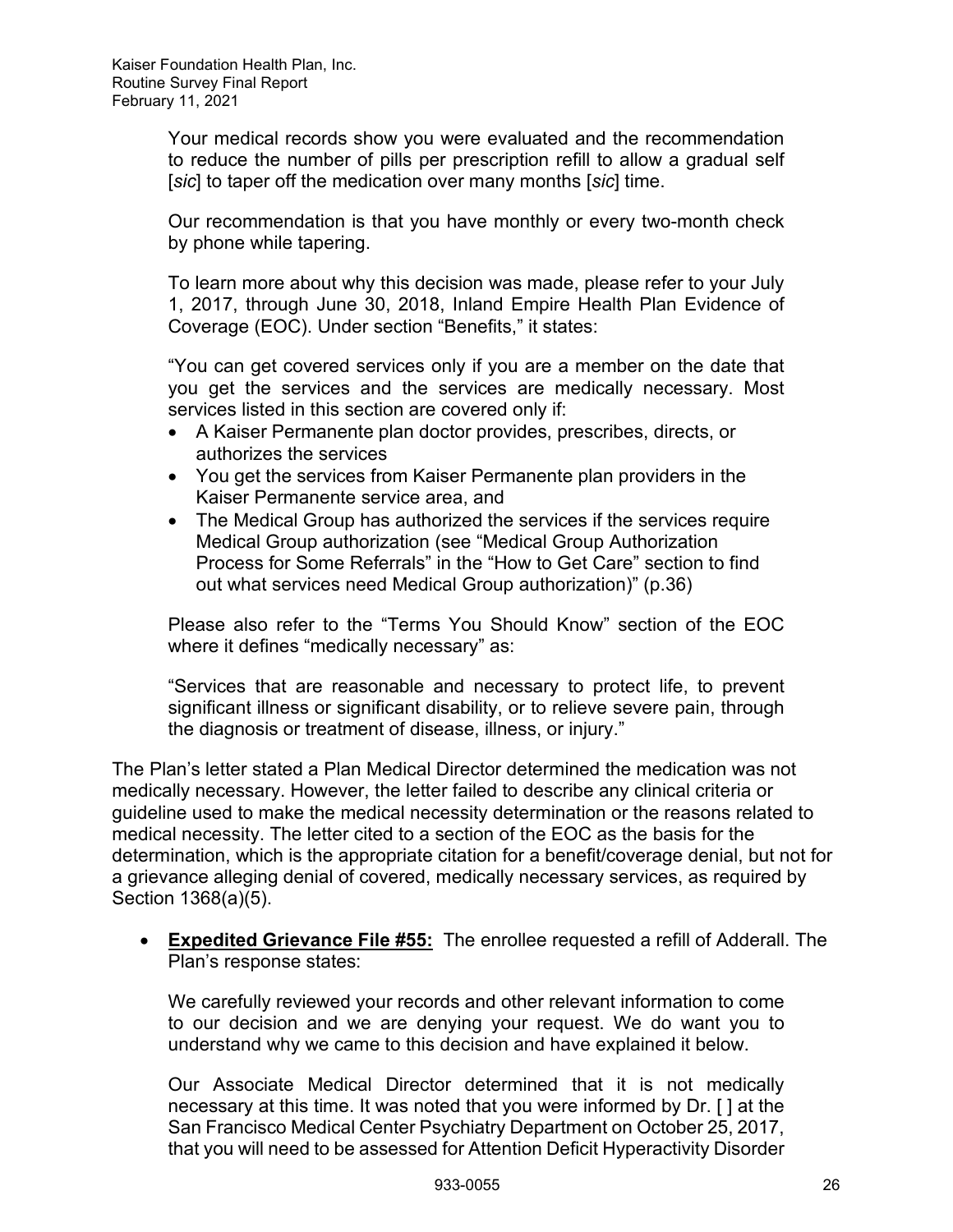(ADHD) and provide your previous medical records prior to receiving a refill of Adderall. It is recommended that you schedule an appointment to be evaluated to determine the appropriate treatment plan and prescription medications to manage your condition.

Mr. [ ], in an effort to provide you with the best service possible, I attempted to contact you on October 26, 2017, however, I unfortunately, was unable to reach you to schedule an appointment, please contact the San Francisco Medical Center Psychiatry Department at [ ]. If you would like assistance scheduling an appointment you may contact me at the telephone below.

This denial is based on your agreement with Kaiser Permanente through [employer name]. In your Year Evidence of Coverage (EOC) under section, "Benefits and your Cost Share," it states that Kaiser Permanente only covers services that are medically necessary and provided, prescribed, authorized, or directed by a Kaiser Permanente plan doctor. This information can be found on pages 20 and 21. If you would like a copy of the referenced EOC pages, at no charge, please contact me at the telephone number below.

The Plan's response letter found the requested medication to be "not medically necessary" but then stated in the same sentence the enrollee would need to be assessed for ADHD "prior to receiving a refill" of the requested medication. The sentence self-contradicts because the Plan denies the request as not medically necessary, but then suggests the enrollee might get a refill. Also, the letter lacks a description of the criteria, clinical guideline or medical policies that the Plan relied upon to determine that the requested service was not medically necessary.

The letter fails to include a clinical reason related to medical necessity and the reference to the Enrollee's EOC is insufficient as a citation to a criteria, clinical guideline, or medical policy.

| <b>FILE TYPE</b>                                                                                       | <b>NUMBER</b><br><b>OF</b><br><b>FILES</b> | <b>REQUIREMENT</b>                                                                                          | <b>COMPLIANT</b> | <b>DEFICIENT</b> |
|--------------------------------------------------------------------------------------------------------|--------------------------------------------|-------------------------------------------------------------------------------------------------------------|------------------|------------------|
| Standard<br>Grievance<br>involving a<br>delay, denial<br>or modification<br>of health care<br>services |                                            | Plan's response<br>describes the criteria or<br>guideline used and<br>clinical reasons for its<br>decision. | $0(0\%)$         | 7 (100%)         |

## **TABLE 3** *Standard Grievance and Expedited Grievance File Review*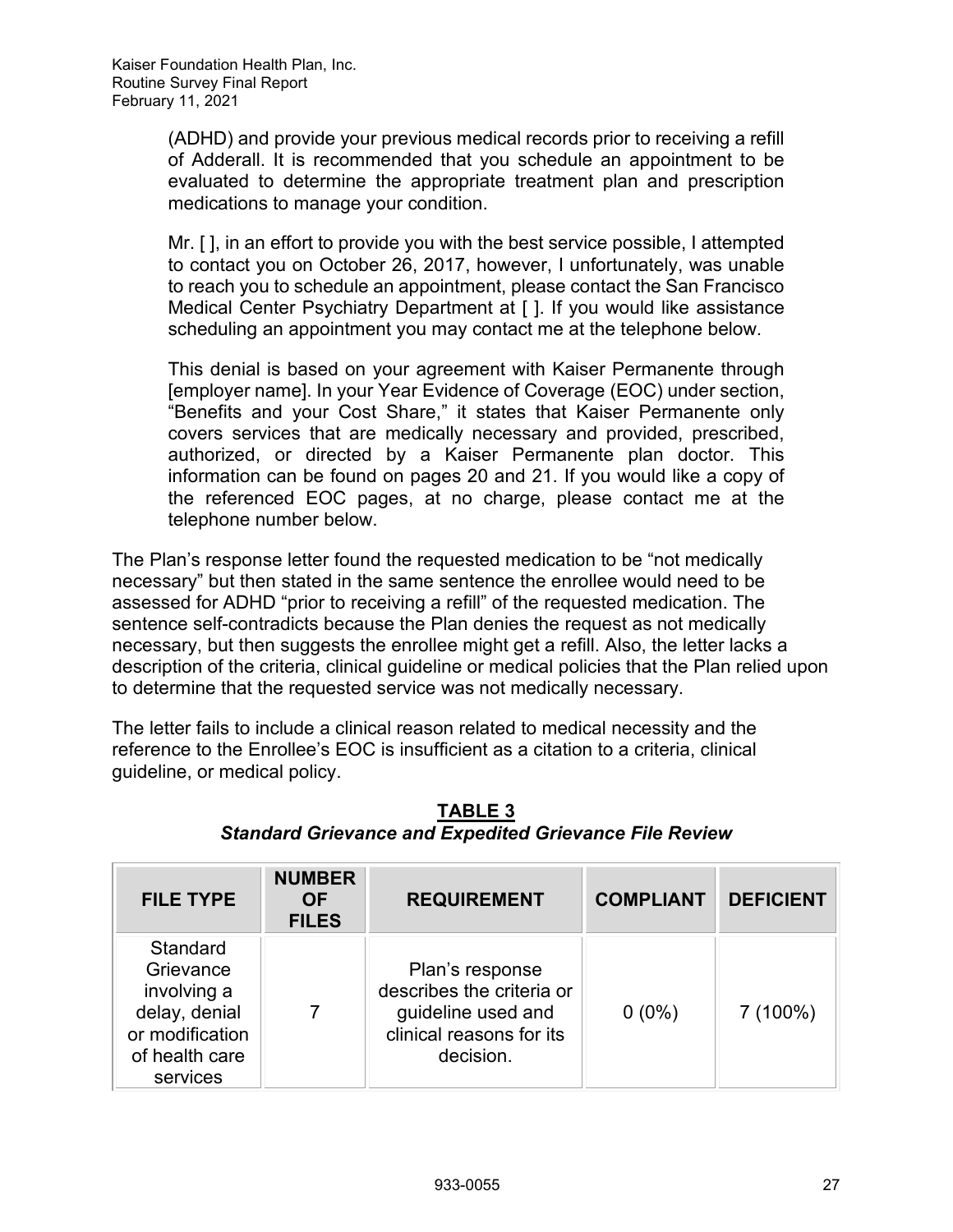| <b>Expedited</b><br>Grievance<br>involving a<br>delay, denial<br>or modification<br>of health care<br>services | 34 | Plan's response<br>describes the criteria or<br>guideline used and<br>clinical reasons for its<br>decision. | $0(0\%)$ | 34 (100%) |
|----------------------------------------------------------------------------------------------------------------|----|-------------------------------------------------------------------------------------------------------------|----------|-----------|
|----------------------------------------------------------------------------------------------------------------|----|-------------------------------------------------------------------------------------------------------------|----------|-----------|

**Plan's Compliance Effort:** In response to the Preliminary Report, the Plan disagreed with the Department's findings. The Plan stated because it does not conduct utilization management or prior authorization for most services, it "does not maintain rigid criteria" that apply to most services. Enrollees who disagree with their physicians' clinical judgment "may use the Plan's grievance process as an avenue to seek reconsideration as to whether the services are medically necessary or appropriate." The Plan stated clinical judgments can be made first by the treating provider or as part of the grievance process. While the Plan "strongly supports the practice of evidence-based medicine" the Plan stated "these guidelines are non-binding [and] in areas where the Plan does not require prior authorization/utilization management, there are no criteria/checklists that are applied when members disagree with the judgment of their treating physician."

With its response, the Plan identified three grievance files<sup>[15](#page-28-0)</sup> the Department identified as deficient involving requests for out-of-network referrals and stated, "There are no criteria upon which to base a disease-specific request to go out-of-Plan.... Any criteria to be used to determine whether the requested care (in - or out-of-Plan) is appropriate would be irrelevant, since the Plan is offering the requested care in Plan." The Plan provided another file<sup>[16](#page-28-1)</sup> as an example of files "the Plan believes it provided sufficient clinical explanations to satisfy the applicable requirement."

Finally, the Plan stated it ensures consistency in decision-making by using an interrater reliability (IRR) process which "allows Member Relations leaders to ensure that corrective measures are instituted, as needed, to assist with the development and improvement of the consistency and reliability of clinical decisions."

#### **Supporting Documentation:**

• The Plan submitted no documents in response to this deficiency.

## **Final Report Deficiency Status: Not Corrected**

The Department determined this deficiency is not corrected.

The Plan disputed this deficiency on two bases. First, the Plan disputed the deficiency on the basis that the Plan does not require use of criteria to determine the medical necessity of most services, either by the treating provider or by the Plan in reviewing grievances. Second, the Plan's review of the deficient files concluded no criteria are

<span id="page-28-0"></span><sup>15</sup> Standard Grievance File #9 and Expedited Grievance File #35 and #65.

<span id="page-28-1"></span><sup>16</sup> Expedited Grievance File #23.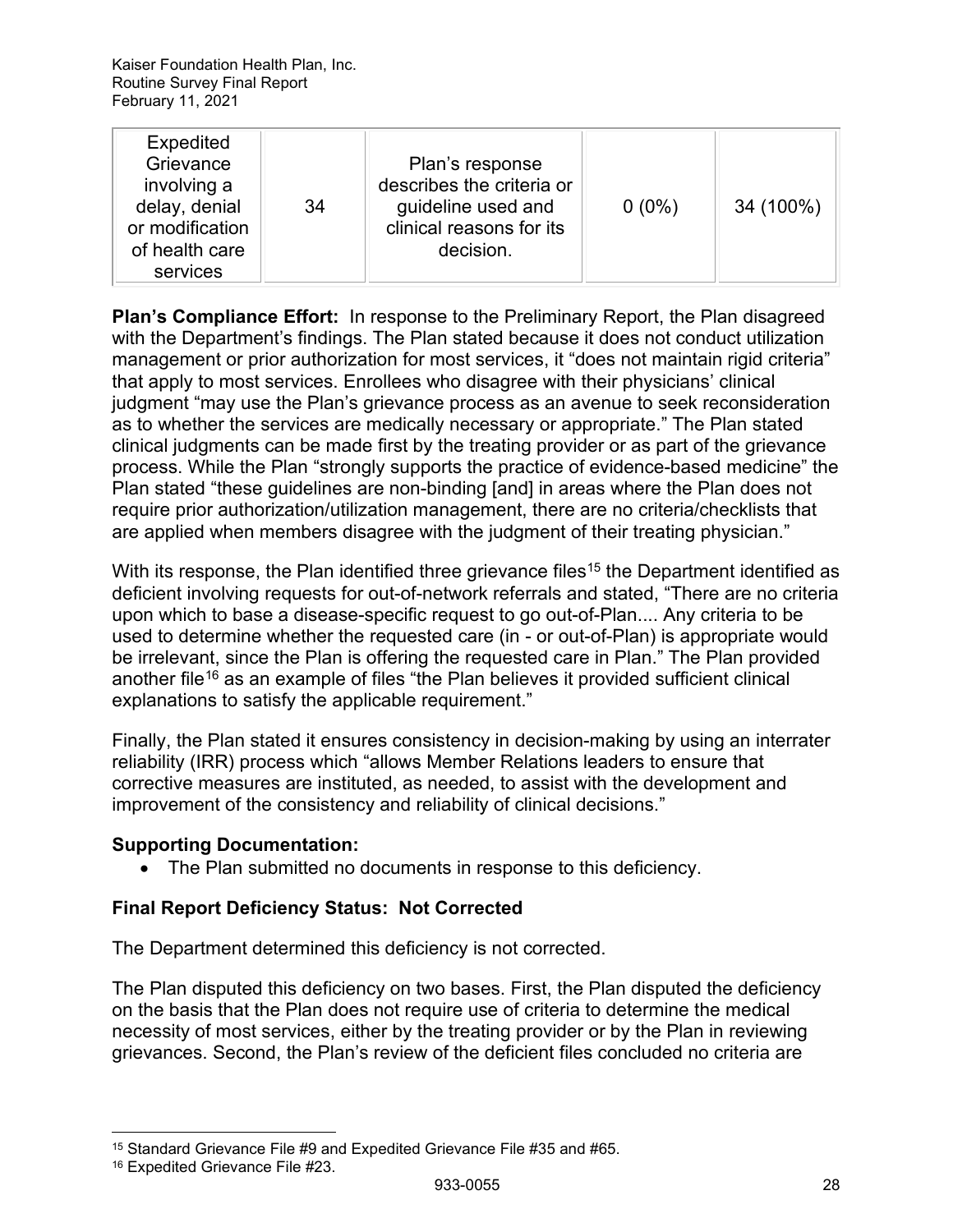necessary or applicable to grievances regarding denied out-of-network services, and most other grievance resolution letters included "sufficient clinical explanation."

While the Plan may not conduct utilization management or require prior authorization for most services, and therefore not require use of clinical criteria, the Plan is not exempt from the requirements of Section 1368(a)(5) and Rule 1300.68(d)(4). When a plan reviews a grievance involving delay, denial or modification of services based on a determination in whole or in part that the service is not medically necessary, the plan's response must state the criteria, clinical guideline or medical policy used in reaching the determination. While Section 1368(a)(5) and Rule 1300.68(d)(4) also require the clinical reasons to be stated in the response, the reasons for the denial are a separate requirement from the requirement for criteria, clinical guideline or medical policy.

The Plan's response asserted there "are no criteria" applicable to requests to go out-ofnetwork. The Department disagrees. Rule 1300.67.2.2(c)(7)(B) includes a requirement that "Plans shall arrange for the provision of specialty services from specialists outside the plan's contracted network if unavailable within the network, when medically necessary for the enrollee's condition." In the three out-of-network grievance files identified by the Plan, the enrollees sought care from out-of-network providers based on assertions that in-network services were not available.

In Standard Grievance File #9, the enrollee stated his particular tumor was first misdiagnosed by a Plan physician, who then told the enrollee no surgery was necessary and the enrollee could only see an ENT (ears, nose and throat) specialist, not a neurologist or other neurosurgeon. The enrollee believed a neurologist or specialist other than an ENT was not available to him.

In Expedited Grievance File #35, the enrollee sought out-of-network Botox injections to the back of her head to treat her severe migraines. Although she received several treatments including Botox to her forehead from Plan physicians, no treatment in network had been effective and the enrollee was told the Plan only performed Botox injections to the forehead, not the back of the head. Thus, the enrollee believed the services she requested and were denied were not available in network.

In Expedited Grievance File # 65, after the enrollee had both hips operated on by a Plan physician, she continued to suffer hip pain on one side. Her treating physician said he did not shave enough bone off the first time. Another Plan physician said he could perform the corrective surgery, but there was a 6-month wait list. The enrollee believed the needed treatment was not available timely, and the out-of-network physician was able to perform the surgery within two weeks.

Because Rule 1300.67.2.2(c)(7)(B) requires plans to arrange for out-of-network specialty services when not available in-network and medically necessary for the enrollee, there are circumstances in which out-of-network requests must be reviewed for medical necessity. In such cases, grievance response letters must include the criteria or guideline used and the reasons related to medical necessity, as required by Section 1368(a)(5) and Rule 1300.68(d)(4).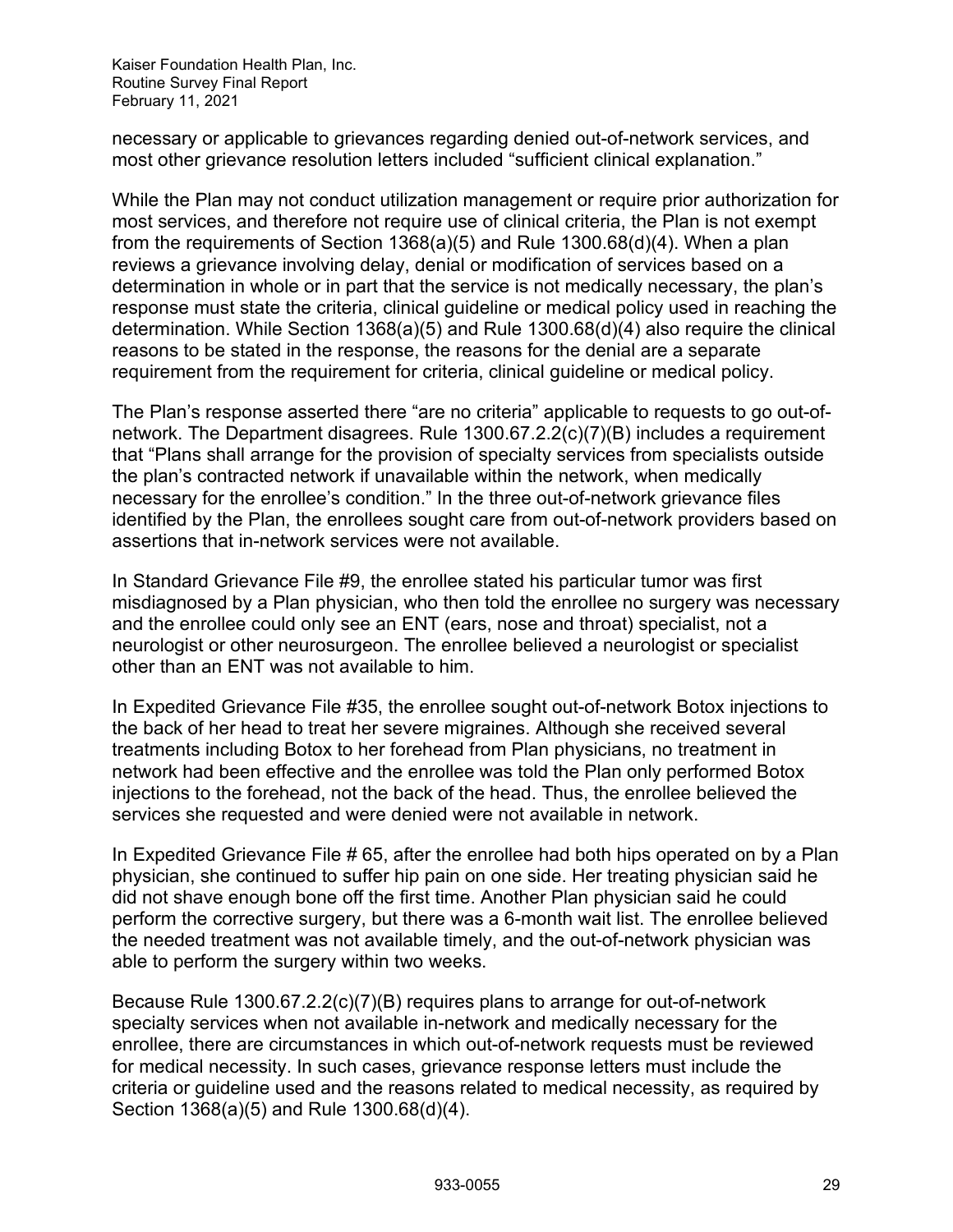Finally, while the Plan believes it provided "sufficient clinical explanations to satisfy the applicable requirement" in other grievance cases, the Plan conflates the two distinct requirements of providing criteria (or guideline or medical policy) and clinical reasons to explain the Plan's decision. As discussed above, the Plan is not exempt from including both required components in grievance resolution letters when grievances involve a delay, denial or modification of services based in whole or in part on medical necessity.

Within 60 days of issuance of this Final Report, the Plan shall submit a supplemental response outlining a corrective action plan that addresses all elements of this deficiency, and provide a status report on the Plan's compliance efforts.

At the Follow-Up Survey, the Department will assess the Plan's corrective action, including review of any revised policies and procedures, a review of grievance files, and any other relevant documents. The Department will also conduct interviews with Plan staff.

## <span id="page-30-0"></span>**UTILIZATION MANAGEMENT Statewide**

#### **Deficiency #5: The Plan does not systematically and routinely analyze utilization data to monitor potential over- and under-utilization of services. (Statewide)**

**Statutory/Regulatory References:** Rule 1300.70(a)(3) and Rule 1300.70(c).

**Assessment:** The Plan's *Northern California Region 2018 Utilization Management (UM)/Resource Management Program Description* (*UM/RM Program*) includes a section entitled "Monitoring Under and Over-Utilization" on pages 13 and 14. This utilization monitoring section addresses only three types of services: Laboratory Services, Radiology/Diagnostic Imaging Services and Pharmacy Services. For laboratory services and radiology/imaging services, the policy states the Plan utilizes specific committees, including the Laboratory Utilization Committee and Radiology/Diagnostic Imaging Utilization Committee, respectively, to coordinate the efforts of the medical centers to develop and evaluate best practices. With respect to both laboratory and radiology/imaging services, the policy states TPMG personnel are "directly responsible for R[esource] M[anagement] ... including monitoring, evaluation of services and taking necessary action." The policy, however, does not describe how or when monitoring or evaluation are performed, or when "necessary action" is required or what that action might entail. The policy also does not address reporting to the Plan, or Plan responsibility for oversight of TPMG review, determination or handling of identified overor under-utilization.

With respect to monitoring under- and over-utilization of pharmacy, the policy states the Plan "manages pharmacy utilization by way of the Prescription Drug Formulary, including the provision of guidelines, and restrictions." The policy notes that TPMG physicians may prescribe non-formulary drugs without authorization by using an exception code for approval. The "drug formulary guidelines and restrictions are used to help promote quality and appropriate prescribing by TPMG physicians." The TPMG Regional and Medical Center Pharmacy and Pharmacy and Therapeutics (P&T)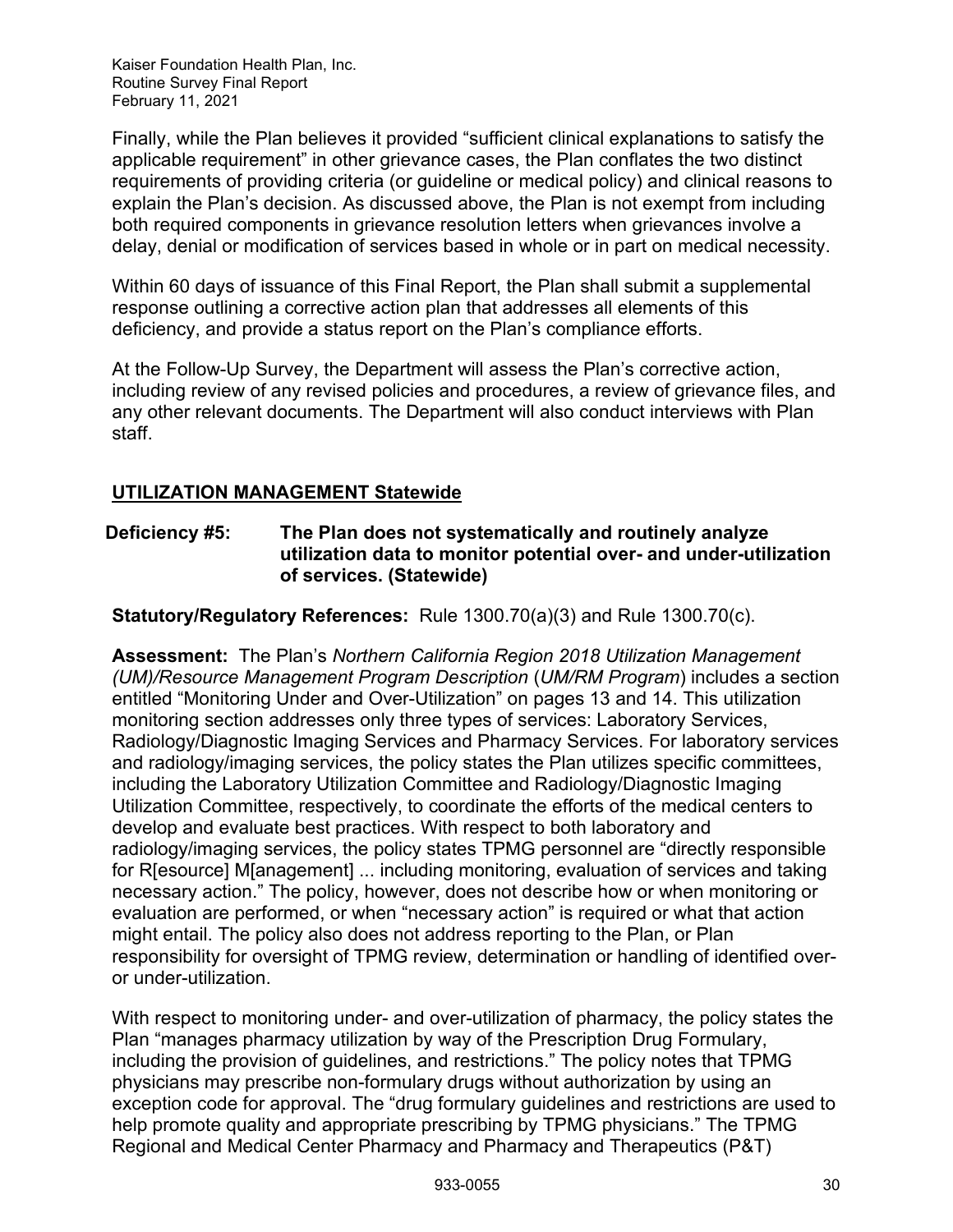Committee, which approves and publishes the formulary guidelines, is also responsible for evaluating utilization and monitoring adherence to the published guidelines. The policy, however, does not describe how or when P&T monitoring or evaluation are performed, what actions might be taken, how data are reported to the Plan or Plan responsibility for oversight of P&T review, determination or handling of identified overor under-utilization.

The *UM/RM Program* addresses utilization monitoring only for the three types of services described above, albeit the description lacks specificity about frequency of monitoring, thresholds or triggers for action, or how the Plan handles findings of over- or under-utilization. Furthermore, there was nothing in the policy, or any other Plan policy, about monitoring over- and under-utilization for any other services. The *UM/RM Program* states on page 4: "... all practitioners and health professionals must be diligent in identifying any potential under-utilization of care or service," but, does not describe a method or processes for health professional identification of potential under-utilization, or how such information would be reported to the Plan, compiled, reviewed, analyzed or acted upon. The Plan did not furnish any evidence of such reports or data analysis.

For Southern California, the Plan's *Utilization Management Program Description* (2018) states on page 19: "Identification of quality, safety and risk incidents, patterns and trends through UM clinical review are escalated to the appropriate quality department in a timely manner. Results of monitoring and analysis of utilization of care and services, including over- and underutilization trends, are integrated into the [Plan's] Quality Program through reports to the Program's Quality Committees." The policy included no other description of the mechanisms for how the Plan monitors utilization of services, collects utilization data for, or responds to identified patterns over- or under-utilization.

The Plan did not provide the Department with data or reports regarding its monitoring or results of over and under-utilization review. In interviews, the Plan's UM staff stated there was no formal process for monitoring of over/under utilization. Plan physicians indicated that within the Plan's electronic system used to make referrals, called Health Connect, there is a prompt to cue the requesting provider regarding utilization, but this data is not specifically tracked. Plan staff stated health care services requiring prior UM authorization are limited to a specific, short list of services. For the most part, Plan providers decide what care to provide. The Plan was unable to demonstrate it monitors or tracks over- and under-utilization for health care services, whether or not the services require prior authorization.

**Plan's Compliance Effort:** In response to this deficiency, the Plan asserted it routinely analyzes data to monitor over- and under-utilization of services, but recognized the Plan can further enhance its program descriptions and committee meeting minutes to more accurately reflect the Plan's processes. The Plan anticipates the revised Program Description will be approved by the Northern California Regional Quality Oversight Committee during Q3 2020. The Plan also noted none of the cited deficiency Rules "use the specific verbiage 'over and under-utilization.'" The Plan disagreed it failed to furnish reports or data demonstrating the Plan adequately monitors utilization because the Plan "submitted materials demonstrate [*sic*] that the Plan has a robust infrastructure to achieve quality outcomes, and that utilization is systematically reviewed both at the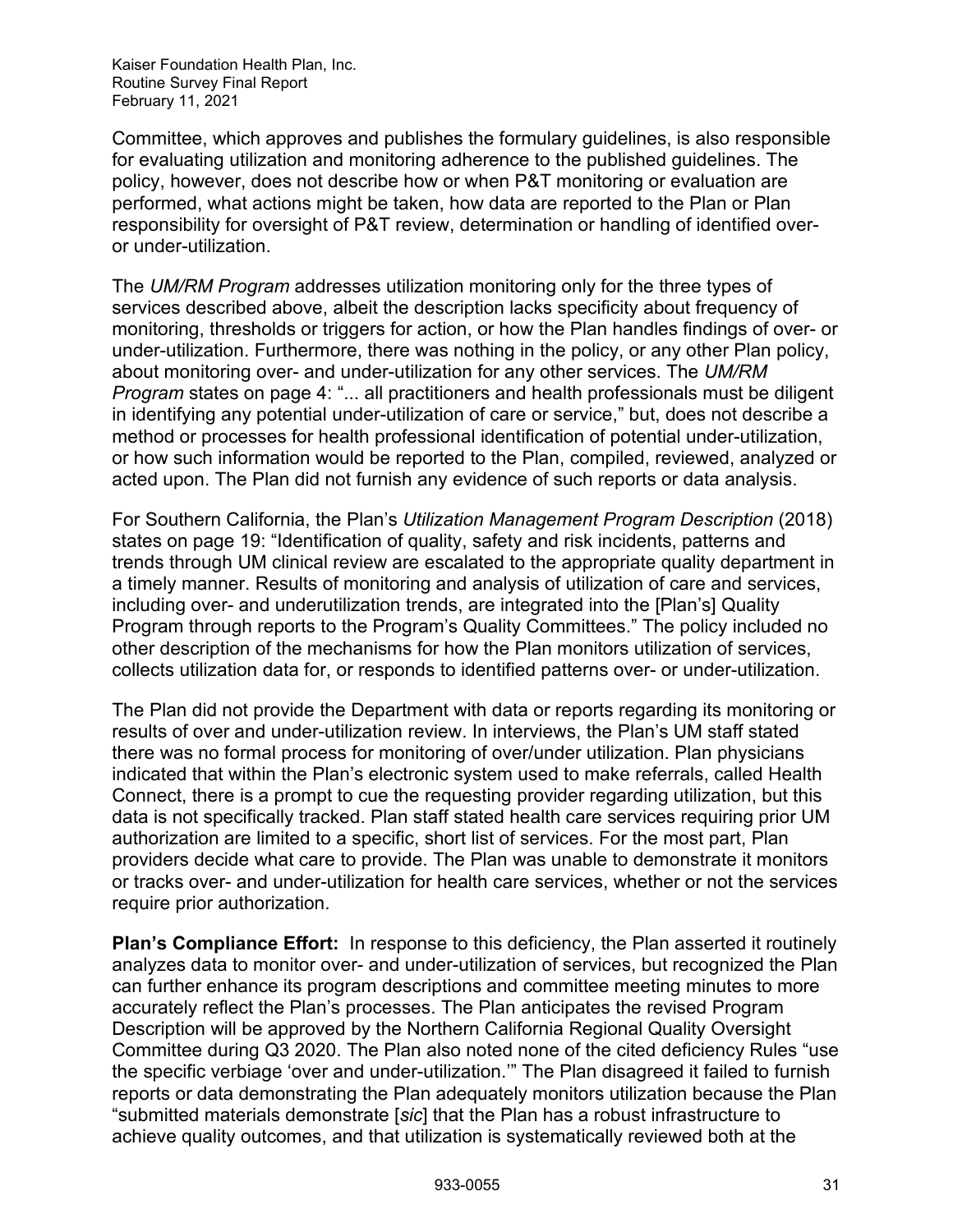medical center level, and at the regional level." The Plan's response explained in detail the oversight provided in both the Northern and Southern California Regions.

#### Northern California Region

The Plan stated the Program Description would be enhanced to outline the mechanisms used by the Plan to monitor utilization. The Plan proposed to modify the Program Description to describe oversight provided at the medical center level and Regional level. The Plan explained at the medical center level, utilization is monitored using its Crossing the Quality Chasm Dashboard that shows progress toward achieving targets such as HEDIS measures. The Plan provided a document to demonstrate use of this Dashboard. The provided document was a compilation of "some examples of how the committee oversees HEDIS measures to effectively improve performance and quality outcome." The examples were comprised of five entries in a table, two for dates in 2017 and three for dates in 2018. The entries included QOC comments pertaining to specific medical centers. In one comment, the "QOC suggested the [medical center] work with accountable population managers (APM) and Pharmacy for oversight and alignment to improve diabetes performance." The example showed the metric for diabetic testing performance increased slightly over the 2017 year. In another of the five entries, the QOC requested a specific medical center "share their infrastructure and collaborative work during an upcoming joint Area Manager/Physician-in-Chief meeting."

At the Regional level, the Plan explained the QOC and subcommittees monitor medical centers and regional departments and programs, relying in many instances on metrics such as HEDIS scores. The QOC also reviews reports from its subcommittees and from programs such as lab, pharmacy, home health, hospice, and skilled nursing. The Plan provided sample QOC meeting minutes to demonstrate oversight. In the November 8, 2017 example QOC Meeting Minutes, the discussion notes stated the QOC received the Crossing the Quality Chasm report, certain medical center profiles and complaint summaries. The minutes also discussed concern about achieving certain metrics pertaining to outcomes of depression, as well as mental health access issues and hiring of therapists, stroke treatment timeframes, efforts to encourage cancer screenings and other programs. The September 25, 2018 Resource Management Committee Meeting Minutes Included notes about a presentation from the Imaging Appropriateness Committee whose purpose is to "make sure the appropriate imaging is given the first time, every time." The notes included updates on HEDIS measures pertaining to imaging, including circumstances and strategies to decrease use of MRIs and CT scans.

#### Southern California Region

The Plan explained its SCQC assures utilization monitoring. Medical centers are responsible to oversee quality assessment and performance. Medical centers report their performance on "Clinical Strategic Goal indicators" that include HEDIS measures and "other publicly reported measures." Medical center reports show points and the percentage or rate of performance for each measure, change in performance and other benchmarks for each measure, along with the medical center's target for each metric. The Plan provided an example of a Clinical Strategic Goal Dashboard.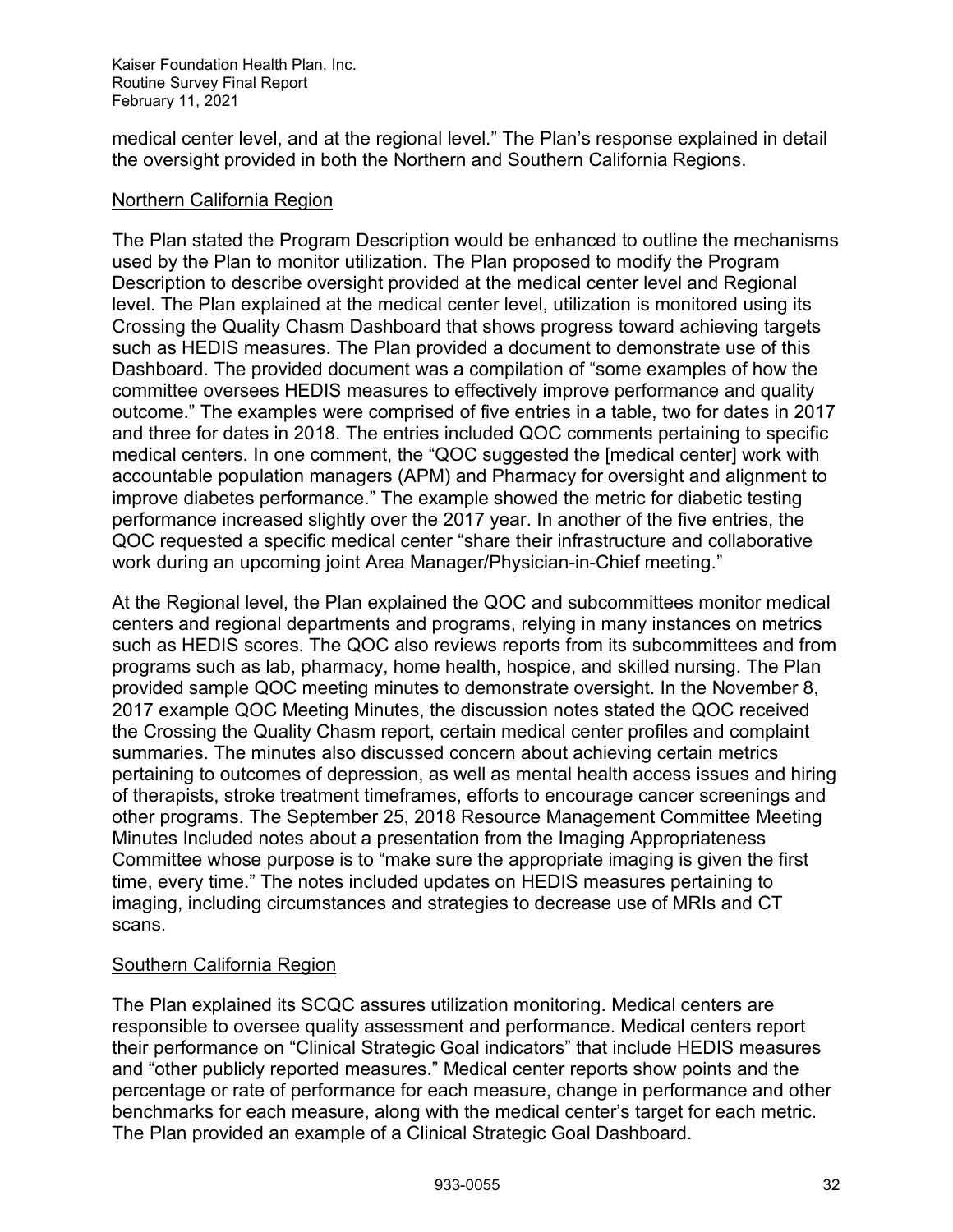The example Clinical Strategic Goal Dashboard listed "Results through April 30, 2020" included more than 200 specific HEDIS measures. The first 49 measures included prevention and screening measures such as breast cancer screening, tobacco quit rates, childhood and adolescent immunizations. Other sets of measures included, among others:

- 17 respiratory measures (such as appropriate asthma medication ratios in children and use of corticosteroids to treat chronic obstructive pulmonary disease),
- 18 cardiac condition measures (such as medication adherence and controlling high blood pressure),
- 28 diabetes measures (such as  $HbA1C^{17}$  $HbA1C^{17}$  $HbA1C^{17}$  control and medication adherence) and
- 26 behavioral health measures (such as antidepressant medication management and follow up appointments following hospitalization or emergency room services).

The Dashboard included a column labeled "Quality Composite" which, for each of the more than 200 measures, either was marked with a "C" or was blank. The "Notes" column was either blank or was marked with a number, such as 1 or 4, but no legend for these note numbers was included.

The Plan also described its Appropriateness Committees that recommend appropriate utilization of services to optimize patient care. The Plan stated it has Appropriateness Committees for imaging, laboratory testing, medication, molecular pathology, product utilization, and procedure outcomes strategy. As an example of the effectiveness of Appropriateness Committee monitoring, the Plan provided SCQC meeting minutes. The provided March 23, 2018 SCQC minutes included a discussion on the Medication Treatment Appropriateness Committee, reporting an average score encompassing all 12 initiatives during Q1 2017 that included elder care, chronic pain, non-formulary prescribing and others. The minutes also reflected a discussion of opportunities to "[r]educe the combination use of sedative drugs ... with opiates to decrease risk of overdose" and strategies including "site visits by lead members to both high performing medical centers and those challenged with various initiatives to spread best practices, share solutions to obstacles, and develop leadership to drive results."

Another SCQC subcommittee is the Utilization Management Steering Committee (UMSC) that oversees UM activities. The Plan provided the UMSC charter to show responsibility for reviewing under- and over-utilization, its UM Program Description and SCQC minutes "reflecting Health Plan Physician Advisors reporting to the SCQC on the review of Appropriateness Committees which monitors utilization...." The Plan provided SCQC meeting minutes to show reporting on review of the Appropriateness Committees.

<span id="page-33-0"></span><sup>17</sup> HbA1C testing is a specific blood sugar test that shows the average blood sugar that attached to blood cells over the prior three-month period.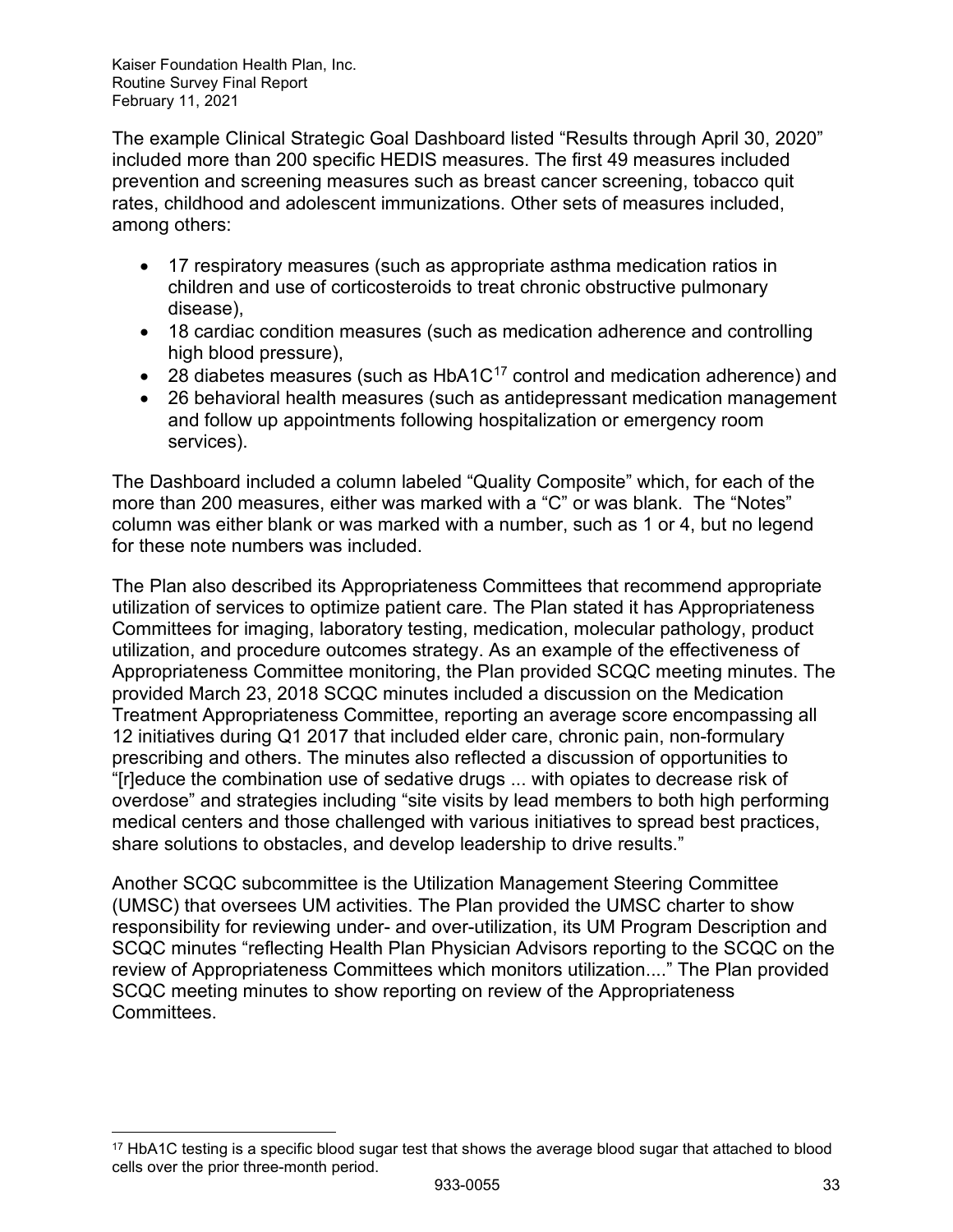The highlighted portion of the SCQC March 23, 2018 meeting minutes stated, "Review of the meeting minutes for the various Utilization Action Team (UAT) meetings from September 2016 through February 2017" and "from March 2017 through August 2017."

## **Supporting Documentation:**

- Kaiser Foundation Health Plan, Inc. Northern California Region *2018 Utilization Management (UM)/Resource Management Program Description* (Quality Oversight Committee Approval Date: April 11, 2018)
- "Kaiser Permanente NCAL Region Performance Improvement" (undated) (showing examples of how the QOC oversees HEDIS measures)
- Quality Oversight Committee Minutes (Focused Version) (November 8, 2017)
- Quality Oversight Committee Northern California Region (August 2018, October 10, 2018)
- Resource Management Committee (RMC) Meeting Minutes (September 25, 2018)
- Example Clinical Strategic Goals Dashboard (April 30, 2020)
- SCQC Meeting Minutes (February 23, 2018)
- Plan document entitled "MedTAC Controlled Substances Initiative, 2013-Q-1 to 2020-Q1
- Kaiser Permanente Health Plan SCAL Region Utilization Management Steering Committee (UMSC) A Sub Committee [*sic*] of Southern California Quality Committee 2018 Charter
- Utilization Management Program Description 2019: Kaiser Foundation health Plan Southern California Region

## **Final Report Deficiency Status: Not Corrected**

Based upon the corrective actions proposed, the Department determined this deficiency is not corrected.

The Department finds the Plan's proposed corrective action, consisting solely of updating its Program Description, is not reasonably calculated to correct this deficiency. The proposed updates will apparently include descriptions of the Plan's current practices, which the Plan described at length and which the Department assessed and determined to be insufficient. Rules 1300.70(a)(3) and 1300.70(c) require plans' quality assurance systems to continuously monitor utilization of services to ensure they meet professionally recognized standards of practice. Utilization that fails to meet professionally recognized standards of practice may result in either overutilization of services (e.g., over prescribing, ordering unnecessary procedures or treating when not medically necessary) or underutilization (e.g., failing to prescribe, denying procedures or not providing treatment when the covered service is medically necessary). Monitoring for over- and under-utilization helps plans ensure all services are readily available at reasonable times and referrals to other providers are consistent with good professional practice (see Sections 1367(d), (e)(1)).

The Plan's response included no substantive corrective action and failed to address issues raised in the deficiency, such as how or when monitoring for under- and overutilization is performed. The Plan did not address statements made during onsite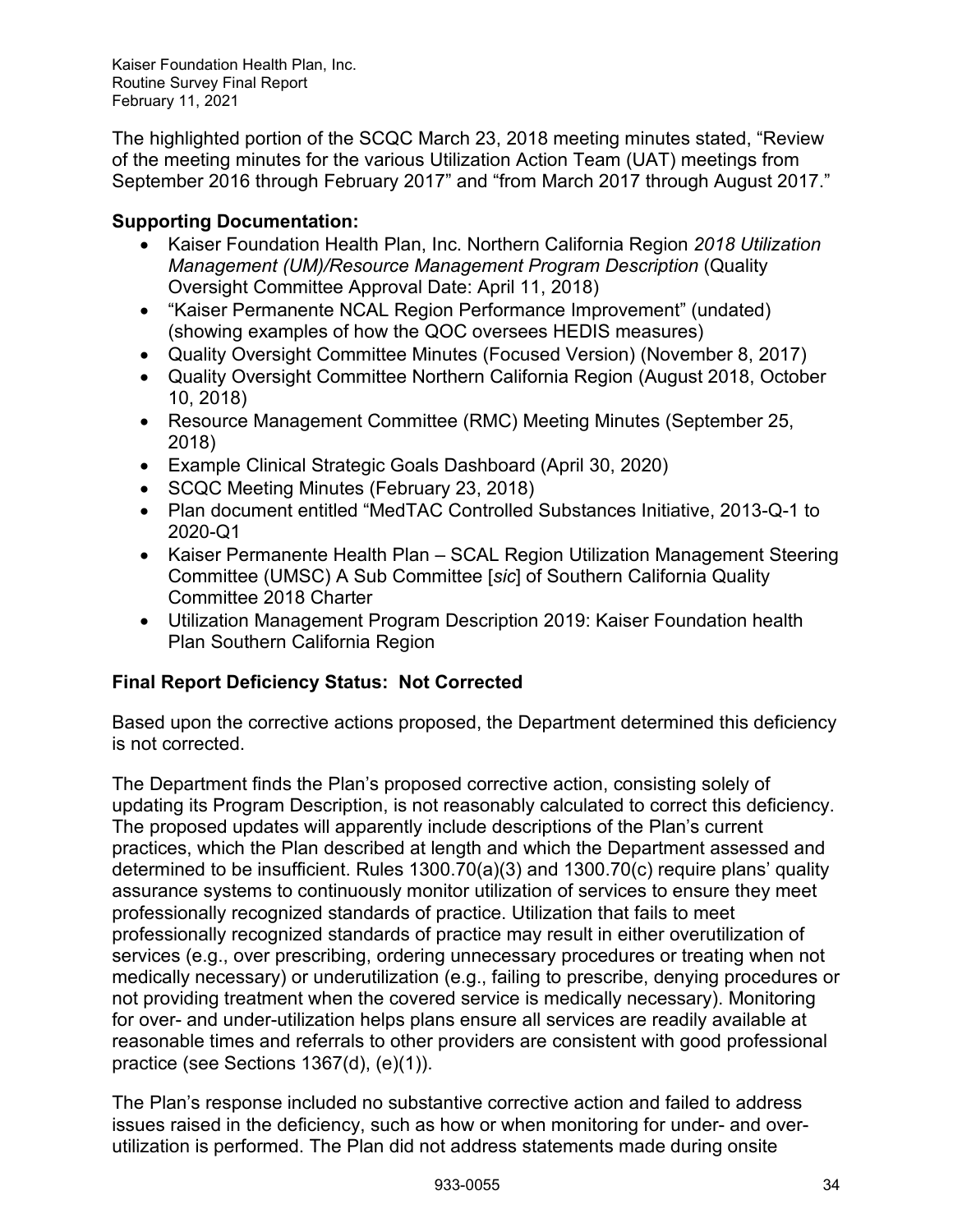interviews that the Plan has "no formal process for monitoring of over/under utilization" or that data in the Health Connect system concerning utilization is not tracked. The Plan's response largely focused on use of aggregate outcome metrics such as HEDIS or special initiative targets.

The Plan's medical center activities, including Crossing the Quality Chasm Dashboard and Clinical Strategic Goal Dashboard did not evidence data collection, analysis or reporting of under- or over-utilized services. The table provided by the Northern Region showing "some examples of how the committee oversees HEDIS measures to effectively improve performance and quality outcome" included brief suggestions about collaboration "to improve diabetes performance" and a comment that a medical center share its "infrastructure and collaborative work." These comments did not relate to the utilization of any service, rate of utilization or identification of data suggesting under or over-utilization. Diabetes is a condition, not a service that is provided or utilized. Similarly, the example Clinical Strategic Goal dashboard listed HEDIS metrics, not analysis of utilization of services. For example, medication adherence, asthma medication ratios, immunization rates and controlling high blood pressure involve goals of care, not services provided or utilized. This Dashboard also included very little information beyond the metric itself.

With respect to Regional level oversight, the Plan's explanations, examples and documents pertaining to activities of the QOC and SQOC committees and other subcommittees also addressed HEDIS metrics, outcome goals and strategies for use or limitation of services, but not any actual utilization data review or analysis. For example, the QOC's discussion about mental health access issues and hiring of therapists is not an assessment of therapist utilization. Utilization monitoring involves, for example, assessment of use data to determine whether mental health services and medications are being over- or under-referred, over- or under- prescribed, or referred and prescribed appropriately based on documented need and use.

Similarly, a discussion about reducing use of sedatives combined with opiates to reduce overdose is an outcome driven initiative rather than a data gathering and analysis activity. While outcome driven initiatives are important, they are not the same as monitoring for under- and over-utilization. The UMSC 2018 Charter included a section titled "Responsibilities and Scope of Activities" and stated:

UMSC conducts ongoing monitoring to identify potential UM practices within the KP delivery system to oversee the structure of the UM Program and to identify potential quality issues, including:

Integration of UM into the KFHP Quality Improvement Program to ensure the effectiveness of the Utilization Management Program and to monitor compliance with established UM processes to include ...

• Review for potential over-under [*sic*] utilization of services

The UMSC 2018 Charter does not include specific information about utilization oversight, merely that there should be compliance monitoring with established UM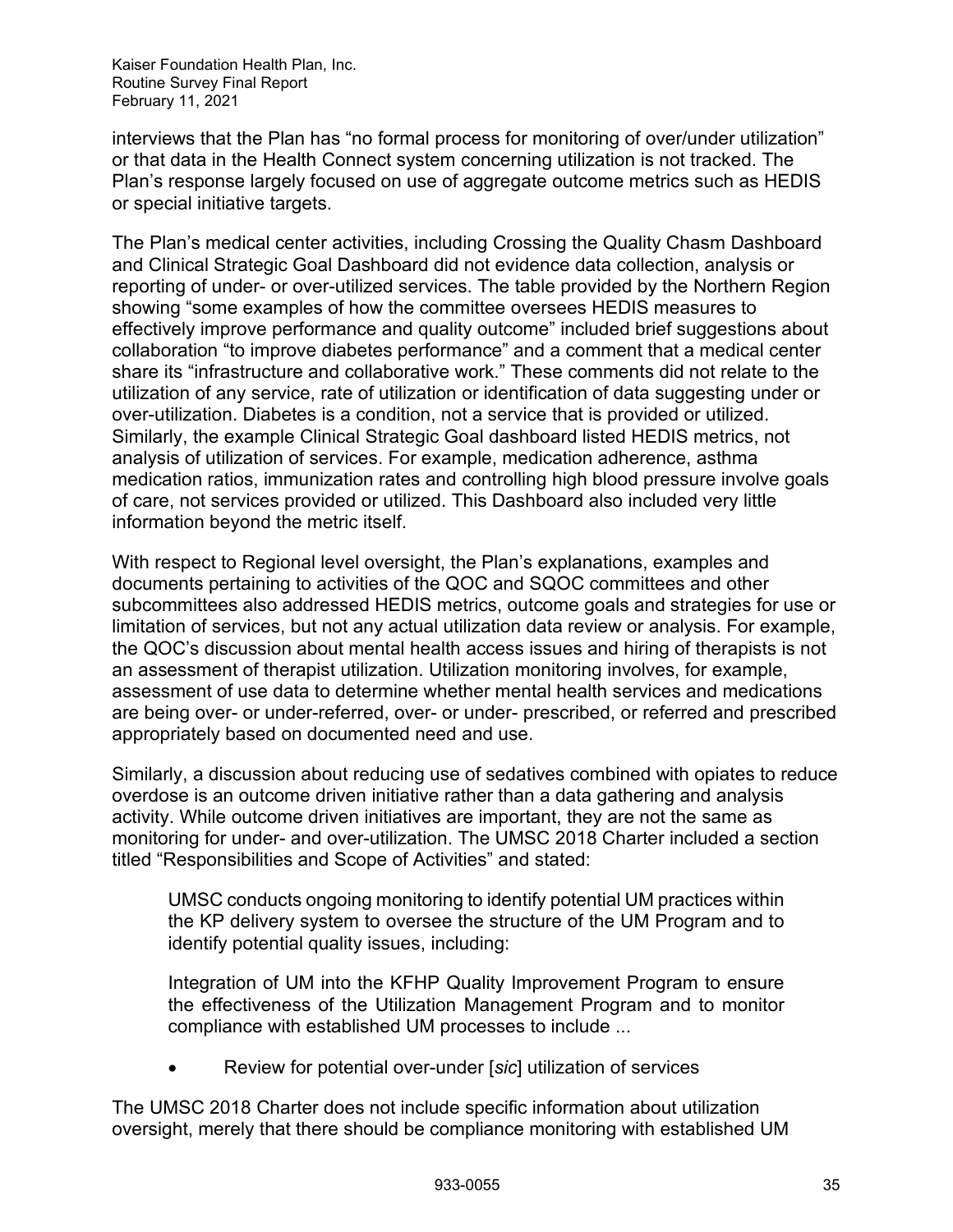processes. The UM processes pertaining to utilization oversight in the UM Program Description states, in part,

Identification of quality, safety and risk incidents, patters and trends through UM clinical review are escalated to the appropriate quality department in a timely manner. Results of monitoring and analysis of utilization care and services, including over- and under-utilization trends, are integrated into the KFHP Quality Program through reports to the Program's Quality Committees. Activities related to the KFHP UM Program are reported to SCQC.

However, Department review of Quality Committee meeting minutes, as explained above, resulted in no evidence demonstrating monitoring, data gathering or analysis of utilization of services beyond outcome targets and strategies.

Accordingly, the Department finds the deficiency is not corrected and the Plan's proposed corrective action does not address all components of this deficiency.

Within 60 days of issuance of this Final Report, the Plan shall submit a supplemental response outlining a corrective action plan that addresses all elements of this deficiency, and provide a status report on the Plan's compliance efforts.

At the Follow-Up Survey, the Department will assess the Plan's progress in correcting this deficiency through review of relevant policies and procedures, committee meeting minutes and related documents (including, but not limited to, minutes and associated documents pertaining to meetings of the QOC, SCQC, Appropriateness Committees USMC and Steering Committee), as well as any other documents or demonstrations deemed relevant, in addition to interviews with Plan staff.

## **Deficiency #6: The Plan failed to demonstrate it complies with poststabilization care requirements. (Northern California)**

**Statutory/Regulatory References:** Sections 1262.8(f)(1), 1371.4(b), 1371.4 (d), 1371.4 (j)(1), 1371.4 (j)(3), 1371.4 (j)(2)(B), (C), 1386(b)(1) and Rules 1300.71.4(a), (b)(1) to (3), (d).

**Assessment:** Sections 1371.4, 1262.8 and Rule 1300.71.4 describe requirements for health plan processes pertaining to post-stabilization care. Section 1371.4(j)(5) defines post-stabilization care as "medically necessary care provided after an emergency medical condition has been stabilized." The Department interviewed Plan staff, reviewed Plan policies and procedures and assessed post-stabilization denial files, for both the Northern and Southern California regions. The Department reached the following determinations with respect to the Plan's Northern California operations:

- The Plan failed to document all required information pertaining to poststabilization care;
- The Plan failed to demonstrate it covers post-stabilization services when the Plan's response to requests is not timely;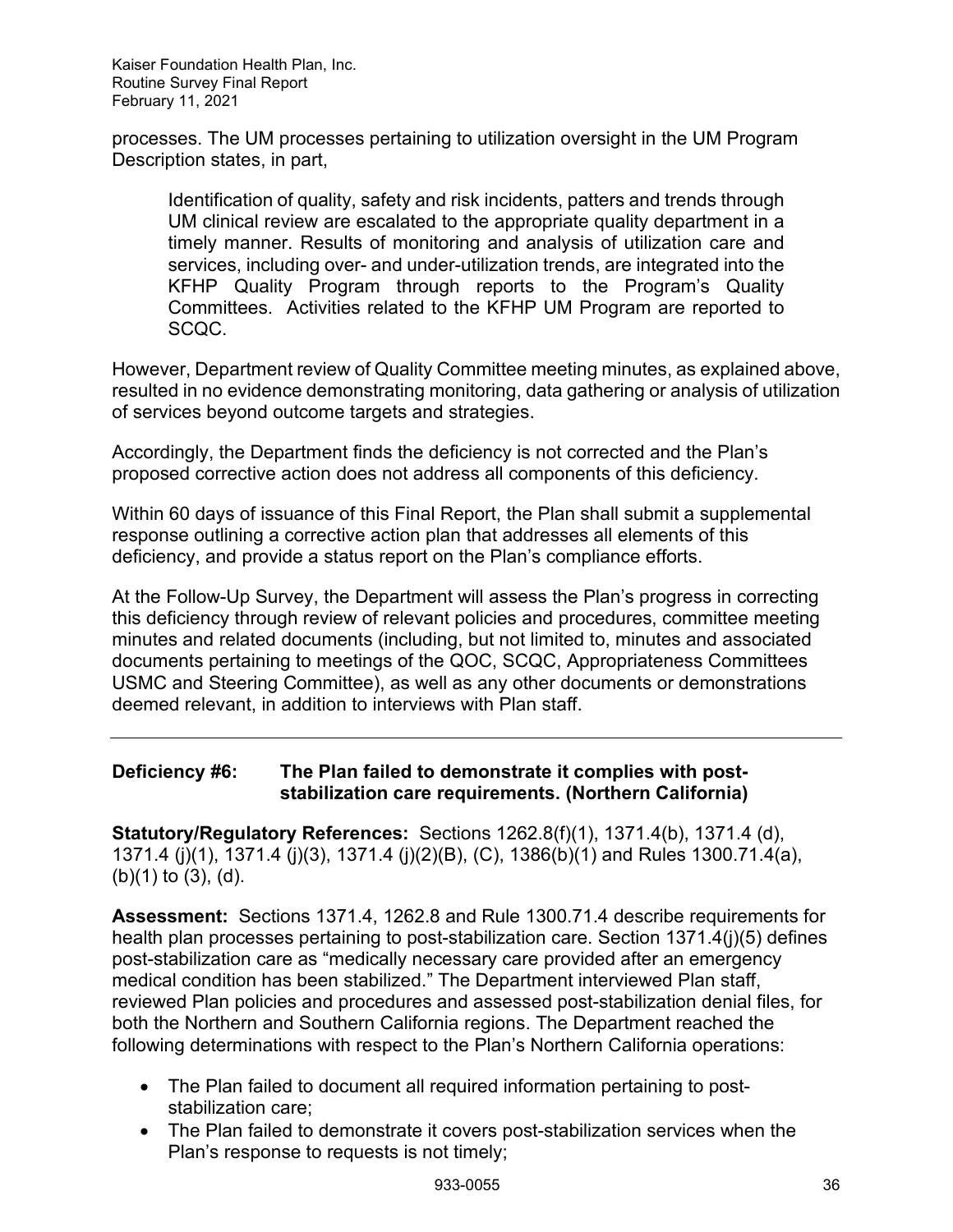- The Plan failed to send denial letters to enrollees when the Plan denied poststabilization care services;
- The Plan denied emergency services as non-authorized post-stabilization care; and
- The Plan's policies and procedures do not require the Plan to cover poststabilization care services in accordance with Rule 1300.71.4(b).

Each of these items is addressed below.

## *a. The Plan failed to document all required information pertaining to poststabilization care. (Northern California)*

The Plan's policy #2.4, *Authorization for Post-Stabilization Care in a Non-Plan Acute Facility* (*Authorization for PSC* policy) includes on page three, a list of information for which the Plan requires documentation with respect to post-stabilization care. This Northern California Plan policy requires the Plan to document the following:

## **DOCUMENTATION**

- Date and time of the post-stabilization request in case notes
- Name of the requesting provider-name, title, specialty, location, phone number in case notes
- Discussions with the KP Medical Group Physician and determination of request documented in Decision Module of RENO case
- All non-Plan physicians involved in the case added into the Physician screen (treating, consulting, and weekend on-call) with phone number
- Procedures are entered in to the Clinical Documentation Module for all procedures performed on the enrollee with date, and authorization status
- How, when and to whom the authorization was communicated to at the non-Plan facility are to be documented in case notes
- Issuance of Provider Non-Authorization for Post Stabilization Care denial letter documentation per policy when appropriate

In addition, the Plan's *Utilization Management Denial of Practitioner Requested Services* (*UM Denial* policy) includes procedures pertaining to post-stabilization care in a non-Plan facility, describing requirements for documenting stabilization prior to transfer to a Plan facility. On page 13, the policy states:

## **5.13.1 Outside Services Case Management**

**5.13.1.1** For Members in a non-Plan facility, when the treating non-Plan provider and a Plan provider clinically have determined the Member is stable to be transferred to a Plan facility, licensed designated staff will offer such transfer at KFHP's discretion, when there is an accepting KP Plan Provider and an appropriate KP bed available. If the Member elects to remain in the non-Plan facility, designated staff will issue the appropriate denial notice.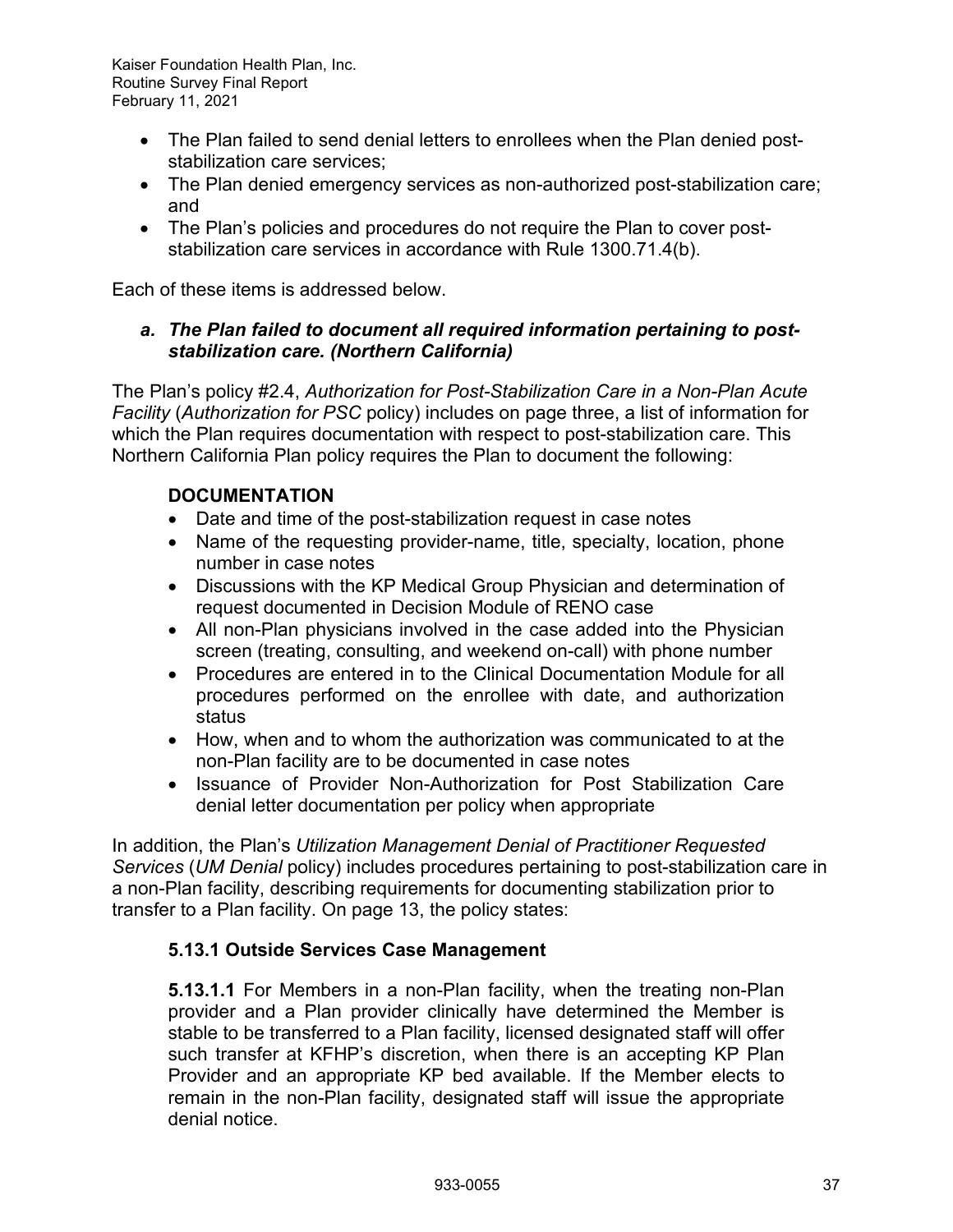**5.13.1.2** The agreement between the providers that the patient is clinically stable to transfer must be documented in KP's internal record.

Section 1371.4 describes post-stabilization care requirements. Rule 1300.71.4 describes post-stabilization responsibilities for medically necessary health care services after stabilization of an emergency medical condition and until an enrollee can be discharged or transferred. Rule 1300.71.4(d) states "all requests for authorizations, and all responses to such requests for authorizations ... shall be fully documented.... Documentation shall include, but not be limited to, the date and time of the request, the name of the health care provider making the request, and the name of the plan representative responding to the request."

The Department reviewed 51 post-stabilization UM denial files.<sup>[18](#page-38-0)</sup> The Plan provided revised files to the Department subsequent to the onsite portion of the survey to more clearly identify relevant information. The revised files had key items highlighted to identify information such as date and time the facility notified the Plan and other information.

All 51 files included a highlighted "Notification Date" to identify the date and time the non-Plan facility contacted the Plan to notify the Plan of the enrollee's presence at the non-Plan facility. This notification often occurred before the enrollee's condition was stabilized, as evidenced by clinical notes and the selection of a "No" indicator that asked whether "Provider Stated Stable for Transfer." The files frequently lacked a clearly documented request for authorization of post-stabilization care or the name of the person making a request. While files often included several documented conversations between the Plan personnel and personnel of the non-Plan facility, there was no consistent method to document information required by Rule 1300.71.4(d) or required by the Plan's *Authorization for PSC* policy. The files also included redacted information and the Department was not able to confirm that the Plan fully documents the name of the Plan person who received and responded to the request for authorization, as set forth in the Plan's policy.

The Plan faxed its denial notifications to provider facilities, informing them of the Plan's denial of coverage for post-stabilization care. The faxes were addressed to the facility, not to an individual and were signed "Northern California Outside Utilization Review Services" rather than by a named Plan representative responding to the request. Rule 1300.71.4(d) provides a list of minimum information to be documented and the Plan's *UM Denial* policy requires documentation in case notes of "how, when and to whom the authorization was communicated to the non-Plan facility." The Plan failed to comply with these requirements.

<span id="page-38-0"></span> $18$  File #1; File #2; File #3; File #4; File #5; File #6; File #7; File #8; File #9; File #10; File #11; File #12; File #13; File #14; File #15; File #16; File #17; File #18; File #19; File #20; File #21; File #22; File #23; File #24; File #25; File #26; File #27; File #28; File #29; File #30; File #31; File #32; File #33; File #34; File #35; File #36; File #37; File #38; File #39; File #40; File #41; File #42; File #44; File #45; File #46; File #47; File #48; File #49; File #50; File #51; and File #52.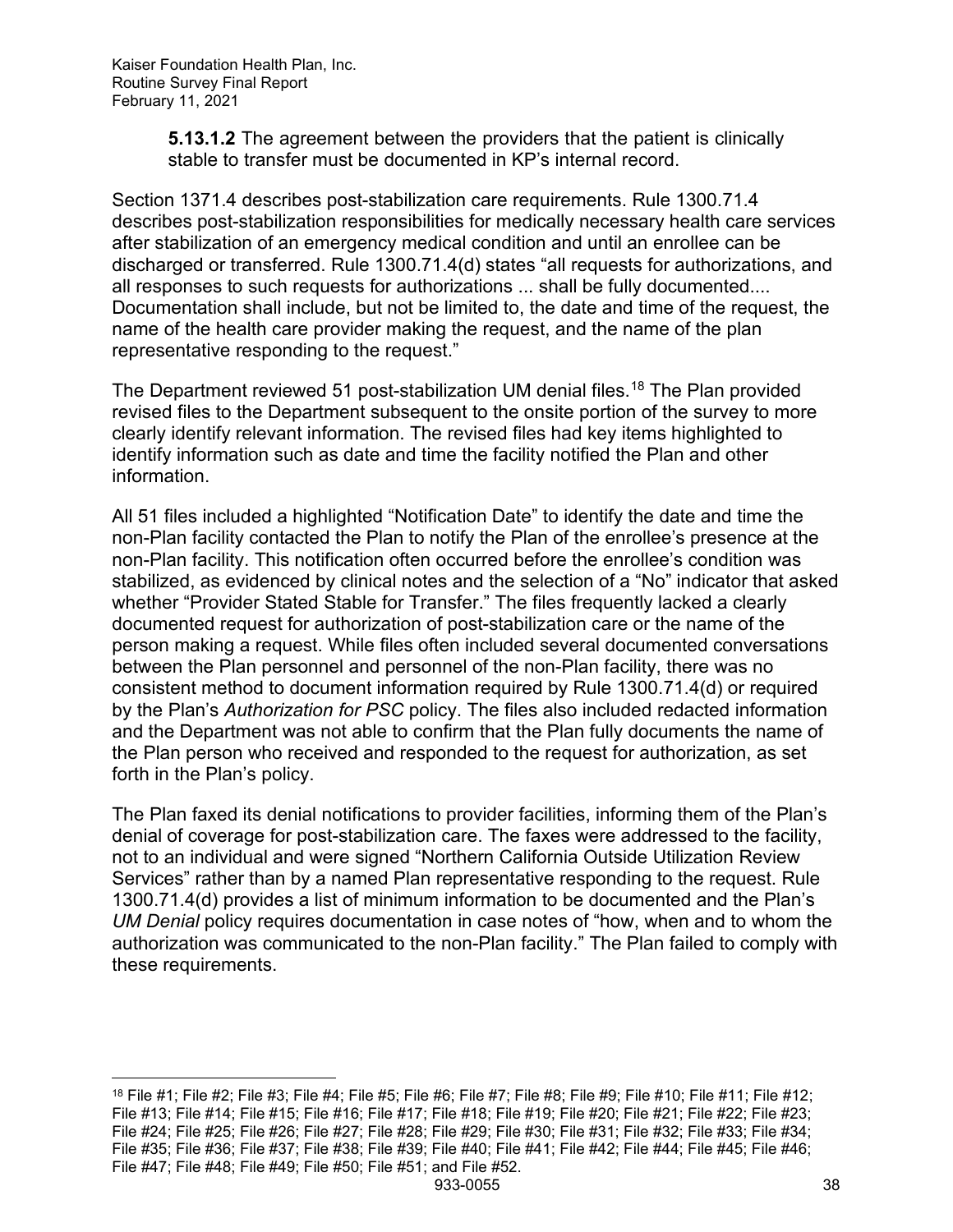Furthermore, of the 51 revised files, 45 files<sup>[19](#page-39-0)</sup> lacked documentation of a peer-to-peer conversation or of any agreement between the Plan and the non-Plan provider regarding the enrollee's stability for transfer and plan for post-stabilization care, as required by the Plan's *UM Denial* policy. Section 1386(b)(1) states that grounds for disciplinary action by the Department against a health plan exist where "[t]he plan is operating at variance with the basic organizational documents as filed pursuant to Section 1351 or 1352, or with its published plan...." A health plan's UM policy is required to be filed with the Department pursuant to Section 1351. By not documenting poststabilization requirements as described in the Plan's UM policy, the Plan is operating at variance with the policy in violation of Section 1386(b)(1).

The following case examples demonstrate the Plan's lack of documentation:

- **Northern California MS File #3:** On July 4, 2018, the enrollee received emergency room services following a motor vehicle accident and was admitted the same day to the non-Plan hospital. The Plan documented it received notification from the facility on July 4, 2018, but because of redactions, the Department was not able to determine whether the Plan documented the name of the Plan representative who received the request. The Plan's response was faxed to the non-Plan medical center on July 10, 2018, but the response did not include the name of the person notified or the time the notification was sent. Further, the denial letter was signed: "Northern California Outside Utilization Review Services" rather than including the name of a Plan representative. There was also no documented agreement between Plan and treating provider of the enrollee's stability.
- **Northern California MS File #30:** On April 28, 2018, the enrollee received emergency room services following a high-speed motorcycle accident and was admitted the same day to the non-Plan hospital. The enrollee initially had critical lab values and on April 30 underwent surgery to correct a severe arm fracture. The Plan documented the facility contacted the Plan about the enrollee on May 1, 2018 at 10:48 a.m., but did not document the name of the provider making the request. Because of redactions, the Department was not able to determine whether the Plan documented the name of the Plan representative who received the request. The Plan documented the "patient had surgery yesterday, awaiting Attending to make rounds, possibly [to discharge] home today" but did not document agreement between the providers that the patient was clinically stable. In fact, the Plan physician notes stated: "Surgery must be done in the system" indicating that the Plan physician made a unilateral determination that surgery should have been done at a Plan facility, concluding the enrollee should have been transferred sooner.

The Plan's response, faxed to the facility on May 1, 2018 at 2:36 p.m., was a denial based on a determination that "services appear to have been provided post-stabilization

<span id="page-39-0"></span><sup>19</sup> File #2; File #4; File #5; File #6; File #7; File #8; File #9; File #10; File #11; File #12; File #14; File #15; File #16; File #17; File #18; File #19; File #20; File #21; File #22; File #23; File #24; File #25; File #26; File #27; File #28; File #29; File #30; File #31; File #32; File #33; File #34; File #35; File #36; File #38; File #39; File #40; File #41; File #42; File #44; File #45; File #46; File #47; File #49; File #51; and File #52.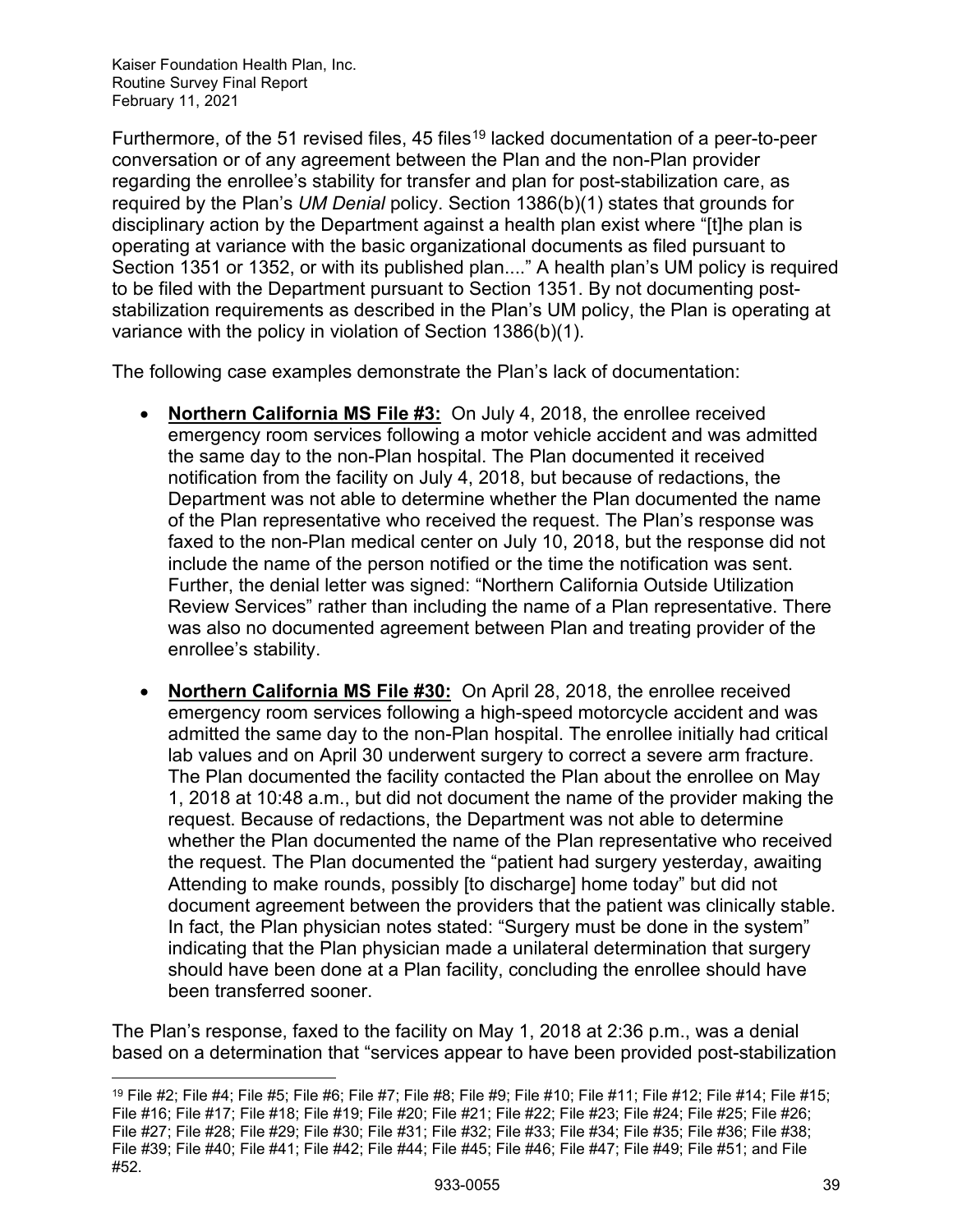and Kaiser Foundation Health Plan was not contacted to obtain authorization as is required by law." The denial letter was signed: "Northern California Outside Utilization Review Services" rather than including the name of a Plan representative.

## *b. The Plan failed to demonstrate it correctly covers post-stabilization services as required.*

The Plan's policy, *Authorization for Post-Stabilization Care in a Non-Plan Acute Facility* (*Authorization for PSC* policy) states the Plan will respond to requests for authorization of post-stabilization care within 30 minutes of receiving the request, and "[i]f no definitive response is made within the 30-minute window, all post-stabilization care up to the point when a definitive response is given to the non-Plan facility is deemed authorized." Furthermore, the policy states when the Plan does not authorize post-stabilization care, "appropriate arrangements will be made to transfer the enrollee in-Plan as soon as possible or to facilitate the post-stabilization care in-Plan post discharge. [The Plan] is responsible for the cost of all post-stabilization care needed to maintain the enrollee's stabilized condition until the transfer in-Plan takes place."

Non-contracting hospitals are required, prior to providing post-stabilization care, to seek to obtain the name and contact information of the patient's health care service plan and contact the plan (or contracting medical provider), for authorization to provide post-stabilization care.<sup>[20](#page-40-0)</sup> When a plan is contacted by a hospital for authorization to provide post-stabilization care, the plan must respond within 30 minutes of the initial contact, to either authorize the care or inform the hospital it will arrange for the prompt transfer of the enrollee to another hospital.<sup>[21](#page-40-1)</sup> The following are two scenarios in which plans are required to reimburse the provider for post-stabilization care:

(a) the plan does not respond to the provider within the 30-minute time frame,  $22$ 

(b) there is an unreasonable delay in transferring the enrollee, and the treating provider determined the enrollee required post-stabilization care.<sup>[23](#page-40-3)</sup>

A plan may deny payment for post-stabilization care if the plan notifies the provider prior to or during the care, but in such a case, and in the two scenarios described above, the plan must pay for all care necessary to maintain the enrollee's stabilized condition up to the time the plan effectuates the transfer, or the enrollee is discharged.<sup>[24](#page-40-4)</sup> Specifically, Rule 1300.71.4(b)(2) states plans shall have authority to disapprove payment for medically necessary post-stabilization care, or the continuation of the delivery of such care, provided the plan notifies the provider prior to the commencement of the care or during the continuation of the care (in which case, the plan is not obligated to pay for the continuation of such care from and after the time it provides such notice to the provider). However, Rule 1300.71.4(b)(3) states that notwithstanding subdivision (b)(2), plans must pay for all medically necessary health care provided to the enrollee necessary to maintain the enrollee's stabilized condition up to the time the plan effectuates the

<span id="page-40-0"></span><sup>&</sup>lt;sup>20</sup> Sections  $1262.8(b)(1)$  and  $(b)(2)$ .

<span id="page-40-1"></span><sup>21</sup> Section 1371.4(j)(1), Rule 1300.71.4(b)(1).

<span id="page-40-2"></span><sup>22</sup> Section 1371.4(j)(2)(B); Rule 1300.71.4(b)(1), (2).

<span id="page-40-3"></span><sup>23</sup> Section 1371.4(j)(2)(C).

<span id="page-40-4"></span><sup>24</sup> Rule 1300.71.4(b)(2), (3).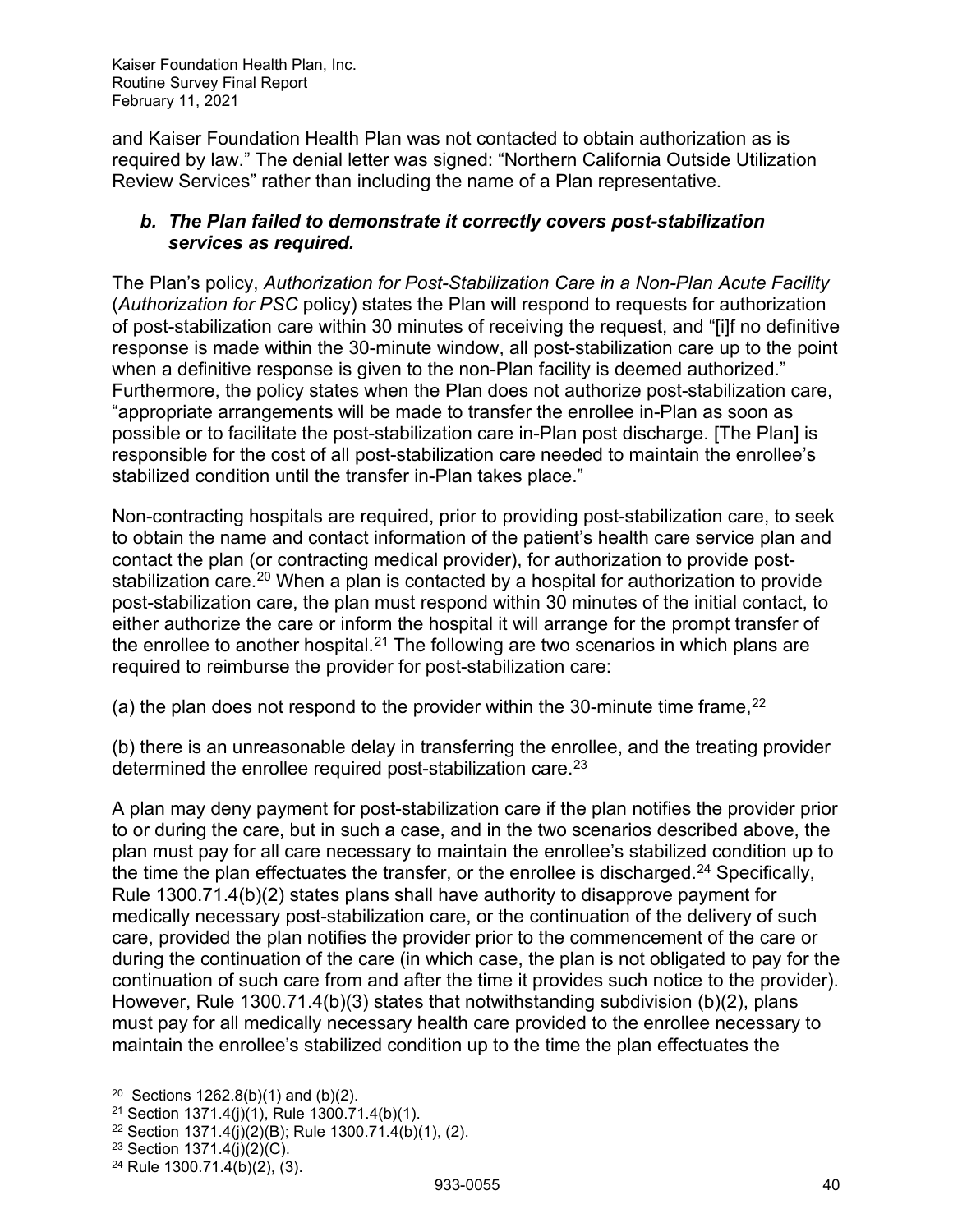enrollee's transfer or the enrollee is discharged.

Moreover, if a plan disagrees with the provider about the need for post-stabilization care, the plan must assume responsibility for the care of the enrollee by either taking over the care or by transferring the enrollee. If the plan fails to do so, care is deemed authorized and payment may not be denied.<sup>[25](#page-41-0)</sup>

The Department reviewed 51<sup>[26](#page-41-1)</sup> post-stabilization UM denial files provided by the Plan. In all 51 cases, the Plan's documented response to providers' notification was not timely, taking more than 30 minutes, yet the Plan did not cover post-stabilization care until the enrollee was discharged or transferred. The Plan simply sent denial notifications to the providers, typically based on one of two determinations.

One of the bases for denial was the Plan's unilateral determination that the enrollee was stable prior to notification. However, Section 1317.1(j) makes clear that the determination of stabilization is to be made in the opinion of the "treating physician and surgeon, or other appropriately licensed persons acting within their scope of licensure under the supervision of a treating physician and surgeon." Plan denials based on a determination that stabilization occurred prior to notification from the facility did not include documentation evidencing the determination was made in the opinion of a treating provider, consistent with Section 1317.1(j) and Rule 1300.71.4(b).

A second basis for denial was the Plan's determination that the non-Plan facility failed to contact the Plan as required, often despite the fact that the file included one or more communications between the Plan and the facility personnel. Section 1371.4(j)(3) states plans shall not require non-contracting hospitals to make more than one telephone call to the Plan. File review revealed the Plan often required hospitals to make more than one call. The following case files demonstrate the Plan's failure to appropriately cover post-stabilization services.

• **Northern California MS File #23:** An enrollee with diverticulitis experiencing worsening left sided pain sought treatment at a non-Plan emergency room on February 28, 2018, and was later admitted. Although the Department was unable to review the extent of care provided by the facility, $27$  the enrollee underwent surgery on March 6, 2018. The facility contacted the Plan about the enrollee on March 7, 2018 at 4:51 p.m. On the same date at 7:50 p.m., the Plan documented that a Plan physician reviewer wanted to consult with Plan surgeons "before making a final decision" and noted the patient was not stable for repatriation because it was only two days post-surgery and the enrollee had an epidural line for pain medication.

<span id="page-41-0"></span><sup>25</sup> Section 1371.4(d).

<span id="page-41-1"></span> $^{26}$  File #1; File #2; File #3; File #4; File #5; File #6; File #7; File #8; File #9; File #10; File #11; File #12; File #13; File #14; File #15; File #16; File #17; File #18; File #19; File #20; File #21; File #22; File #23; File #24; File #25; File #26; File #27; File #28; File #29; File #30; File #31; File #32; File #33; File #34; File #35; File #36; File #37; File #38; File #39; File #40; File #41; File #42; File #44; File #45; File #46; File #47; File #48; File #49; File #50; File #51; and File #52.

<span id="page-41-2"></span><sup>&</sup>lt;sup>27</sup> The case file the Plan provided to the Department included only four of nine pages of hospital medical records.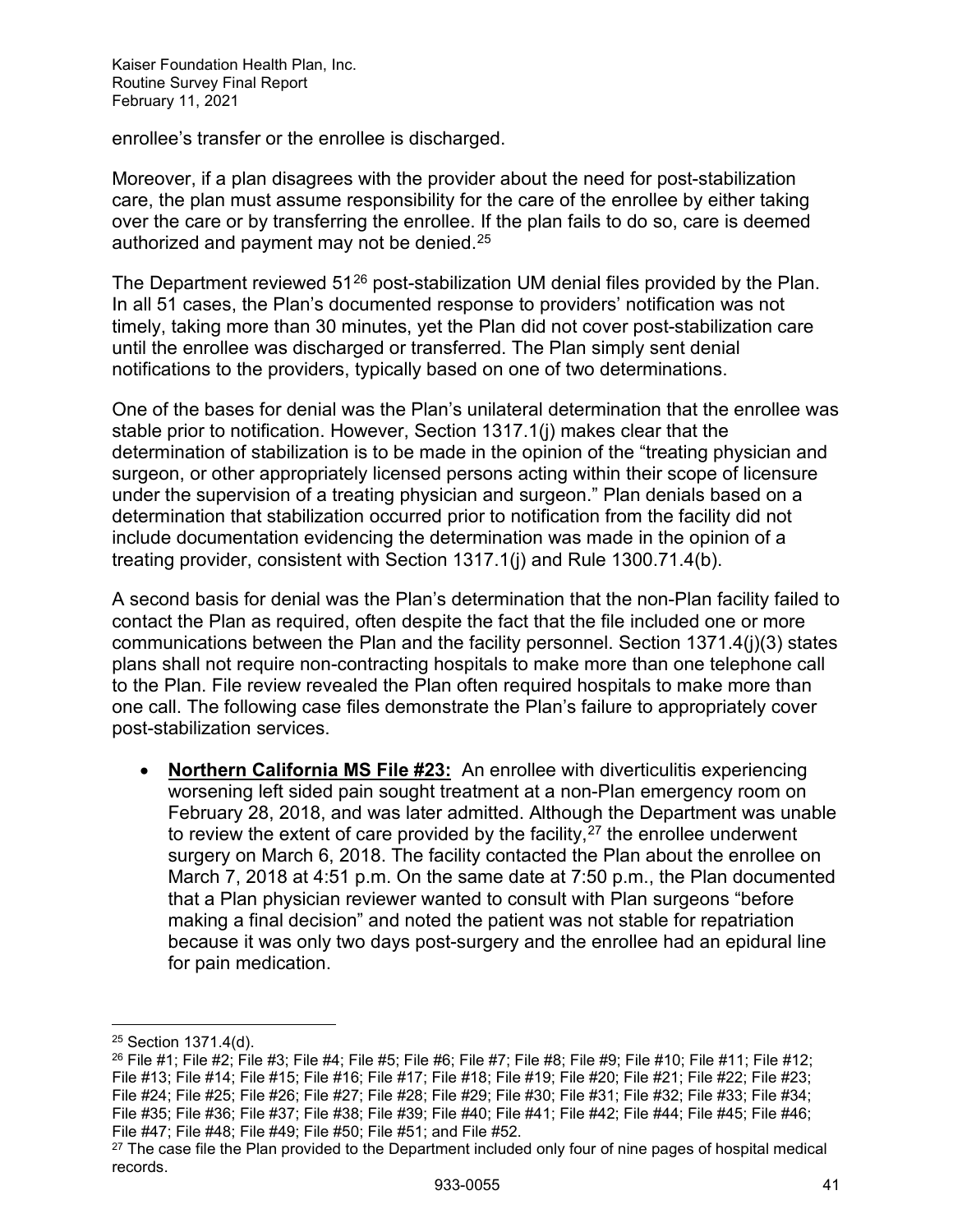On March 8, 2018 at 3:00 p.m., the Plan documented the facility's case manager stated the enrollee was stable for transfer, but the enrollee did not want to transfer to Kaiser because the enrollee had secondary health coverage and preferred to stay at the non-Plan facility. On March 8 at 4:29 p.m., the Plan sent a faxed denial to the facility denying "Inpatient care as of 03/01/2018, and any dates forward" based on the Plan's determination that "services appear to have been provided post-stabilization and Kaiser Foundation Health Plan was not contacted to obtain authorization as required by law."

In this case, the Plan's documentation demonstrated as of March 7, the Plan deemed the enrollee not stable for transfer, but the facility determined the enrollee was stable as of March 8. The file lacked any indication the treating provider deemed the enrollee stable as of March 1 or prior to admission. Section 1262.8(f)(1) requires plans to cover services until the time the enrollee (or guardian or spouse) refuses transfer. The Plan's failure to cover services to March 8, 2018, 3:00 p.m. violated the Plan's *UM Denial* policy and Section 1262.8(f).

• **Northern California MS File #37:** On August 16, 2018, the enrollee received emergency services and was admitted to a non-Plan hospital following a severe stroke. The facility initially contacted the Plan on August 16, 2018 at 9:14 a.m., although the enrollee was not stable at that time. At 10:26 a.m. on August 16, the Plan documented in its notes:

ADMIT AUTH: YES Admission is authorized for the treatment and stabilization of the above-mentioned issues until 10 AM the next morning, August 17, 2018, when stability for transfer should be reevaluated. No post stabilization tests or treatments are authorized and will require separate authorization. When stable, patient may be transferred to Kaiser for further care.

This documentation shows the Plan apparently authorized emergency services, which do not require authorization, and for which plans may not require or apply time-limited authorizations. Section 1371.4(b) states plans must "reimburse providers for emergency services and care provided to its enrollees, until the care results in stabilization of the enrollee" and does not contemplate time-limited, serial authorizations.

The Plan's internal case notes also stated the Plan declined to authorize poststabilization care, although the file does not indicate whether, when or to whom at the facility the Plan communicated this determination.

On August 17 and August 18, 2018, the Plan documented clinical updates, noting the enrollee's condition was still not stable for transfer. Documentation also indicated there had been no communication between a Plan physician and the treating provider. The next Plan entry in the internal case file occurred on August 21, stating in part: "Case discussed with [Plan physician]. Denial letter to be sent due to insufficient communication. MD would like to discuss case with treating MD to determine stability for transfer/pick up images."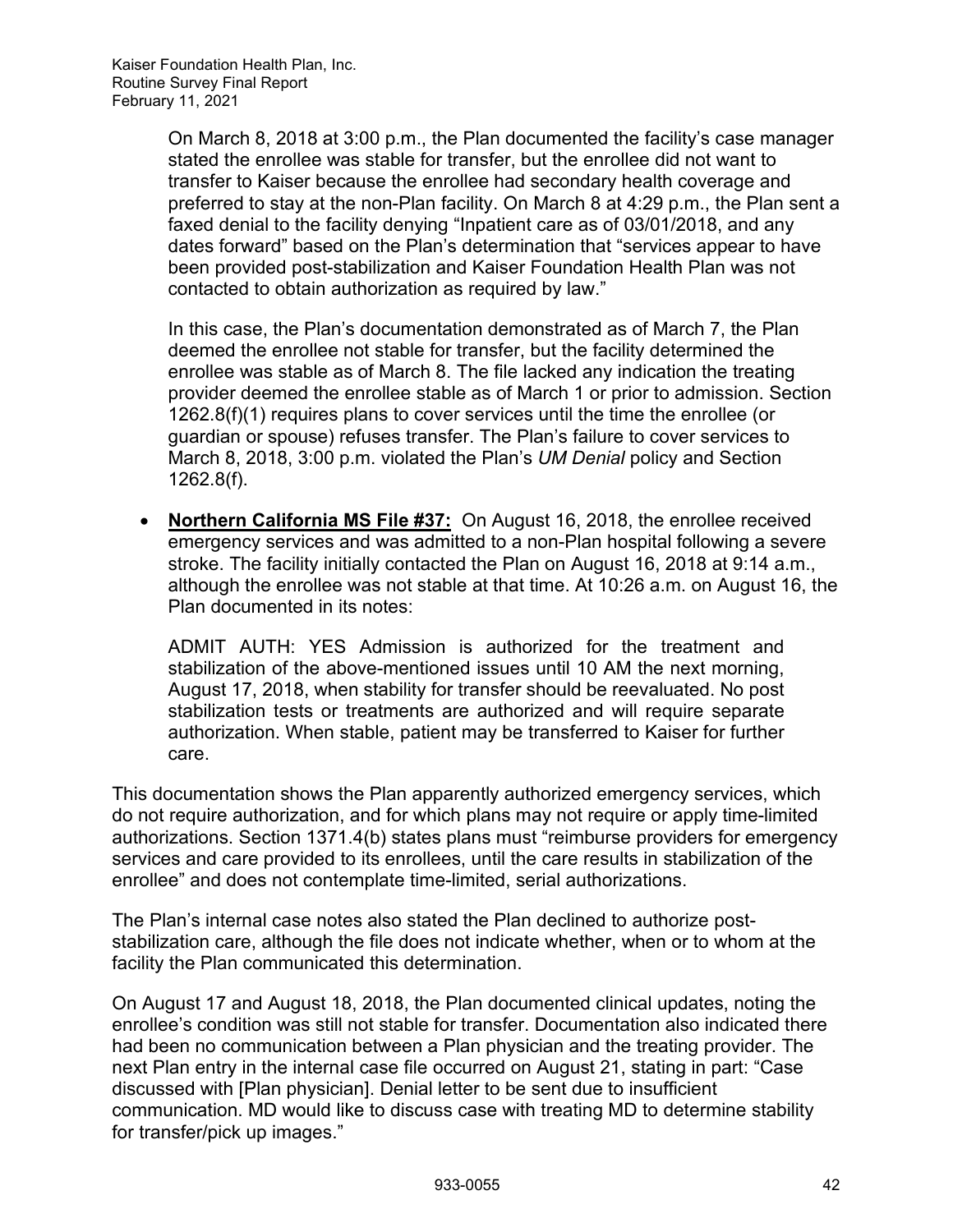Thus, the Plan intended to deny coverage based on what it deemed "insufficient" communication from the facility prior to ascertaining whether the enrollee was even stable for transfer. The Plan may not deny services during a time that might involve continued care to stabilize the enrollee's condition and the Knox-Keene Act does not contemplate denial of post-stabilization services, several days following notification by the non-Plan facility, for "insufficient communication." Section 1371.4(j)(3) states plans "shall not require a hospital representative or a non-contracting physician and surgeon to make more than one telephone call...." Thus, under the law, one phone call is sufficient communication.

According to Section 1371.4(d), "[i]f there is disagreement between the health care service plan and the provider regarding the need for necessary medical care, following stabilization of the enrollee, the plan shall assume responsibility for the care of the patient...." In this case, at any time the Plan disagreed with the facility, the Plan was obligated to assume care (or make arrangements to transfer following stabilization). Once contacted by the facility, the onus was on the Plan to initiate and follow up any communications deemed necessary by the Plan and to make arrangements to provide care or transfer the enrollee if the Plan did not want to authorize the facility to provide post-stabilization care.

Between September 1 and September 3, 2018, the Plan documented unsuccessful attempts to obtain copies of the enrollee's radiology images, noting the Plan required "neuro clearance" and noting "we cannot repat[riate] without images available for review." Thus, as of September 3, 2018, the Plan concluded it could not yet transfer the enrollee, yet on September 4, 2018, the Plan documented that enrollee "has been stable for repat[riation] since 8/30/2018." Another entry on the same date stated: "Barrier to repat[riate] this case is due to the late hour. The CD [containing the needed radiology images] was finally uploaded and available late afternoon today. Multiple attempts to get clearance was to no avail." On September 5, 2018, a Plan physician reviewed the images and determined the enrollee "is appropriate for transfer to home facility" and the enrollee was transferred to a Plan facility the same date. Thus, in this case, there was delay in the Plan transferring the enrollee, and pursuant to Section 1371.4(j)(2)(C), the Plan was obligated to pay for care during this period.

Notwithstanding the foregoing, on August 31, 2018 at 10:59 a.m., five days before the Plan effectuated the enrollee's transfer, the Plan sent a fax to the facility which stated in part:

You have requested that we authorize the following care for: Acute care services. We have reviewed the care our member received after you contacted us. After reviewing the medical information you provided we have denied authorization for care or services provided because the services appear to have been provided post-stabilization and Kaiser Foundation Health Plan was not contacted to obtain authorization as is required by law. The following requested services are not authorized: Any acute care services care [*sic*] as of 08/23/2018. Repatriation offered on 08/31/2018.

According to Rule 1300.71.4(b)(2) and (3), a plan may disapprove payment for poststabilization care provided it notifies the provider either prior to or during the provision of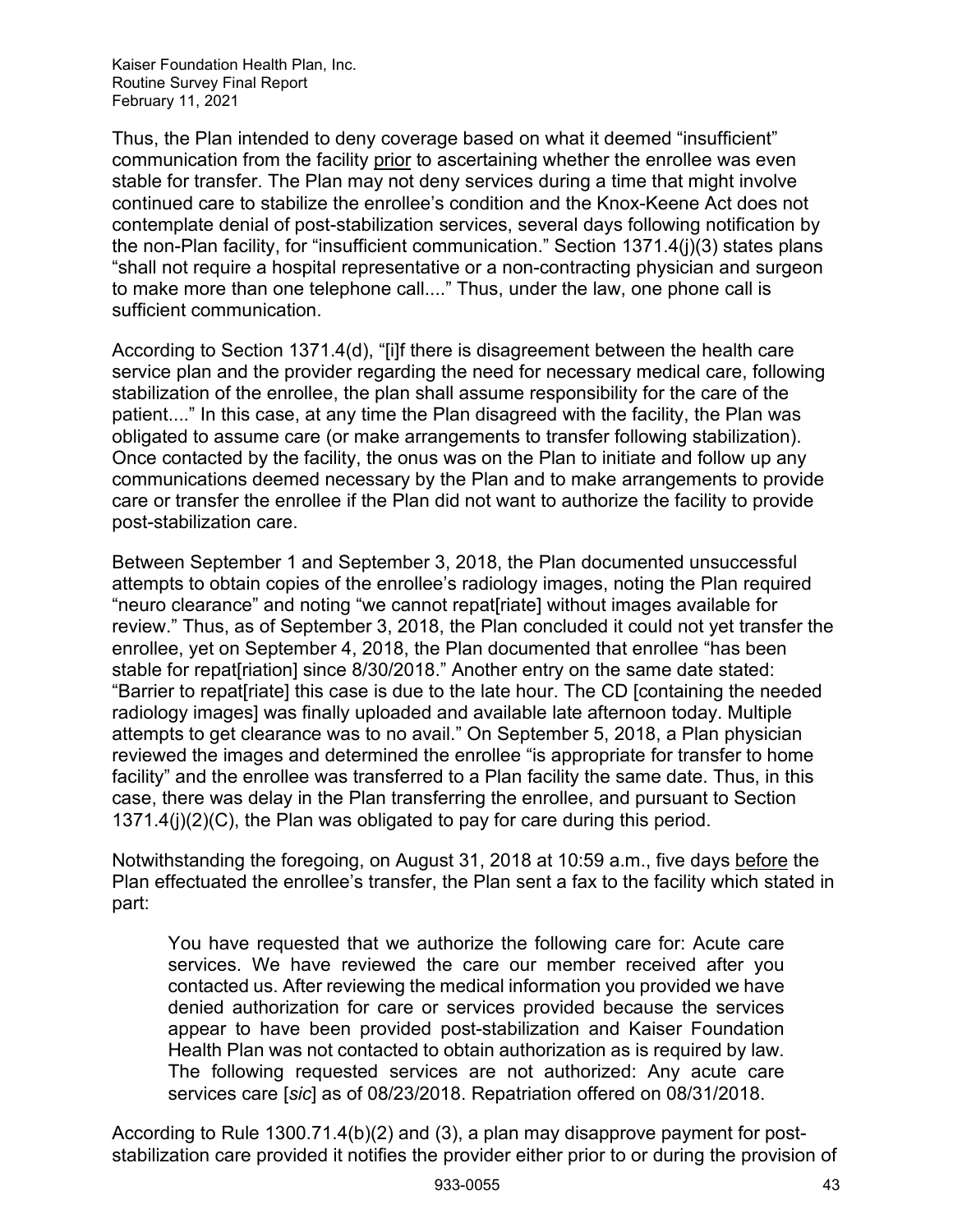care, but the plan must pay for all medically necessary care "to maintain the enrollee's stabilized condition up to the time the health care service plan effectuates the enrollee's transfer or the enrollee is discharged." The Plan failed to comply with this requirement.

Once a plan makes a determination to not authorize post-stabilization care and elects to transfer the enrollee, as the Plan did in this case, it was the Plan's obligation to promptly transfer the enrollee following stabilization. The Plan was obligated to pay for care during the delay caused by the Plan's unsuccessful attempts to obtain radiology images and pay for care until September 5, 2018, when the Plan effectuated transfer of the enrollee following stabilization and following days of delay.

• **Northern California MS File #12:** On the morning of May 11, 2018, the enrollee went to a non-Plan emergency room complaining of right-side abdominal pain and extreme tenderness over the area of the gall bladder. The hospital admitted her at some point.<sup>[28](#page-44-0)</sup> While at the non-Plan facility, blood work was done and a CT scan performed to assess for gallstones. The Plan's internal case notes, including clinical information about the enrollee, appeared to be copied from the facility's submitted medical records, but did not record any communication with the facility. The Plan documented May 12, 2018 at 2:12 p.m. as the date and time the facility notified the Plan of the enrollee's presence at the facility. At 4:02 p.m. on the same date, the Plan's physician documented review of the clinical notes and determined the enrollee "was stable at the time of evaluation in the ED [and] will do post stability denial as we could have transferred her from the ED."

There was no documentation indicating the treating provider was of the opinion the enrollee was stable for transfer at that time, in accordance with Section 1317.1(j). Furthermore, the Plan's denials indicate the Plan erroneously takes the position that the critical point of communication from the non-Plan facility is prior to, or at the first moment of stabilization. The law makes clear that non-Plan facilities may contact plans for authorization *following* stabilization. Specifically, Rule 1300.71.4(b) specifies the contact and response time requirements commence "when an enrollee is stabilized but the health care provider believes that the enrollee requires additional medically necessary health care services and cannot be safely discharged...." Section 1262.8(b) requires the facility to contact the health plan prior to providing post-stabilization care, defining stabilization (per Section 1317.1) as occurring when the treating physician believes "no material deterioration of the patient's condition is likely to result from, or occur during, the release or transfer of the patient." These two provisions make clear that the critical point of stabilization is not at the time the enrollee achieves clinical stability at the facility, but at the time the treating provider determines there is risk to stabilization by transferring or discharging the enrollee.

In this case, the Plan's response to the facility by fax on May 12 at 5:49 p.m., denied care "from the time of admission 05/11/2018 and forward." According to Rule 1300.71.4(b)(2) and (3), the Plan was obligated to first notify the treating provider of its decision and pay for care to the point the Plan effectuated the transfer or until

<span id="page-44-0"></span><sup>&</sup>lt;sup>28</sup> The case file the Plan submitted to the Department included medical records that commenced on page 7 of 21, and also omitted pages 8 and 17 through 21, so it is not clear what time the enrollee was admitted.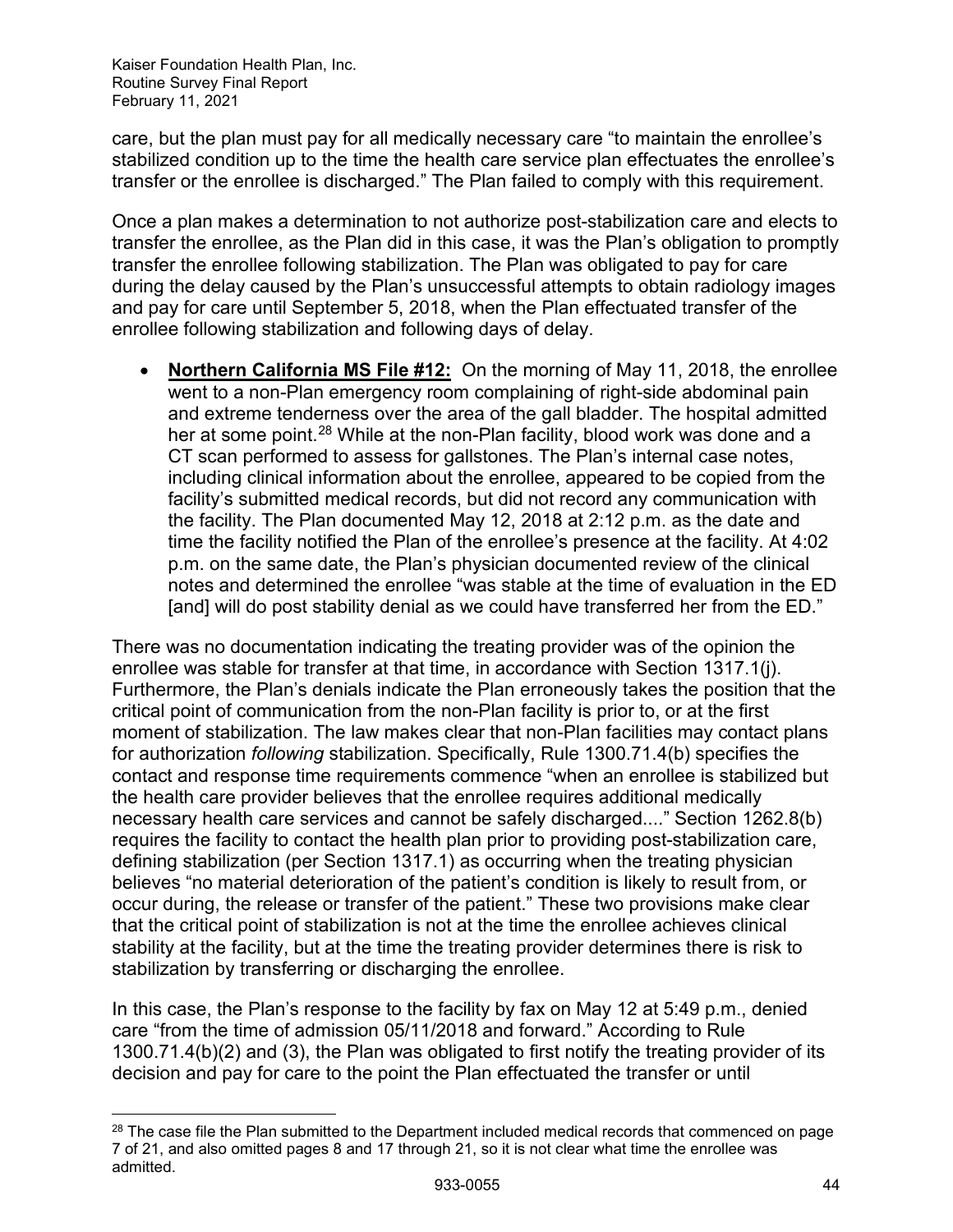discharge. Furthermore, a health plan cannot unilaterally and retrospectively determine when stabilization occurred based on review of medical records, having the benefit of hindsight and in the absence of the treating provider's opinion.

• **Northern California MS File #41:** An enrollee with congestive heart failure experienced shortness of breath and sought care from a non-Plan emergency room. He was admitted to the hospital on August 16, 2017, where labs were performed, a CT scan was done and he had a cardiology consult. Plan documentation indicated the facility contacted the Plan the morning of August 18, 2017, although the name of the contacting person is not documented, nor was the name of the Plan representative who received the notification. The file also lacks documentation that the treating provider determined the enrollee was stable prior to the notification. The Plan's internal notes do not include any documented review by a Plan physician although the case notes indicate a Plan physician made the determination to deny post-stabilization care. On August 18, 2017 at 4:01 p.m., the Plan notified the facility by fax that it was denying "Inpatient care beginning on August 16, 2017 and forward" because "services appear to have been provided post-stabilization and Kaiser Foundation Health Plan was not contacted to obtain authorization as is required by law."

Contrary to the reasoning in the denial letter, the Plan's documentation demonstrates the facility did contact the Plan, on August 18, 2017. The file is bereft of anything suggesting the treating provider considered the enrollee stabilized to transfer prior to admission. In fact, the file included no clinical records from the treating facility at all, and the only documented attempt to obtain records was made on April 3, 2019, ostensibly in preparation for the Department's onsite survey of the Plan.

## *c. The Plan failed to send denial letters to enrollees when the Plan denied post-stabilization care services, operating at variance with its filed policies and procedures.*

The Plan's policy, *Utilization Management Denial of Practitioner Requested Services,* requires the Plan to issue written notification to enrollees when the Plan denies, modifies or delays services. Specifically, the policy states under section 5.3 (Process for Issuing Denial Notices):

**5.3.1** Denial Notices will be issued whenever KFHP approves, denies, modifies, delays, discontinues or reduces a service or item requested by a physician because of benefit coverage, exclusion or exhaustion of benefits or lack of Medical Necessity.

**5.3.2** The member will be notified of their appeal rights in writing whenever denial notices are issued.

The Department reviewed 51<sup>[29](#page-45-0)</sup> post-stabilization UM denial files. Although the Plan issued faxed denial letters to providers, none of the 51 files contained a denial letter

<span id="page-45-0"></span><sup>933-0055</sup> 45 <sup>29</sup> File #1; File #2; File #3; File #4; File #5; File #6; File #7; File #8; File #9; File #10; File #11; File #12; File #13; File #14; File #15; File #16; File #17; File #18; File #19; File #20; File #21; File #22; File #23; File #24; File #25; File #26; File #27; File #28; File #29; File #30; File #31; File #32; File #33; File #34;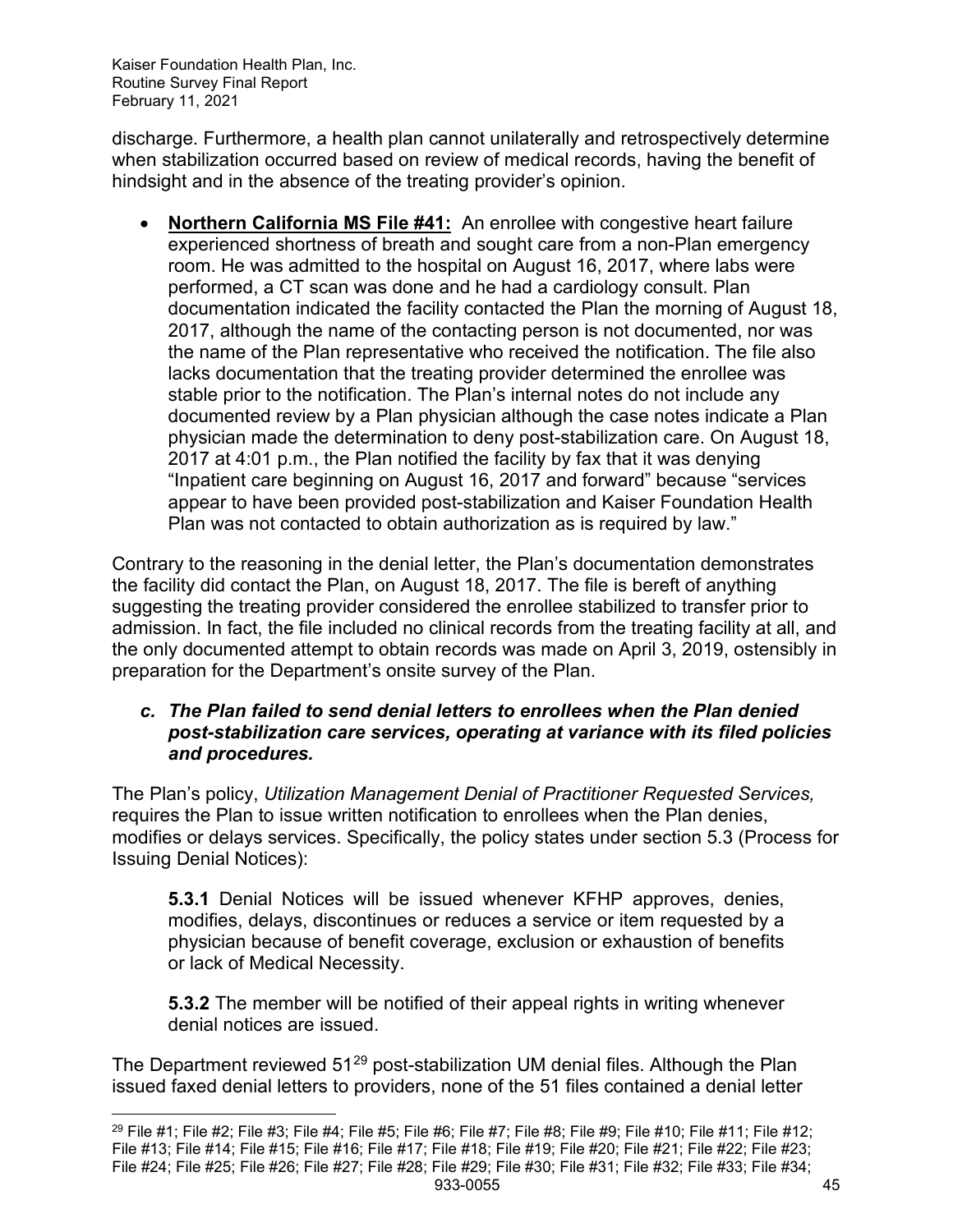addressed to enrollees. Because the Plan denied post-stabilization services based on either benefit coverage or medical necessity, the Plan's policy required the Plan to send denial letters and appeal rights to enrollees. The files demonstrated the Plan does not notify enrollees of denied services or appeal rights, contrary to the requirements of its *Utilization Management Denial of Practitioner Requested Services* policy.

Section 1386(b)(1) states that grounds for disciplinary action by the Department against a health plan exist where "[t]he plan is operating at variance with the basic organizational documents as filed pursuant to Section 1351 or 1352, or with its published plan...." As explained above, a health plan's UM policy is required to be filed with the Department pursuant to Section 1351. By not sending denial letters to enrollees concerning denied post-stabilization care, the Plan is operating at variance with the policy in violation of Section 1386(b)(1).

### *d. The Plan denied emergency services as non-authorized post-stabilization care.*

The Plan's policy, *Authorization for Post-Stabilization Care in a Non-Plan Acute Facility,*  states on page 1:

The Health Plan emergency benefit covers all medically necessary emergency care in a non-Plan facility until the enrollee is clinically stable as well as certain post-stabilization care provided within the treatment area of the emergency department that results in the completion of the enrollee's care and his/her release from the hospital. Services in an emergency room that do not result in the enrollee's release, the inpatient setting (general hospital, psychiatric hospital and acute rehabilitation hospital) and skilled nursing care in a SNF are covered under the post-stabilization benefit. All post-stabilization care, with the exception of certain care associated with a psychiatric emergency medical condition as described below, must be authorized by KP to be a covered Health Plan benefit, unless it was not reasonably possible for the enrollee to contact KP (such as the enrollee being unconscious or a young child without an adult or guardian).

Rule 1300.71.4(a) states:

Prior to stabilization of an enrollee's emergency medical condition, or during periods of destabilization (after stabilization of an enrollee's emergency medical condition) when an enrollee requires immediate medically necessary health care services, a health care service plan shall pay for all medically necessary health care services rendered to an enrollee.

The Department reviewed 51 post-stabilization UM denial files. The Department identified 11[30](#page-46-0) cases where the documentation indicated coverage was improperly

<span id="page-46-0"></span>933-0055 46  $30$  File #2; File #3; File #4; File #8; File #13; File #16; File #17; File #23; File #38; File #40; and File #51.

File #35; File #36; File #37; File #38; File #39; File #40; File #41; File #42; File #44; File #45; File #46; File #47; File #48; File #49; File #50; File #51; and File #52.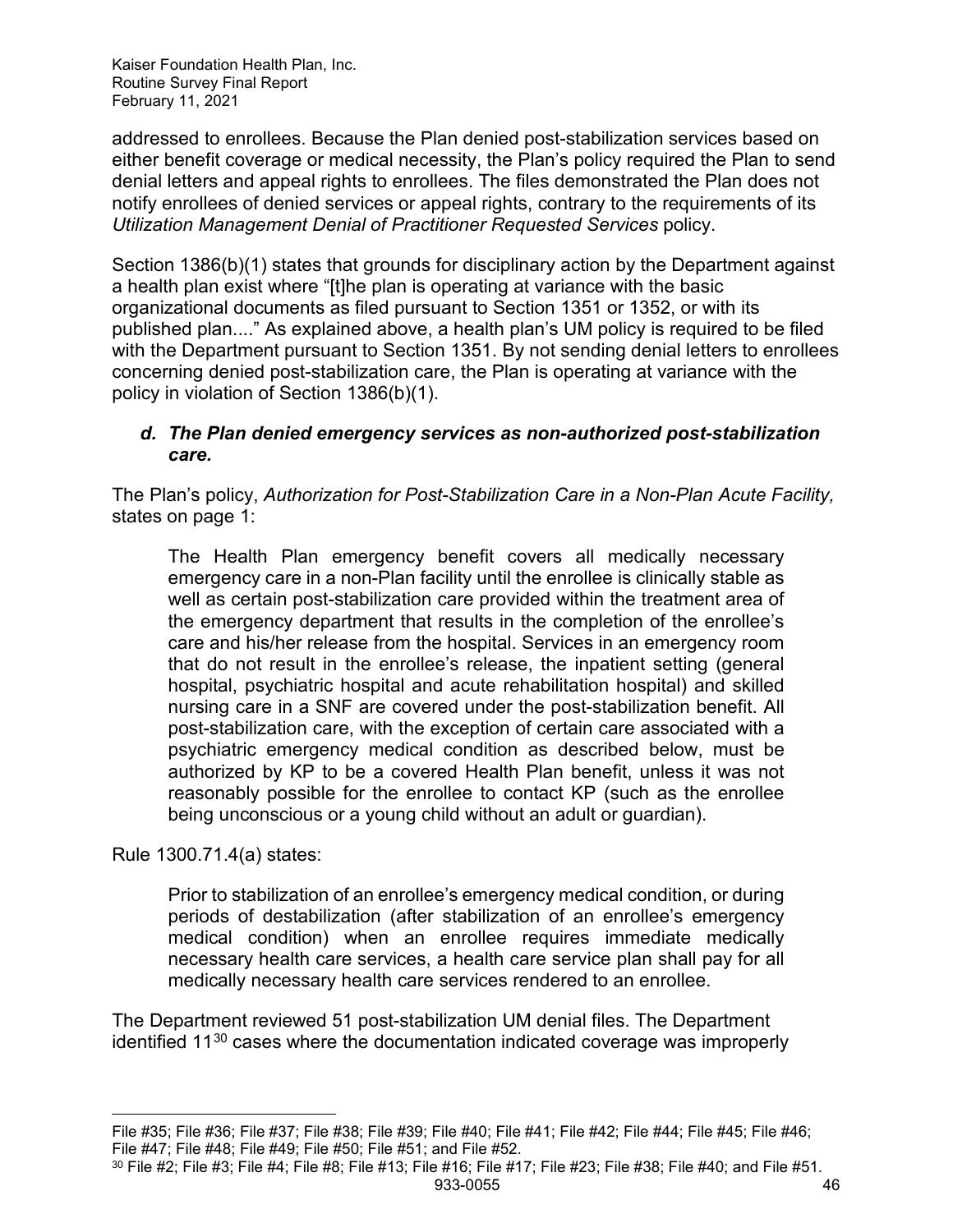denied because some health care services were provided prior to the enrollee's stabilization.

## **Case Examples**

- **File #2:** The enrollee was admitted to a non-Plan facility on January 28, 2018 following emergency treatment for a heart attack. The facility contacted the Plan on January 31, 2018 at 11:49 a.m. The first clinical note documented by the Plan's case manager (CM) was dated January 31, 2018 at 5:30 PM, in which the CM documented the enrollee was stable for transfer. There was no documentation the treating provider determined the enrollee to be stable prior to January 31, 2018. The enrollee was to be discharged to a skilled nursing facility (SNF) on January 31, 2018; however, there was a documented barrier to discharge. A delay ensued due to the enrollee's need for a specific piece of medical equipment. The Plan denied care from January 29, 2018 forward, prior to the documented point of stabilization and prior to the Plan's delay in transferring the enrollee.
- **File #3:** The enrollee was admitted to a non-Plan facility on July 4, 2018 at 2:03 p.m. after receiving emergency services following a motor vehicle accident. The Plan was notified of the admission on July 4, 2018 at 3:09 p.m. On July 10 at 3:21 pm., the Plan documented it received notification from the facility that the enrollee was deemed stable for transfer, but by the following day the patient had destabilized. By July 12, Plan physicians were continuing to request additional clinical information before making a determination of whether to transfer the enrollee. The enrollee again destabilized, requiring additional procedures and by July 17 was still not able to be repatriated according to Plan documentation. On July 18, the Plan transferred the enrollee to a contracted facility.

On July 10, 2018 at 5:11 p.m., eight days before transferring the enrollee to a contracted facility, the Plan faxed a denial notice to the facility. The Plan denied "Any acute care services as of July 9, 2018; Repatriation offered on July 10, 2018" and further stated "the services appear to have been provided post-stabilization and Kaiser Foundation Health Plan was not contacted to obtain authorization as required by law." In fact, the Plan documented contact from the facility on July 4, 2018 and ongoing Plan documentation included "Daily Clinical Progress" notes and clinical updates suggesting the Plan was in contact with the facility on virtually a daily basis. The Plan's assertion that the provider failed to contact the Plan to obtain authorization is contrary to the Plan's own records. Furthermore, Plan notes clearly documented destabilization of the enrollee between July 11 and July 17 and thus, the Plan failed to cover services necessary to stabilize and maintain stabilization, in violation of the Plan's policy, Section 1371.4(b) and Rule 1300.71.4(a) which requires plans to pay for all medically necessary health care services "during periods of destabilization (after stabilization of an enrollee's emergency medical condition)."

*e. The Plan's policies and procedures do not require the Plan to cover poststabilization care services in accordance with Rule 1300.71.4(b).*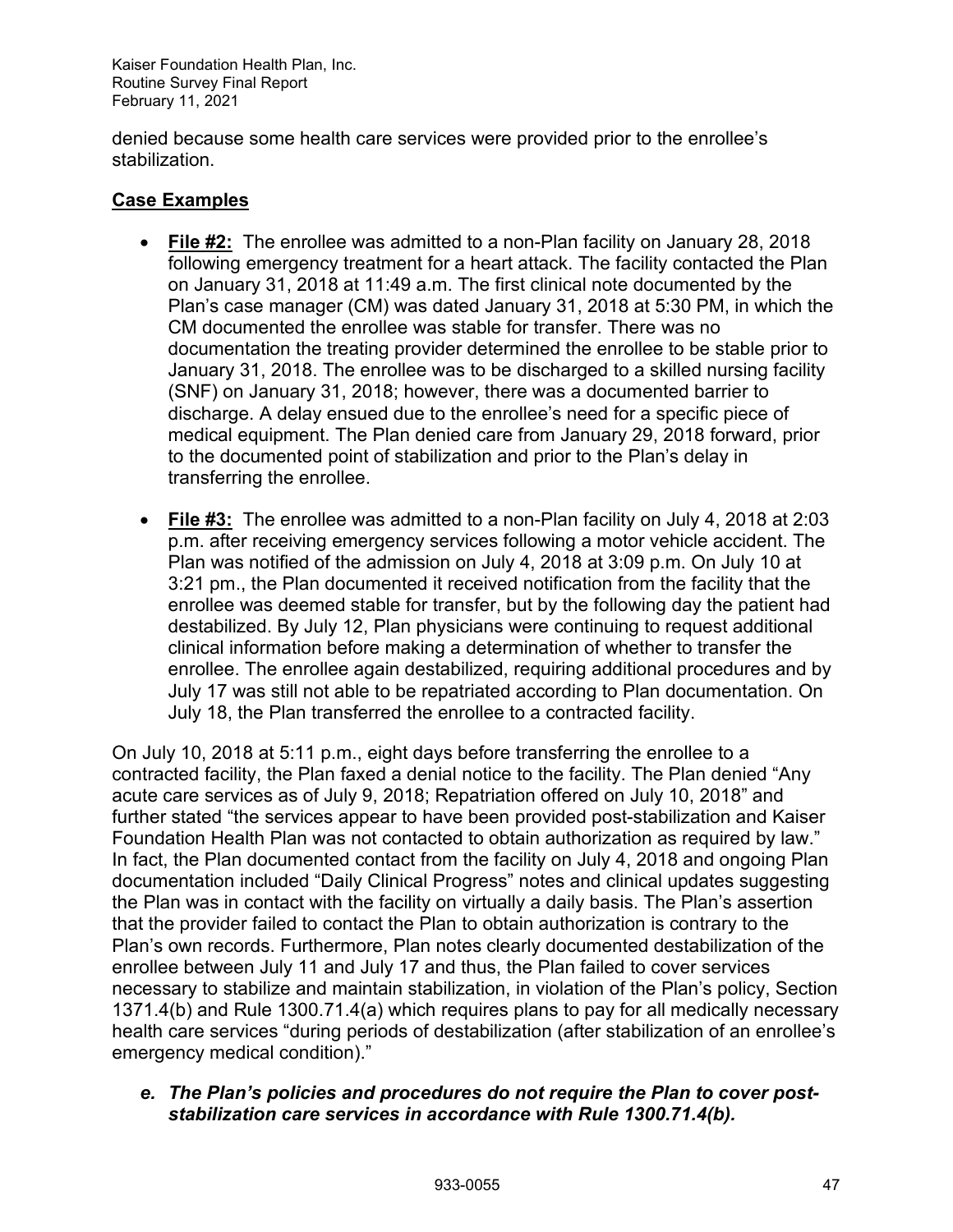The Department found the Plan's policies and procedures do not meet the requirements of Rule 1300.71.4(b). The Plan's policy, *Emergency Prospective Review Program (EPRP) Notification and Authorization Process*, states on pages 6-7:

5.1.6 When a request for authorization of Post-Stabilization Care is received for a patient in a non-Plan emergency department, EPRP promptly responds to these requests within 30 minutes from the time the request is received, whether the response is an authorization or a denial of the request. If no definitive response is made within the 30-minute window, all post-stabilization care up to the point when a definitive response is given to the Non-Plan Facility is deemed authorized. A Non-Plan Hospital is required to make only one telephone call to request authorization.

5.1.10 For Health Plan members for whom notification is received, either through the Notification Telephone Number or directly from the community provider, **after** the member has been admitted to a Non-Plan Facility, OURS in SCAL and Outside Case Management in NCAL promptly responds to these requests within 30 minutes from the time the request is received for care from that point forward, whether the response is an authorization or a denial of the request. OURS and Outside Case Management respond within 24 hours for care administered prior to the notification call. If no definitive response is made within the 30-minute window, all post-stabilization care up to the point when a definitive response is given to the Non-Plan Facility is deemed authorized. Non-Plan Hospital is required to make only one telephone call to request authorization. [Emphasis in original.]

Rule 1300.71.4(b) requires the following:

In the case when an enrollee is stabilized but the health care provider believes that the enrollee requires additional medically necessary health care services and may not be discharged safely, the following applies:

(1) A health care service plan shall approve or disapprove a health care provider's request for authorization to provide necessary post-stabilization medical care within one half hour of the request.

(2) If a health care service plan fails to approve or disapprove a health care provider's request for authorization to provide necessary post-stabilization medical care within one half-hour of the request, the necessary post stabilization medical care shall be deemed authorized. Notwithstanding the foregoing sentence, the health care service plan shall have the authority to disapprove payment for (A) the delivery of such necessary post-stabilization medical care or (B) the continuation of the delivery of such care; provided, that the health care service plan notifies the provider prior to the commencement of the delivery of such care or during the continuation of the delivery of such care (in which case, the plan shall not be obligated to pay for the continuation of such care from and after the time it provides such notice to the provider, subject to the remaining provisions of this paragraph) and in both cases the disruption of such care (taking into account the time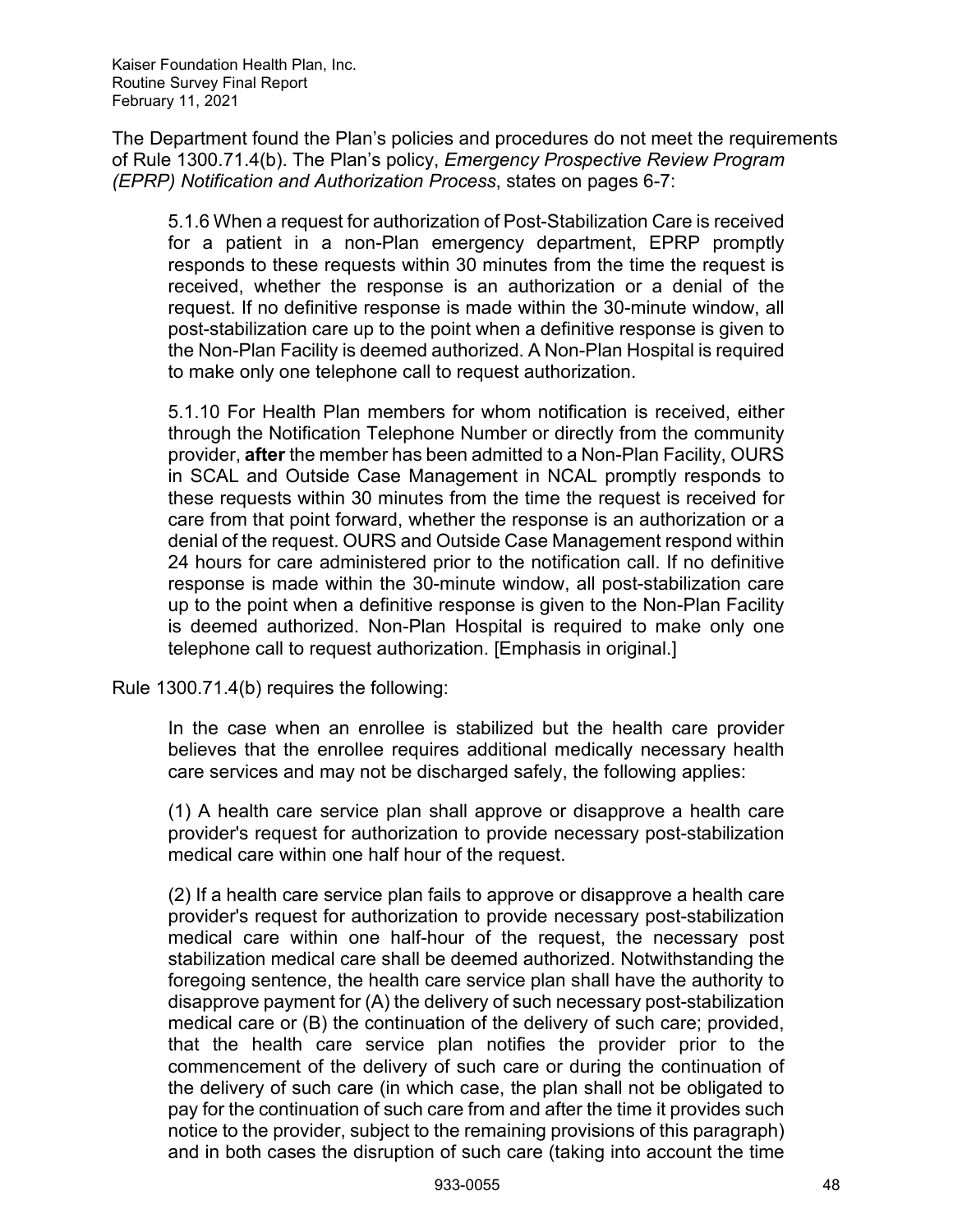necessary to effect the enrollee's transfer or discharge) does not have an adverse impact upon the efficacy of such care or the enrollee's medical condition.

(3) Notwithstanding the provisions of Subsection (b) of this rule, a health care service plan shall pay for all medically necessary health care services provided to an enrollee which are necessary to maintain the enrollee's stabilized condition up to the time that the health care service plan effectuates the enrollee's transfer or the enrollee is discharged.

The Plan's policy states that when it does not provide a definitive response to a request for post-stabilization medical care within one half hour of receipt of the request, the Plan will cover payment for post-stabilization care only up to the point when it provides a definitive response to the non-Plan facility. The Plan's policy does not state it authorizes coverage for all medically necessary post-stabilization care if it fails to respond to the request within one half-hour of receipt of the request, as required by the Rule.

| <b>FILE TYPE</b>                                 | <b>NUMBER</b><br><b>OF</b><br><b>FILES</b> | <b>REQUIREMENT</b>                                                                                                                           | <b>COMPLIANT</b> | <b>DEFICIENT</b> |
|--------------------------------------------------|--------------------------------------------|----------------------------------------------------------------------------------------------------------------------------------------------|------------------|------------------|
| Post-<br>stabilization<br><b>UM</b> denial files | 51                                         | Documented peer-to-<br>peer/agreement of<br>stability for transfer                                                                           | 6(12%)           | 45 (88%)         |
| Post-<br>stabilization<br><b>UM</b> denial files | 51                                         | Responses to post-<br>stabilization requests<br>exceeding 30 minutes<br>shall be deemed<br>authorized                                        | $0(0\%)$         | 51 (100%)        |
| Post-<br>stabilization<br><b>UM</b> denial files | 51                                         | <b>Plans shall cover</b><br>medically necessary<br>health care services<br>prior to stabilization or<br>during periods of<br>destabilization | 40 (78%)         | 11 (22%)         |

**TABLE 4** *Post-Stabilization File Review*

**Plan's Compliance Effort:** The Plan provided the following response to the components of this deficiency:

Failure to document all required information (Northern California Region)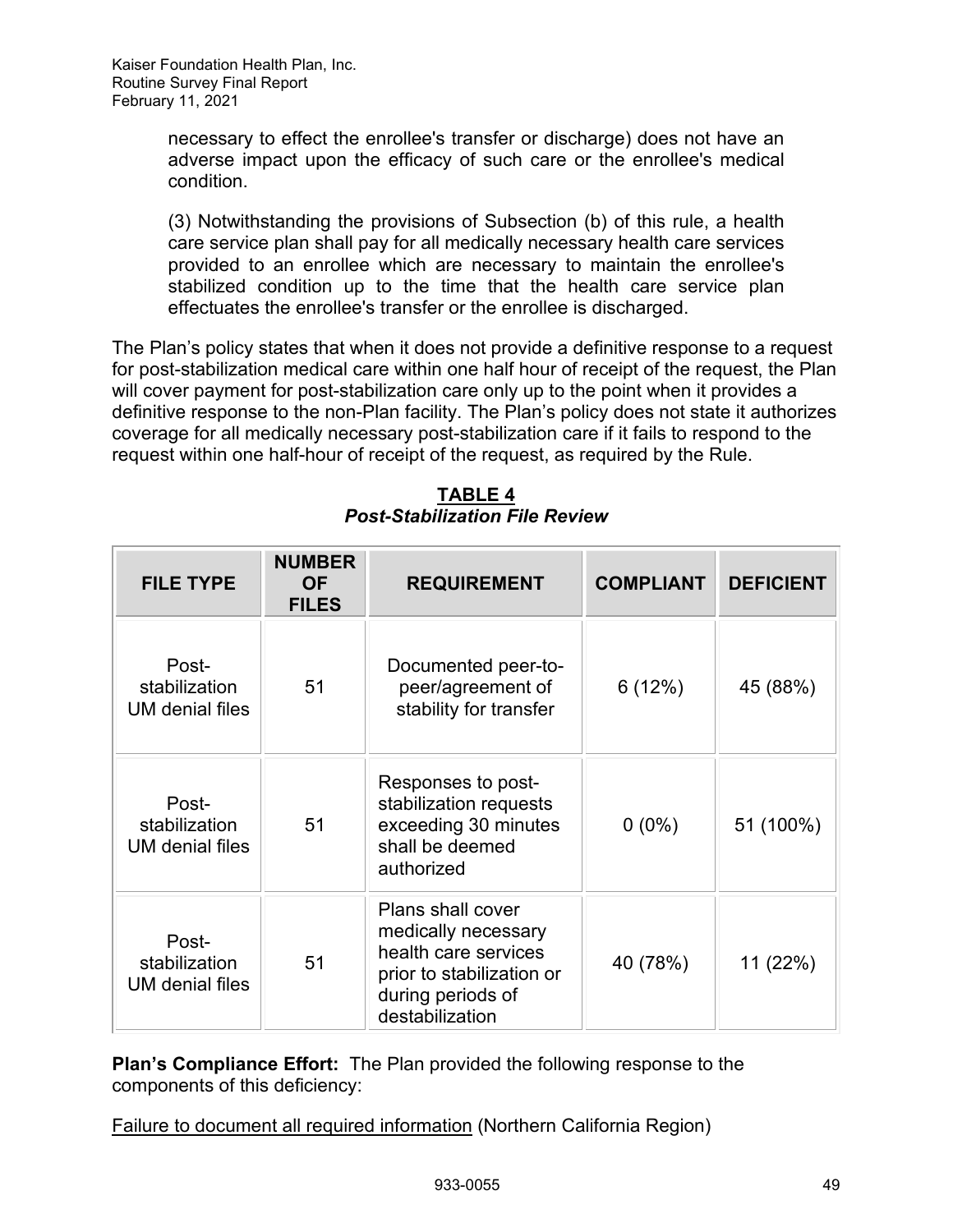The Plan acknowledged process gaps with respect to documentation and initiated corrective action to include revisions to the Northern California Outside Utilization Review Services Policy #2.4, *Authorization for Post Stabilization Care in a Non-Plan Acute Care Facility* (OURS policy), to ensure compliance with Section 1300.71.4(d). The Plan submitted a redlined version of the policy and anticipated leadership approval by July 31, 2020 with training on policy changes by August 15, 2020.

#### Failure to correctly cover post-stabilization services

The Plan acknowledged process gaps existed with respect to tracking the 30-minute response time frame and with documenting stability determinations. The Plan proposed the following corrective actions:

- Enhancing Northern California's RENO system with a software module used in the Southern California Region. The module enables staff to accurately track response time. The Plan anticipated the module would go into production by July 10, 2020, with staff training on the module to occur by July 20, 2020.
- Revisions to the Plan's *Authorization for Post-Stabilization Care in a Non-Plan Acute Facility* policy to ensure it properly addresses scenarios in which the Plan is required to reimburse the provider for post-stabilization care. The Plan anticipated policy revisions to be approved by July 31, 2020, with staff training on the policy revisions to occur by August 15, 2020.

Notwithstanding the corrective action described above, the Plan noted that the 30 minute response time is triggered by a request for authorization to provide necessary post-stabilization medical care, and indicated sometimes the Plan receives calls prior to authorization notifying the Plan the enrollee is receiving emergency treatment. Second, the Plan stated it has a statutory right under Section 1262.8(b)(3) to seek relevant information before responding to a request for authorization. Section 1262.8(b)(3) states, in relevant part, that once a patient has been stabilized, the facility shall:

Upon request of the ... plan ... provide to the plan ... the treating physician and surgeon's diagnosis and any other relevant information reasonably necessary for the health care service plan or the plan's contracting medical provider to make a decision to authorize poststabilization care or to assume management of the patient's care by prompt transfer.

The Plan reasoned that Section 1262.8(b)(3) "would be rendered meaningless if a request for reasonably necessary information did not toll the time for responding. Third, the Plan's position is that plans must "pay for all care rendered between when the provider requests authorization and when the Plan belatedly responds."

Next, the Plan responded to the Department's reliance on Section 1317.1(j), which defines the term stabilized as a condition to be determined by the treating provider. The Plan acknowledged, "in general, deference must be afforded to the treating physician's opinion," but the Plan relied on an arbitration award decision $31$  to specify "the standard for deference to the treating physician's decision as to stability is that the physician's

<span id="page-50-0"></span><sup>31</sup> *Prime Healthcare Cases*, 2019 WL 1987335 (Cal. Super. Feb. 11, 2019).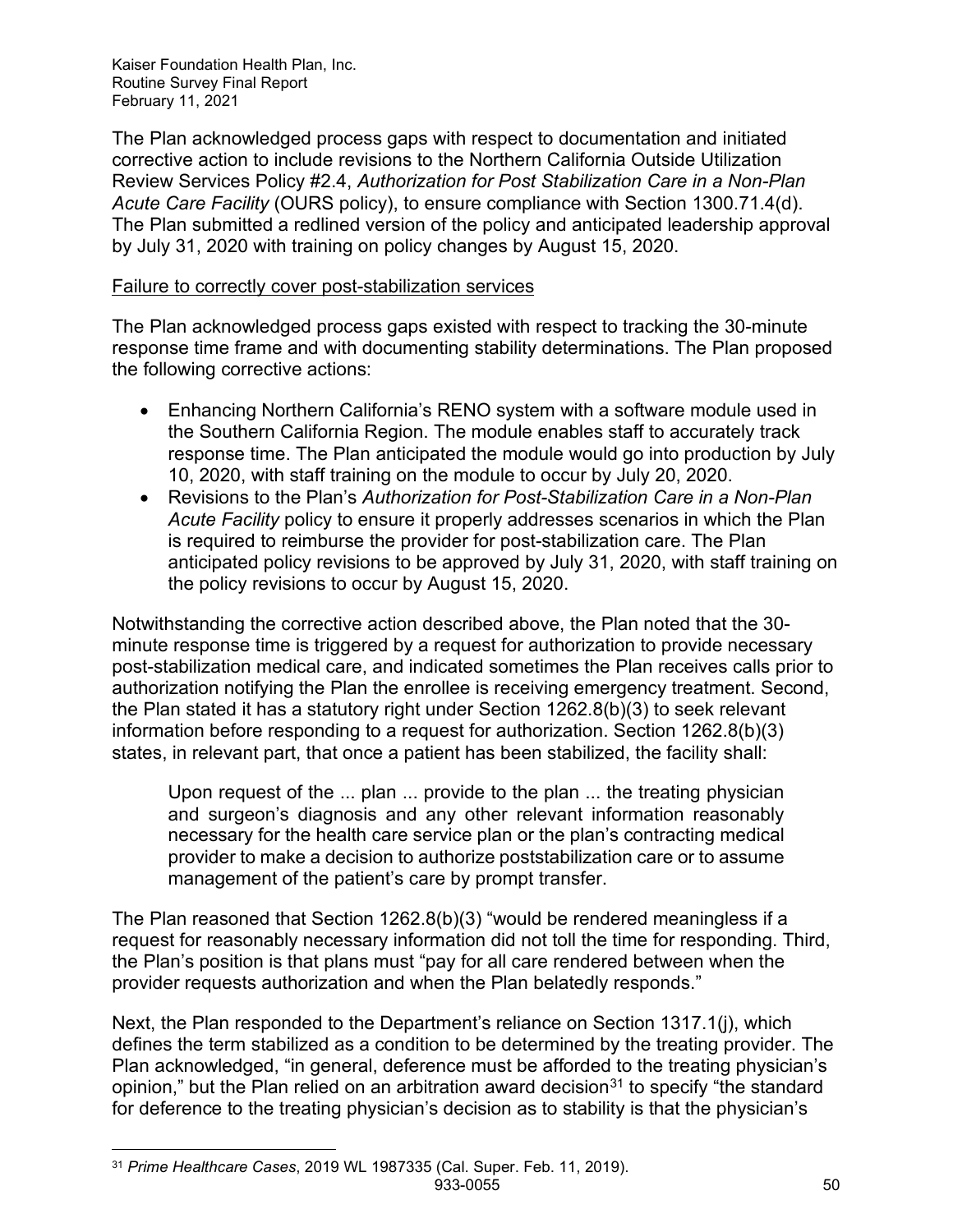judgment should control when the physician is making reasonable, independent medical decisions...." The Plan asserted Section 1371.1(j) "must be read in concert with other code provisions that require physicians to form independent, reasonable medical judgments and that require providers to timely contact health plans to request authorization. Thus, the Plan concludes where a physician's decision is unreasonable, unsupported by the medical evidence, or in significant conflict with the standard of medical practice in the community, that decision is not entitled to deference. Based on this conclusion, the Plan stated plans have the ability to determine stability in cases of late notification when the provider did not timely identify the enrollee's coverage with the Plan and did not carry out its obligation to request authorization before providing poststabilization care. In cases of late notification, the Plan asserted it is entitled to review the medical record to determine what portion of the stay is emergent (and therefore covered) and what portion of the stay is post-stabilization (and therefore not covered).

#### Failure to send denial letters

The Plan acknowledged it did not send denial notices to enrollees and proposed the following corrective action, which the Plan anticipated to be completed by August 15, 2020:

- Staff training concerning policy requirements for sending denial letters to enrollees along with appeal rights.
- Revision to determination letter templates for post-stabilization decisions to include the name of the Plan physician making the determination, any necessary language changes and addition of a "cc to member" note in the footer of the letter.

#### Denial of emergency services as non-authorized post-stabilization care

The Plan stated it will review denied post-stabilization claims to ensure it did not deny emergency services that should have been covered. The Plan is also providing training to its staff on revisions to the OURS Policy #2.4 *Authorization for Post-Stabilization Care in a Non-Plan Acute Facility.* 

#### Plan policies do not require coverage of post-stabilization care services in accordance with Rule 1300.71.4(b)

The Plan stated its corrective action for this component of the deficiency includes enhancing Northern California's RENO system with a software module used in the Southern California Region, as described above. The Plan will also revise its OURS Policy #2.4 *Authorization for Post-Stabilization Care in a Non-Plan Acute Facility* to ensure compliance with key elements of Rule 1300.71.4(b).

The Plan restated its position that the following policy language is compliant with Rule 1300.71.4(b): "If no definitive response is made within the 30-minute window, all poststabilization care up to the point when a definitive response is given to the Non-Plan Facility is deemed authorized." The Plan cited the following portion of Rule 1300.71(4)(b) as the basis for its position: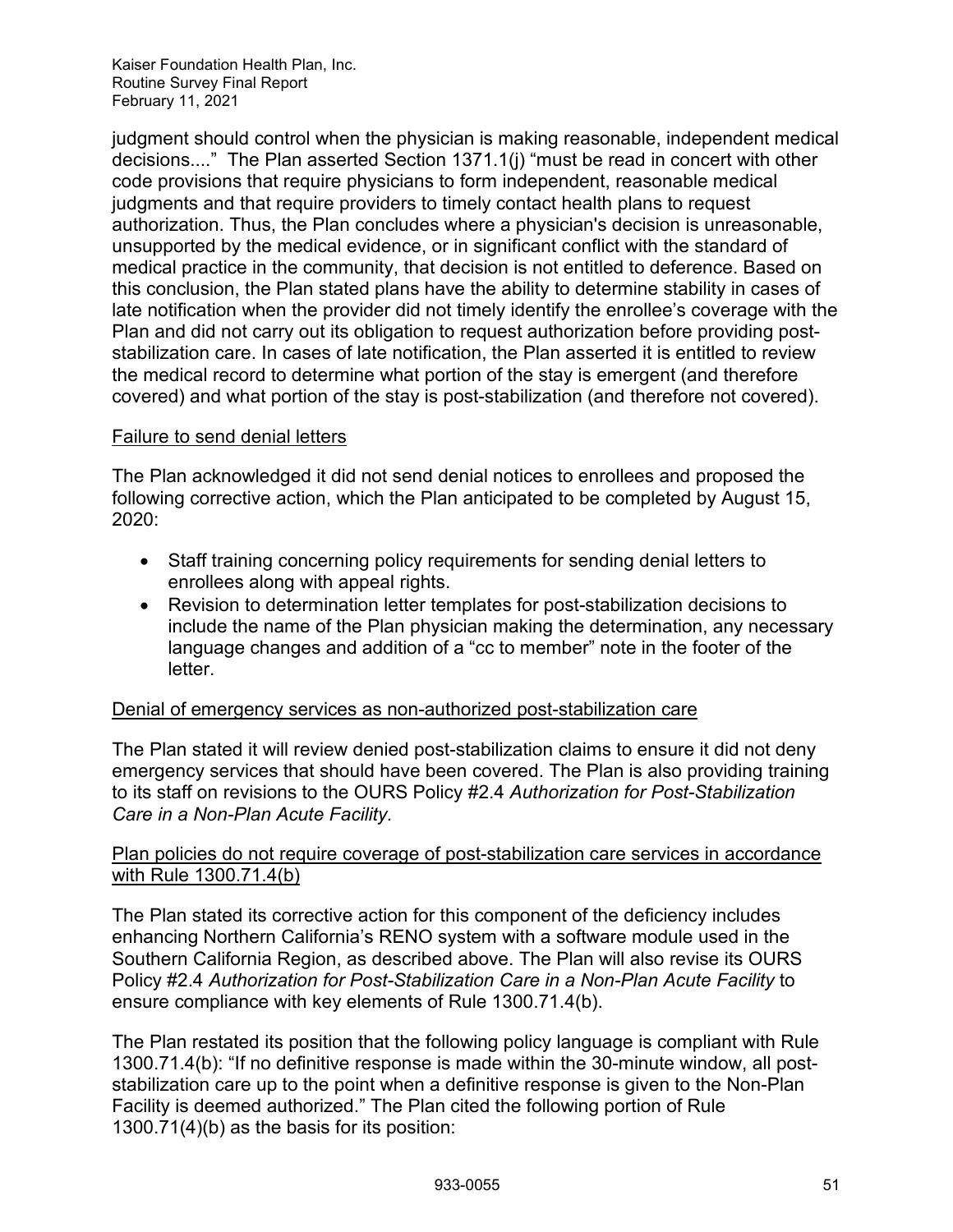[T]he health care service plan shall have the authority to disapprove payment for (A) the delivery of such necessary post-stabilization medical care or (B) the continuation of the delivery of such care; provided, that the health care service plan notifies the provider prior to the commencement of the delivery of such care or during the continuation of the delivery of such care (in which case, the plan shall not be obligated to pay for the continuation of such care from and after the time it provides such notice to the provider....

Based on this portion of Rule 1300.71.4(b)(2), the Plan stated that missing the 30 minute deadline does not obligate the Plan to cover all inpatient days.

With respect to required readjudication of claims, the Plan stated since October 31, 2018, the Plan identified 383 case requiring retroactive review. The review will assess for compliance with the 30-minute response time, payments due providers and any enrollee overpayments. The Plan will also review to determine whether there is sufficient documentation to support the Plan's denial determinations. The Plan stated in cases where no physician judgement was made about stability due to late notification, the Plan will review medical records to ensure they support the Plan's stability determination. The Plan anticipates completing review of the 383 cases by September 20, 2020.

The Plan will audit 30 randomly selected post-stabilization files to audit the effectiveness of the corrective action during Q4 2020. The Plan submitted a template of the tool to be used for the audit.

#### **Supporting Documentation:**

- Utilization Management Denial of Practitioner Requested Services, Policy Number 17.0 (Approval Date August 5, 2019)
- Authorization for Post-Stabilization Care in a Non-Plan Acute Facility, Policy Number 2.4 (Last Revision Date: July 10, 2020)
- Template Claims Review Grid
- Validation Audit Tool for Deficiency 7

## **Final Report Deficiency Status: Not Corrected**

Based upon the corrective actions proposed, the Department determined this deficiency is not corrected.

The Plan initiated corrective action, which is ongoing. The Plan proposed to revise its Northern California OURS policy and provide training to ensure the Plan documents post-stabilization requests and response to requests as required by Rule 1300.71.4(d). Revisions to this policy will also address appropriate coverage of post-stabilization care required by Rule 1300.71.4(b). Concerning failure to send denial letters, the Plan is revising letter templates and providing staff training. The Department will need to conduct file review at the Follow-Up Survey to assess compliance with these requirements. With respect to failure to correctly cover post-stabilization services, the Plan requires additional time to implement the new software module and provide staff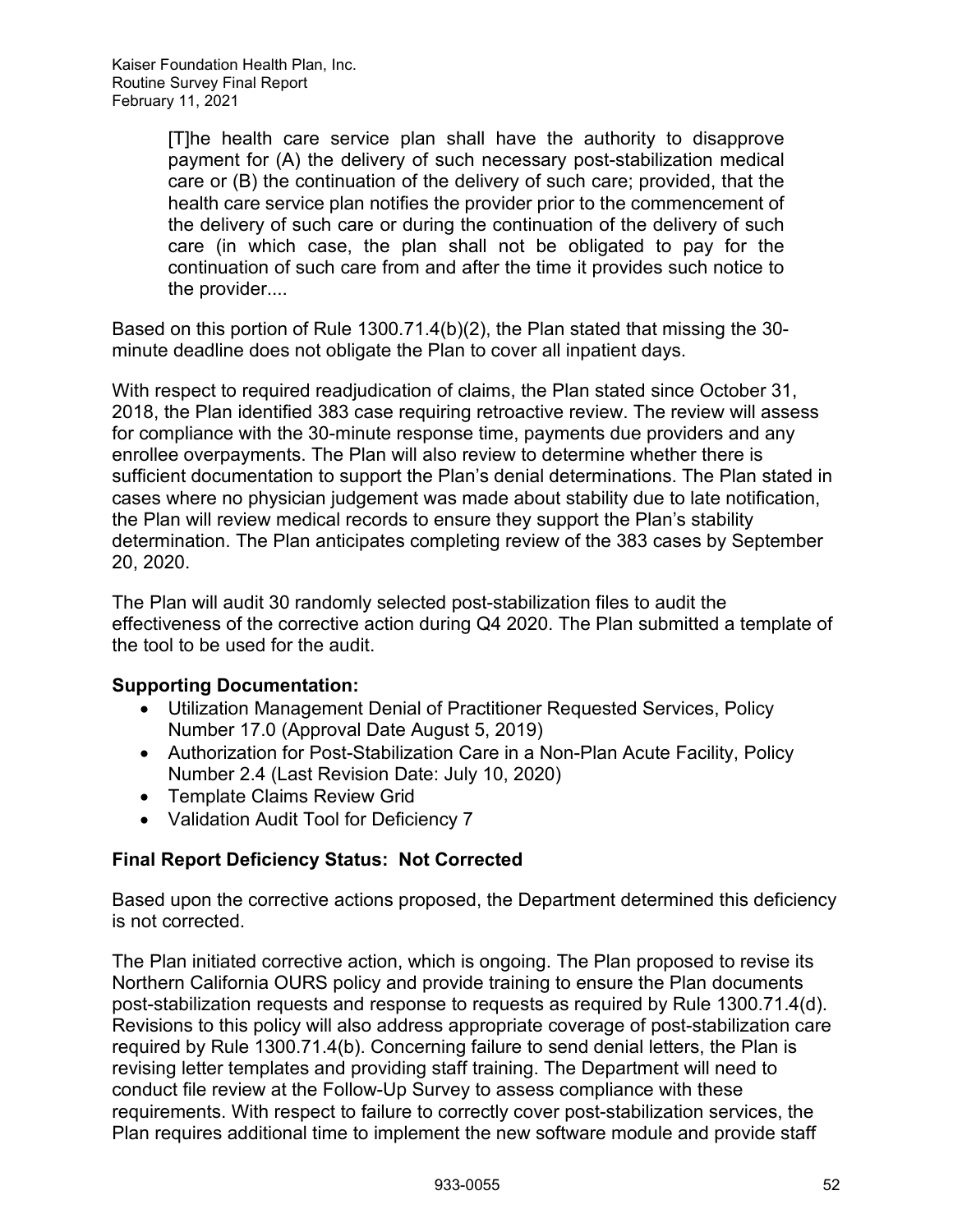training. The Department may review post-stabilization files and claims at the Follow-Up Survey.

The Department does not dispute the Plan's position that the 30-minute response time is triggered by a request for authorization to provide post-stabilization care and not by a call made simply to notify the Plan an enrollee is currently receiving emergency care. Also, Section 1262.8(b)(3) requires the non-contracting hospital, upon request by the plan, to provide "the treating physician and surgeon's diagnosis and any other relevant information reasonably necessary" for the Plan to make a decision whether to authorize the request to provide post-stabilization care or to promptly transfer the enrollee. During interviews, the Plan stated if an enrollee is not stable for transfer, the Plan authorizes admission for the first 24 hours with ongoing evaluation for stability to permit transfer to an in-network facility. Therefore, it is the Plan's obligation to ensure when it receives a request for authorization, the Plan documents the information requested and the time of the request as well as the time the facility provided the responsive information. Further, the Plan must ensure that only information reasonably necessary to make the determination is requested. During the Follow-Up Survey, the Department will assess the Plan's documentation to determine whether it supports the Plan's 30-mintue response time.

The Plan, however, is incorrect that in the event the Plan responds beyond the 30 minute time frame, coverage ends at the point "the Plan belatedly responds" to the request for authorization. The Plan relies on a portion of Rule 1300.71.4(b)(2) for its position. Rule 1300.71.4(b)(2) and (b)(3) state in their entirety as follows:

(2) If a health care service plan fails to approve or disapprove a health care provider's request for authorization to provide necessary poststabilization medical care within one half-hour of the request, the necessary post- stabilization medical care shall be deemed authorized. Notwithstanding the foregoing sentence, the health care service plan shall have the authority to disapprove payment for (A) the delivery of such necessary post-stabilization medical care or (B) the continuation of the delivery of such care; provided, that the health care service plan notifies the provider prior to the commencement of the delivery of such care or during the continuation of the delivery of such care (in which case, the plan shall not be obligated to pay for the continuation of such care from and after the time it provides such notice to the provider, subject to the remaining provisions of this paragraph) and in both cases the disruption of such care (taking into account the time necessary to effect the enrollee's transfer or discharge) does not have an adverse impact upon the efficacy of such care or the enrollee's medical condition.

(3) Notwithstanding the provisions of subsection (b) of this rule, a health care service plan shall pay for all medically necessary health care services provided to an enrollee which are necessary to maintain the enrollee's stabilized condition up to the time that the health care service plan effectuates the enrollee's transfer or the enrollee is discharged.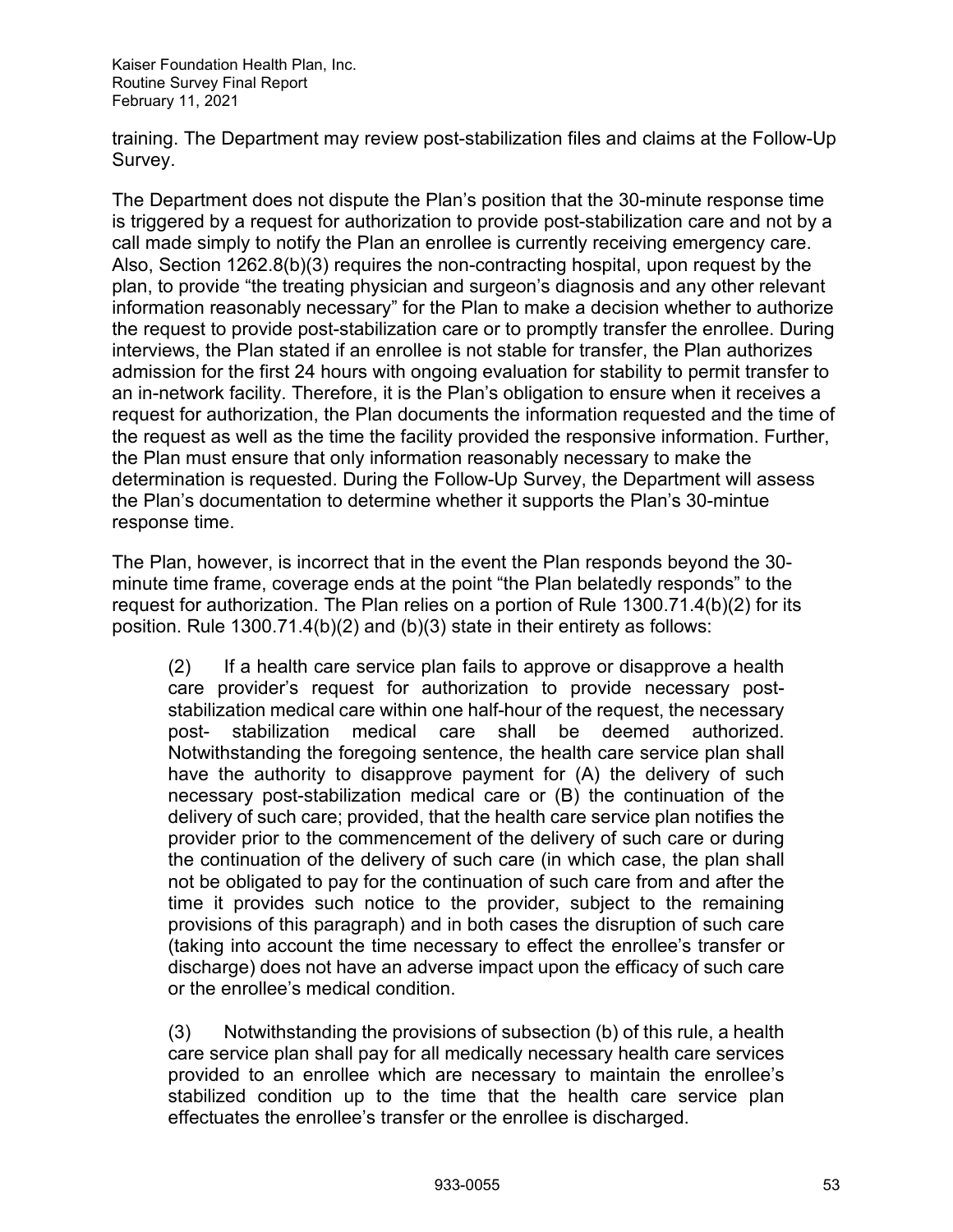In asserting its position on the basis of Rule 1300.71.4(b), the Plan failed to consider the specific exception to the disapproval of payment as described in subdivision (b)(3). Rule 1300.71.4(b)(3) expressly states *"[n]otwithstanding the provisions of Subsection (b) of this rule*, a health care service *plan shall pay* for all medically necessary health care services provided to an enrollee which are necessary to maintain the enrollee's stabilized condition *up to the time that the health care service plan effectuates the enrollee's transfer or the enrollee is discharged*." (emphasis added). Thus, when a plan notifies the non-contracting hospital of its intent to transfer the enrollee, the plan is obligated to pay for medically necessary post-stabilization care up to the point of transfer or discharge.

The Department also finds the Plan's reliance on the *Prime Healthcare Cases* is misplaced. Those cases involved a hospital's challenge to an arbitration award made in favor of the Plan, its medical groups and KFH (Kaiser Parties), and requested that the court vacate the Arbitration Panel's decision. Among the issues in dispute were denied payments by the Plan for post-stabilization services. In reviewing the law, the court first cited the Section 1317.1(j) definition of stabilization which is also cited by the Department in this Final Report. The court then stated it agreed with the Arbitration Panel that "the proper standard [is] one of deference to physician judgment when the physician is making reasonable, independent medical decisions." The Kaiser Parties pointed out to the court that the Arbitration Panel did not give complete deference to the judgement of the hospital's physicians regarding stability decisions because "of corrupted stability determinations." The court cited several of the hospital's improper and restrictive policies and practices that served to restrict the independence of physician judgment and compel physicians to use unreasonable bases to find patients not stable for transfer. Based on the Arbitration Panel's determination that the hospital imposed coercive means to restrain physicians from making independent medical decisions about patients' stability, the court found the Arbitration Panel did not err in disregarding the treating physicians' determinations of stability.

933-0055 54 The Plan's response to the Preliminary Report cited the *Prime Healthcare Cases* decision for the proposition that "where a physician's decision is unreasonable, unsupported by the medical evidence, or in significant conflict with the standard of medical practice in the community, that decision is not entitled to deference." First, the *Prime Healthcare Cases* decision is not law and only assessed whether the Arbitration Panel erred in its decisions. Second, the Kaiser Parties, including the Plan itself, acknowledged the Panel's lack of deference to the treating physician was based on "corrupted stability determinations" that impeded physicians' independent judgment. The Plan's attempt to equate corrupted determinations and lack of independent judgment with the Plan's own determinations that physician decisions are unreasonable, not supported by medical evidence, or in conflict with standards of practice, in the absence of coercive, corrupted practices such as those discussed in the *Prime Healthcare Cases*, is unfounded*.* The Plan did not identify any of the deficient cases cited by the Department as involving coerced or non-independent physician determinations. As the Plan pointed out, in receiving and handling post-stabilization requests from non-contracted hospitals, the Plan has the ability to request reasonably necessary information to make its decision. The Plan is therefore in a position to request information about stability and not simply, after the fact, rely on its own staff's failure to obtain the information as grounds for making its own stability determination.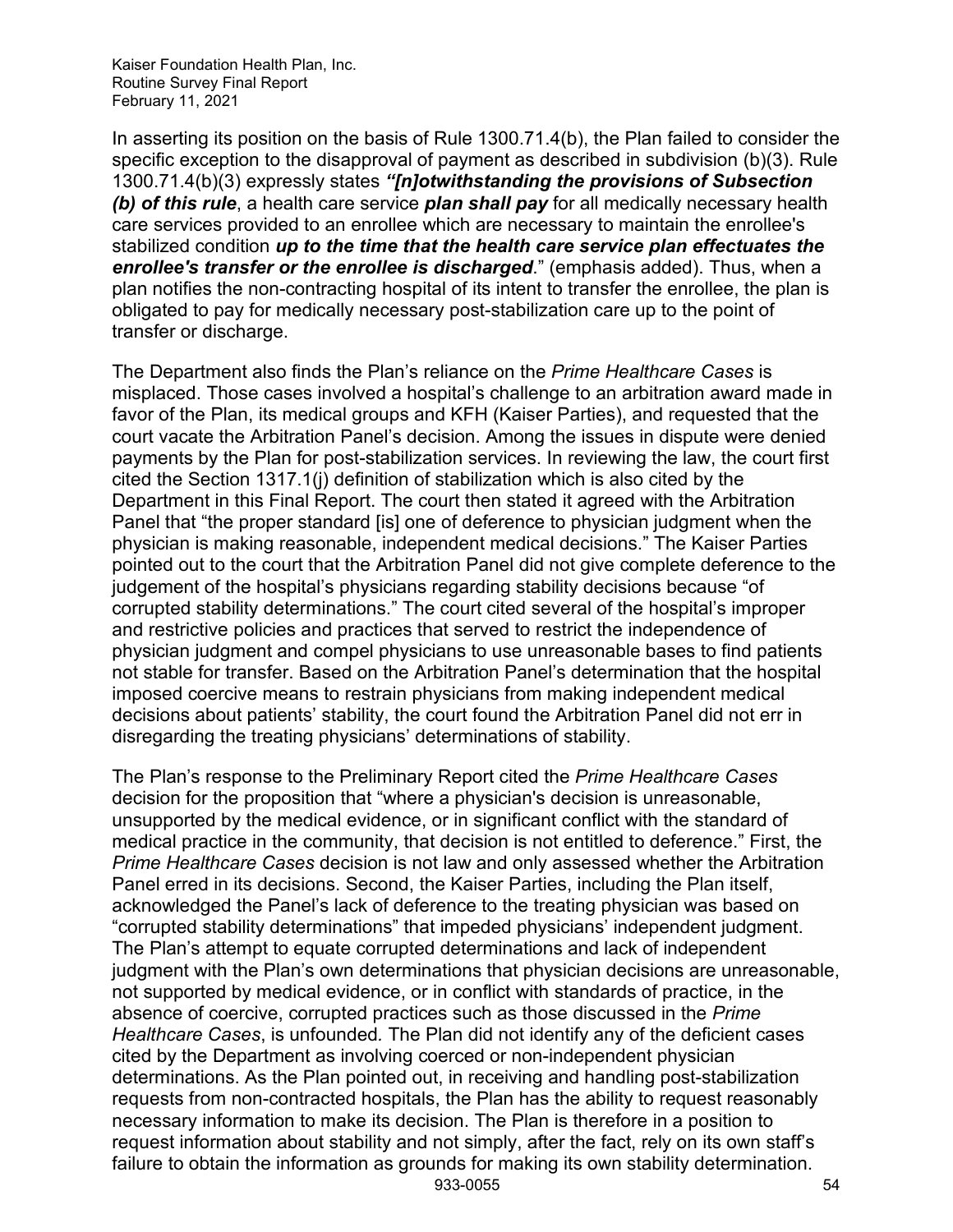Within 60 days of issuance of this Final Report, the Plan shall submit a supplemental response outlining a corrective action plan that addresses all elements of this deficiency, including a description of how the Plan will ensure it covers post-stabilization care provided by non-contracting hospitals consistent with the requirements of Rule 1300.71.4(b)(3) and Section 1317.1(j). The Plan may wish to include in its supplemental response a description of any changes to documentation procedures to capture the date and time the Plan reasonable requests information needed to make a decision, as well as the date and time the Plan receives responsive information and date and time of the Plan's response.

At the Follow-Up Survey, the Department will review the Plan's corrective actions, any relevant policies and procedures, and review a sample of post-stabilization files, as well as any other documents or demonstrations deemed relevant. The Department will also conduct interviews with Plan staff.

## <span id="page-55-0"></span>**PRESCRIPTION (RX) DRUG COVERAGE (Statewide)**

## **Deficiency #7: The Plan does not update its formulary on a monthly basis. (Statewide)**

**Statutory/Regulatory References:** Section 1367.205(a)(1) to (3).

**Assessment:** Section 1367.205(a) requires health care service plans that provide a pharmacy benefit to update their formularies on a monthly basis. The medical groups' *Drug Formulary Processes* policies (both TPMG and SCPMG policies) state in Section 5.2.6 of each policy that formularies are updated following each Pharmacy and Therapeutics Committee meeting on a bi-monthly basis. Attachment 12 of these policies indicate updates are made to the formulary as often as there are changes required in the drug monographs, but does not indicate that the formulary is required to be updated at least monthly. The Department also reviewed guidebooks<sup>[32](#page-55-1)</sup> distributed to enrollees and found the guidebooks state that the Pharmacy and Therapeutics Committee "reviews and updates the formulary every other month to ensure that it continues to include drugs that are safe and effective." During onsite interviews, the Plan's pharmacy staff for both the Northern and Southern regions confirmed the Plan's formulary is updated six times per year.

**Plan's Compliance Effort:** The Plan acknowledged the deficiency and proposed the following corrective action:

- On May 27, 2020, the Plan updated its pharmacy formulary files on its website, and will update the site monthly.
- Implementing a dedicated section in the Pharmacy and Therapeutics (P&T) Committee minutes to identify monthly formulary updates

<span id="page-55-1"></span><sup>933-0055</sup> 55 <sup>32</sup> See e.g., the 2018 Y*our Guidebook to Kaiser Permanente Services - San Francisco, Marin, and Sonoma Kaiser Permanente* for the Northern region and the 2018 *Your Guidebook to Kaiser Permanente Services - Metropolitan Los Angeles* for the Southern region.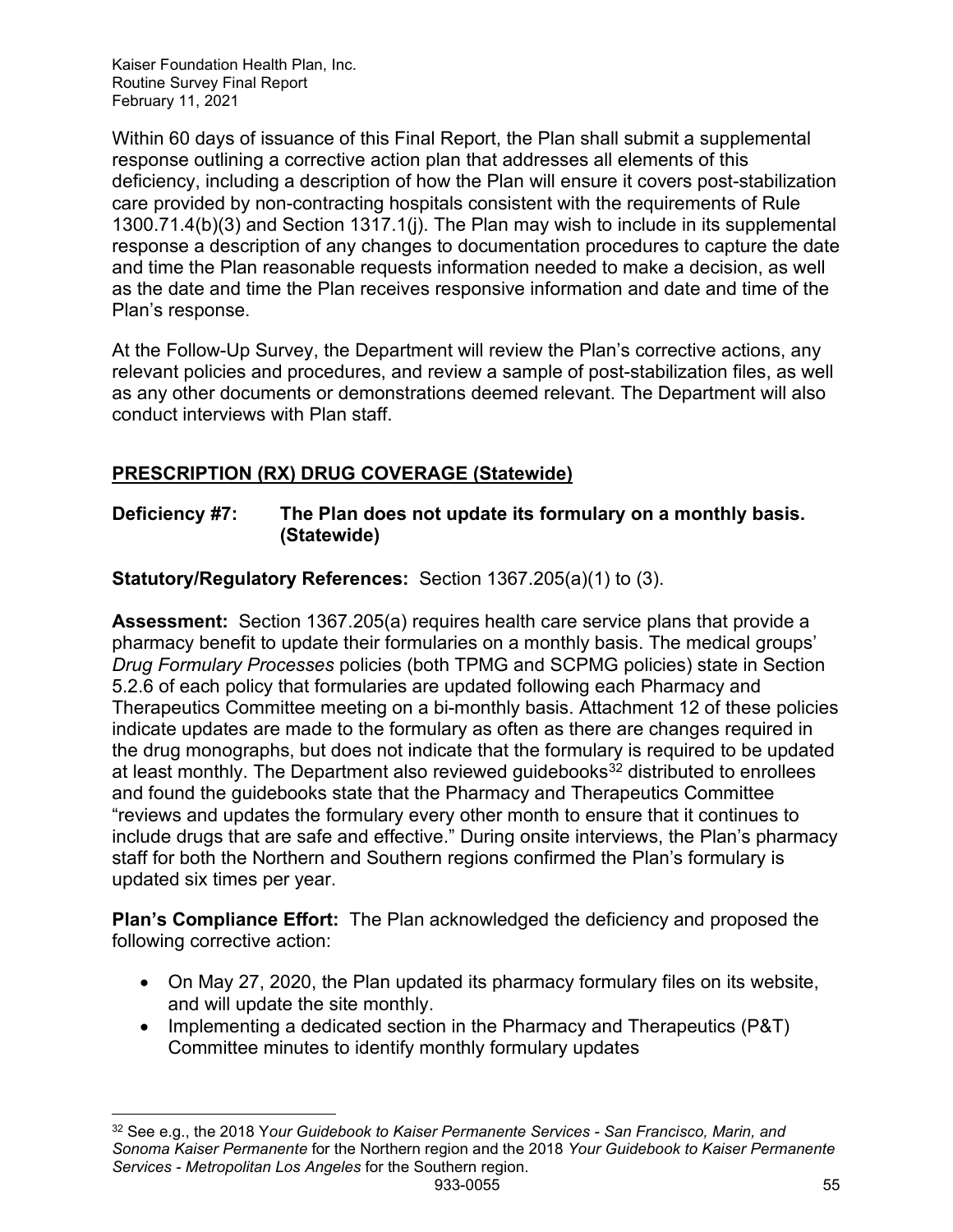- Revisions to its *Drug Formulary Processes Policy* for the Northern Region and the Southern Region (policies CAPHARM.8.1.2 and CAPHARM.8.1.2.2) to indicate the formulary available on the Plan's website to enrollees, noncontracted providers and the public, will be updated monthly.
- Update Member Guidebooks to reflect the monthly formulary update.

The Plan stated in Q4 2020, National Pharmacy Benefits will conduct an audit to assess the effectiveness of the corrective action. Additionally, the Drug Intelligence & Strategy department will audit the P&T Committee minutes during Q4 2020 for compliance.

#### **Supporting Documentation:**

- Screenshots showing May 2020 updates to Drug Formularies for Southern and Northern California Regions
- SCPMG Drug Formulary Processes, Policy Number CAPHARM.8.1.2 (Last Revision Date: July 1, 2019)
- TPMG Drug Formulary Processes, Policy Number CAPHARM.8.1.2.2 (Last Revision Date July 1, 2019)
- Plan document "Guidebook Excerpt"

## **Final Report Deficiency Status: Not Corrected**

Based upon the corrective actions proposed, the Department determined this deficiency is not corrected.

The Department finds the Plan has initiated corrective action that will take additional time to fully implement. At the Follow-Up Survey, the Department will assess the Plan's progress in correcting this deficiency through review of Plan formularies (including electronic versions), policies and procedures, P&T Committee meeting minutes and review the Plan's website. The Department will also conduct interviews with key staff.